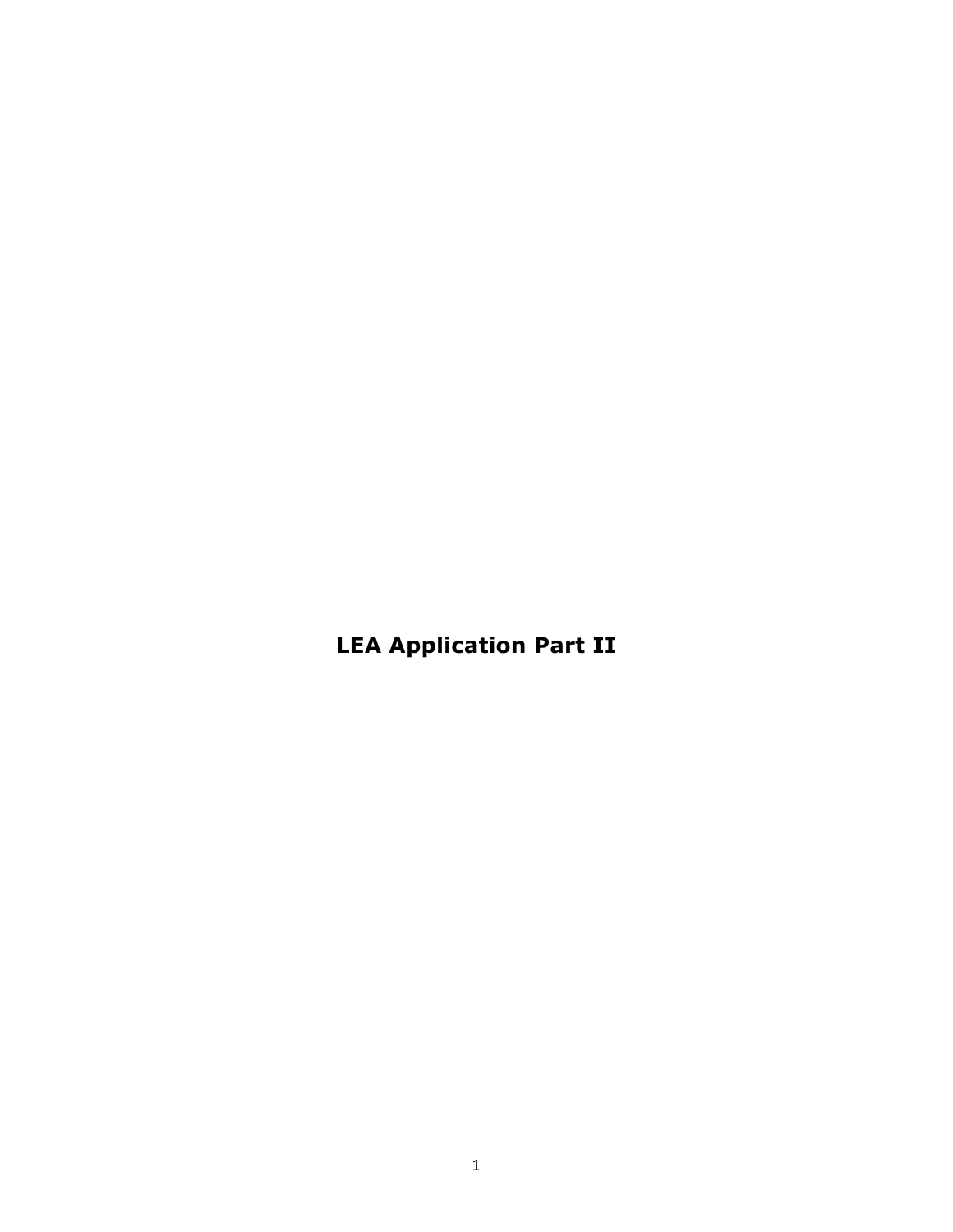### **ATTACHMENT III**

#### **SCHOOL APPLICATION**

SCHOOL IMPROVEMENT GRANT - 1003(g)

FY 2010-2011

**The LEA must provide evidence** *of* **a campreherwive needs assessment and the thought process that it engaged in** *to* **farmulate each school plan. The following form serves as a guide in the thought precess. Please submit this farm with the application.** 

| School Name and code                                                                                                                                                                                                                                                 | <b>District Name and Code</b>                                                                                                                                                                                                             |
|----------------------------------------------------------------------------------------------------------------------------------------------------------------------------------------------------------------------------------------------------------------------|-------------------------------------------------------------------------------------------------------------------------------------------------------------------------------------------------------------------------------------------|
| Schulze Academy For Technology & the Arts                                                                                                                                                                                                                            | Detroit Public Schools D328                                                                                                                                                                                                               |
| Model for change to be implemented:                                                                                                                                                                                                                                  |                                                                                                                                                                                                                                           |
| <b>School Mailing Address:</b><br>10700 Santa Maria Detroit, MI 48221                                                                                                                                                                                                |                                                                                                                                                                                                                                           |
| Contact for the School Improvement Grant:<br>Name: Dr. Brenda D. Lyons<br><b>Position: Principal</b><br>Contact's Mailing Address: 10700 Santa Maria Detroit, MI 48221<br>Telephone: 313-244-5411<br>Fax: 313-340-4401<br>Email address: Brenda.lyons@detroitk12.org |                                                                                                                                                                                                                                           |
| Principal (Printed Name):<br>Dr. Brenda D. Lyons                                                                                                                                                                                                                     | Telephone:<br>313-340-4400 ext. 121                                                                                                                                                                                                       |
| Signature of Principal;∕                                                                                                                                                                                                                                             | Date:<br>8-13-10                                                                                                                                                                                                                          |
| that the District/School receives through this application.                                                                                                                                                                                                          | The School, through its authorized representatives, agrees to comply with all requirements applicable to the School<br>Improvement Grants program, including the assurances contained herein and the conditions that apply to any waivers |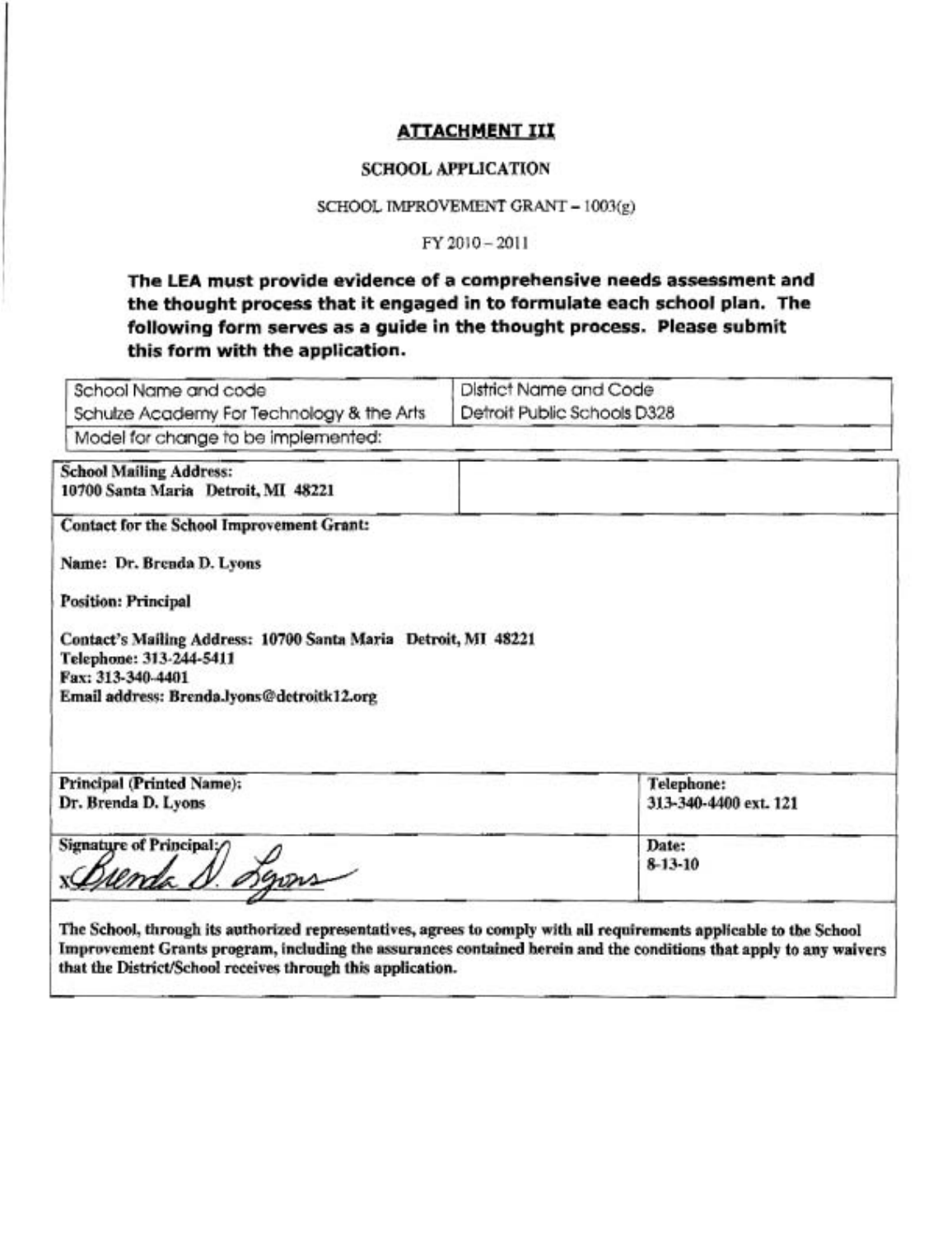#### **SECTION I: NEED**

The school must provide evidence of need by focusing on improvement status; reading and math achievement results, as measured by the MEAP, Mi-Access or the MME; poverty level; and the school's ability to leverage the resources currently available to the district. Refer to the school's Comprehensive Needs Assessment (CNA) School Data and Process Profile Summary report.

### **1. Explain how subgroups within the school are performing and possible areas to target for improvement. (The following charts contain information available in the school Data Profile and Analysis).**

All of the subgroups at Schulze School show increased numbers of students meeting or exceeding state standards on the reading portion of the MEAP during the Fall 2009 administration of the test versus Fall of 2008. For example, the third grade male students in the Fall 2008 administration of the MEAP had 76% of the students who met State Proficiency Standards for reading, while during the fall 2009 MEAP test 84% of the male students showed proficiency in reading. These results show an increase of 8%. On the other hand, there is variance on the percent of students who meet or exceed the state expectations within the subgroups. The largest gap can be seen in the subgroup "Students with Disabilities."

When the MEAP scores are broken down into subgroups within the school, it is evident that the Students with Disabilities subgroup is having the greatest difficulty. Although the students in grades 3,4 and 5 have shown a steady increase in their MEAP scores overall in both reading and math. These students are scoring significantly lower than their peers, both within the school and across the state, indicating a need to target this subgroup for improvement. For example, during the 2007 MEAP math test the subgroup had 50% score in the proficient range and continued to increase through the Fall 2009 administration of the MEAP math test to 62% of the students scoring in the proficient range. However, there regular education counterparts show 69% of the students in the proficient range during the 2007 MEAP math test and improving to 77% of the students in the proficient range during the 2009 MEAP math test. This shows that the Students with Disabilities are performing at a lower percentage of proficiency when compared to their peers who are not categorized as a student with a disability.

## **(See Attached Data Profile)**

**Subgroup Academic Data Analysis**

| Percent of Subgroup meeting State Proficiency Standards |         |                |         |         |         |         |  |  |  |
|---------------------------------------------------------|---------|----------------|---------|---------|---------|---------|--|--|--|
|                                                         |         | <b>Reading</b> |         |         | Math    |         |  |  |  |
| Group:<br><b>All Students</b>                           | 2007-08 | 2008-09        | 2009-10 | 2007-08 | 2008-09 | 2009-10 |  |  |  |

#### **Percent of Subgroup meeting State Proficiency Standards**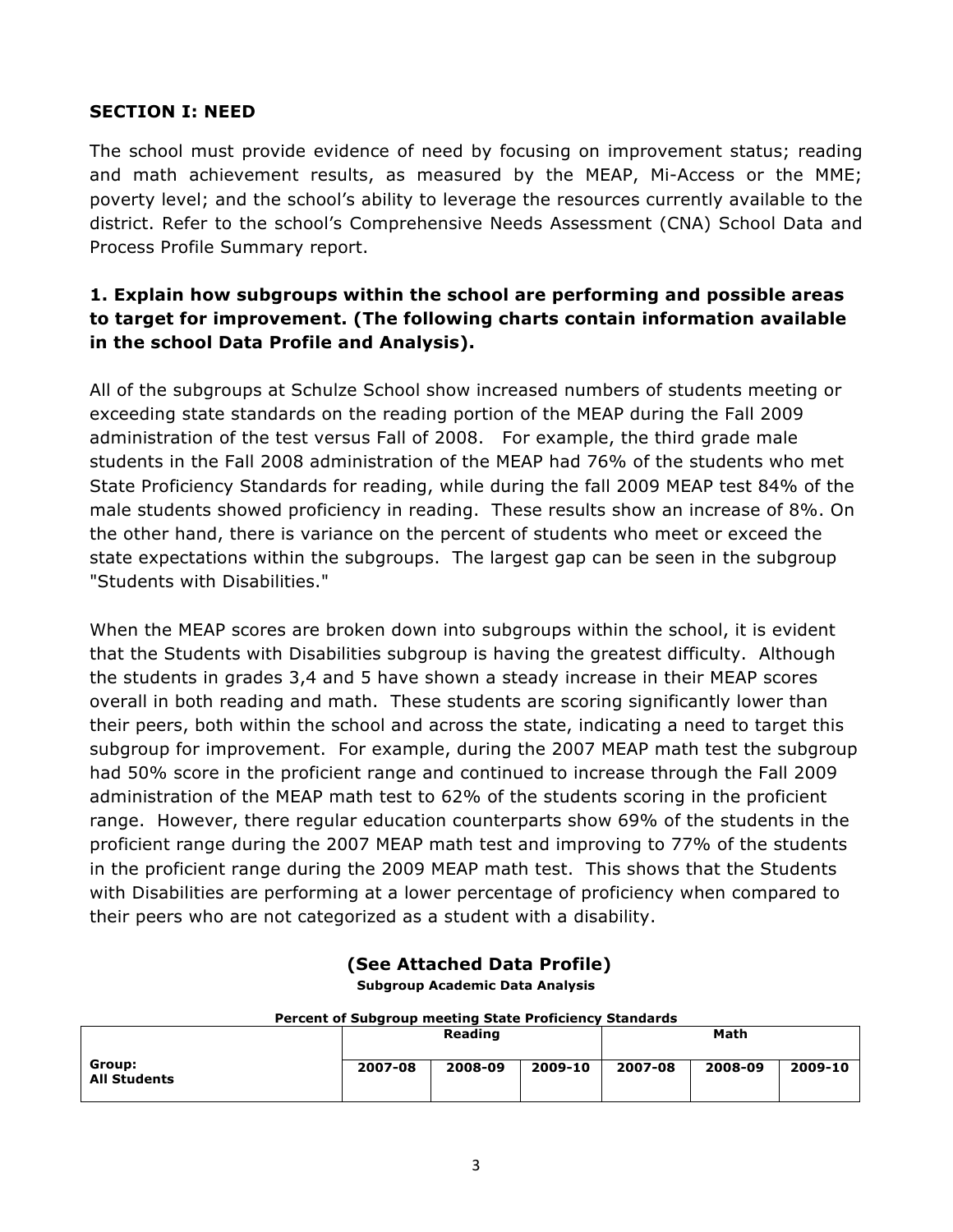|                                         | <b>Not</b>       | <b>Not</b>                                           | 74.6      | <b>Not</b>       | <b>Not</b>       | 64.5      |  |  |  |  |
|-----------------------------------------|------------------|------------------------------------------------------|-----------|------------------|------------------|-----------|--|--|--|--|
| <b>Social Economic Status (SES)</b>     | <b>Available</b> | <b>Available</b>                                     |           | <b>Available</b> | <b>Available</b> |           |  |  |  |  |
| <b>Race/Ethnicity</b>                   |                  |                                                      |           |                  |                  |           |  |  |  |  |
| <b>Black</b>                            | <b>Not</b>       | <b>Not</b>                                           | 75.5      | <b>Not</b>       | <b>Not</b>       | 64.5      |  |  |  |  |
|                                         | <b>Available</b> | <b>Available</b>                                     |           | <b>Available</b> | <b>Available</b> |           |  |  |  |  |
| White                                   |                  | Less than 10 students in subgroup- no data available |           |                  |                  |           |  |  |  |  |
| <b>Students with Disabilities</b>       | <b>Not</b>       | <b>Not</b>                                           | 47.6      | <b>Not</b>       | <b>Not</b>       | 47.6      |  |  |  |  |
|                                         | <b>Available</b> | <b>Available</b>                                     |           | <b>Available</b> | <b>Available</b> |           |  |  |  |  |
| <b>Limited English Proficient (LEP)</b> | <b>NA</b>        | <b>NA</b>                                            | <b>NA</b> | <b>NA</b>        | <b>NA</b>        | <b>NA</b> |  |  |  |  |
| <b>Homeless</b>                         | <b>NA</b>        | <b>NA</b>                                            | <b>NA</b> | <b>NA</b>        | <b>NA</b>        | <b>NA</b> |  |  |  |  |
| <b>Neglected &amp; Delinguent</b>       | <b>NA</b>        | <b>NA</b>                                            | <b>NA</b> | <b>NA</b>        | <b>NA</b>        | <b>NA</b> |  |  |  |  |
| Migrant                                 | <b>NA</b>        | <b>NA</b>                                            | <b>NA</b> | <b>NA</b>        | <b>NA</b>        | <b>NA</b> |  |  |  |  |
| Gender                                  |                  |                                                      |           |                  |                  |           |  |  |  |  |
| Male                                    | <b>Not</b>       | <b>Not</b>                                           | 73.9      | <b>Not</b>       | <b>Not</b>       | 67.3      |  |  |  |  |
|                                         | <b>Available</b> | <b>Available</b>                                     |           | <b>Available</b> | <b>Available</b> |           |  |  |  |  |
| <b>Female</b>                           | <b>Not</b>       | <b>Not</b>                                           | 77.8      | <b>Not</b>       | <b>Not</b>       | 62.1      |  |  |  |  |
|                                         | <b>Available</b> | <b>Available</b>                                     |           | <b>Available</b> | <b>Available</b> |           |  |  |  |  |
| <b>Aggregate Scores</b>                 |                  |                                                      |           |                  |                  |           |  |  |  |  |
| <b>State</b>                            | 86               | 83                                                   |           | 90               | 91               |           |  |  |  |  |

|                                         |                                                       | <b>Reading</b> |           |           | Math      |           |  |  |  |
|-----------------------------------------|-------------------------------------------------------|----------------|-----------|-----------|-----------|-----------|--|--|--|
| Group:<br>Grade 3                       | 2007-08                                               | 2008-09        | 2009-10   | 2007-08   | 2008-09   | 2009-10   |  |  |  |
| <b>Social Economic Status (SES)</b>     | 84                                                    | 76             | 92        | 88        | 81        | 87        |  |  |  |
| Race/Ethnicity                          |                                                       |                |           |           |           |           |  |  |  |
| <b>Black</b>                            | 85                                                    | 72             | 92        | 87        | 79        | 92        |  |  |  |
| White                                   | Less than 10 students in subgroup - no data available |                |           |           |           |           |  |  |  |
| <b>Students with Disabilities</b>       | 45                                                    | 50             | 58        | 55        | 63        | 58        |  |  |  |
| <b>Limited English Proficient (LEP)</b> | <b>NA</b>                                             | <b>NA</b>      | <b>NA</b> | <b>NA</b> | <b>NA</b> | <b>NA</b> |  |  |  |
| <b>Homeless</b>                         | <b>NA</b>                                             | <b>NA</b>      | <b>NA</b> | <b>NA</b> | <b>NA</b> | <b>NA</b> |  |  |  |
| <b>Neglected &amp; Delinquent</b>       | <b>NA</b>                                             | <b>NA</b>      | <b>NA</b> | <b>NA</b> | <b>NA</b> | <b>NA</b> |  |  |  |
| Migrant                                 | <b>NA</b>                                             | <b>NA</b>      | <b>NA</b> | <b>NA</b> | <b>NA</b> | <b>NA</b> |  |  |  |
| Gender                                  |                                                       |                |           |           |           |           |  |  |  |
| Male                                    | 83                                                    | 76             | 84        | 83        | 91        | 86        |  |  |  |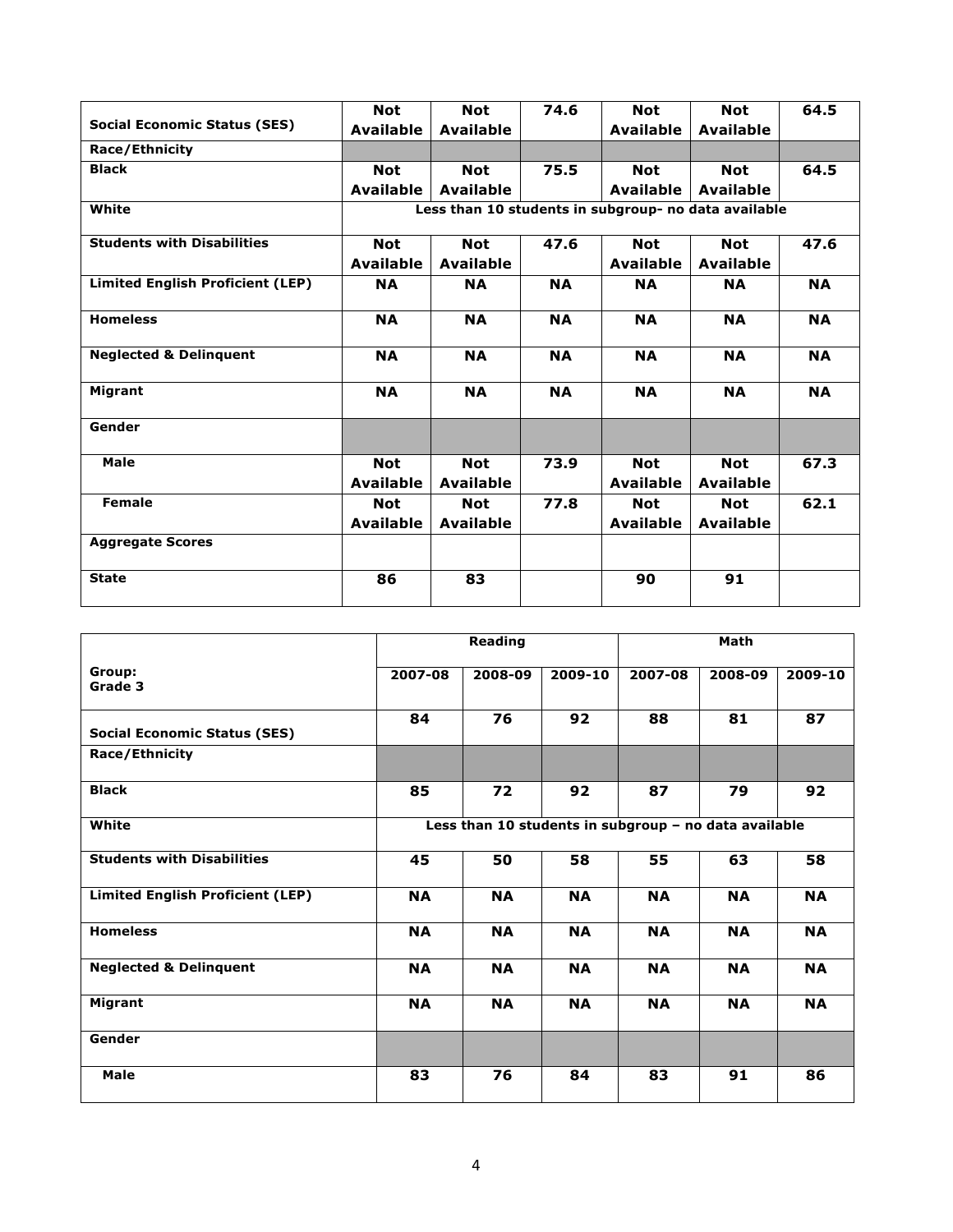| Female                  | 86 | 69 | 100  | 92 | 67 | 87   |
|-------------------------|----|----|------|----|----|------|
| <b>Aggregate Scores</b> |    |    |      |    |    |      |
| <b>State</b>            | 86 | 83 | 89.8 | 90 | 91 | 94.8 |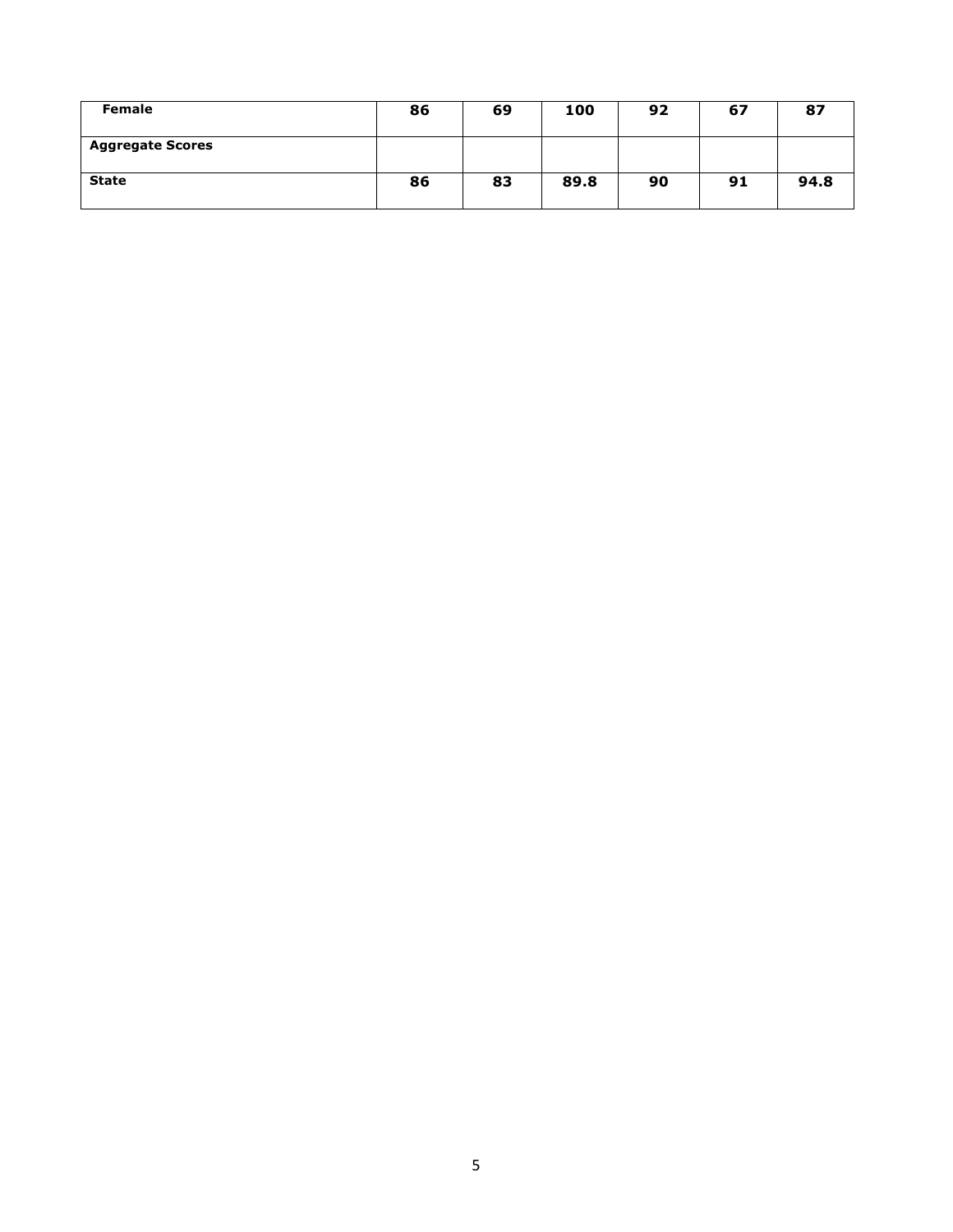|                                         |                                                      | Reading   |             | Math      |           |           |  |  |
|-----------------------------------------|------------------------------------------------------|-----------|-------------|-----------|-----------|-----------|--|--|
| Group:<br>Grade 4                       | 2007-08                                              | 2008-09   | $2009 - 10$ | 2007-08   | 2008-09   | 2009-10   |  |  |
| <b>Social Economic Status (SES)</b>     | 71                                                   | 70        | 75          | 71        | 85        | 77        |  |  |
| <b>Race/Ethnicity</b>                   |                                                      |           |             |           |           |           |  |  |
| <b>Black</b>                            | 76                                                   | 73        | 77          | 69        | 86        | 77        |  |  |
| White                                   | Less than 10 students in subgroup- no data available |           |             |           |           |           |  |  |
| <b>Students with Disabilities</b>       | 29                                                   | 46        | 54          | 50        | 46        | 62        |  |  |
| <b>Limited English Proficient (LEP)</b> | <b>NA</b>                                            | <b>NA</b> | <b>NA</b>   | <b>NA</b> | <b>NA</b> | <b>NA</b> |  |  |
| <b>Homeless</b>                         | <b>NA</b>                                            | <b>NA</b> | <b>NA</b>   | <b>NA</b> | <b>NA</b> | <b>NA</b> |  |  |
| <b>Neglected &amp; Delinquent</b>       | <b>NA</b>                                            | <b>NA</b> | <b>NA</b>   | <b>NA</b> | <b>NA</b> | <b>NA</b> |  |  |
| Migrant                                 | <b>NA</b>                                            | <b>NA</b> | <b>NA</b>   | <b>NA</b> | <b>NA</b> | <b>NA</b> |  |  |
| Gender                                  |                                                      |           |             |           |           |           |  |  |
| Male                                    | 73                                                   | 69        | 78          | 65        | 88        | 79        |  |  |
| <b>Female</b>                           | 79                                                   | 79        | 77          | 73        | 85        | 74        |  |  |
| <b>Aggregate Scores</b>                 |                                                      |           |             |           |           |           |  |  |
| <b>State</b>                            | 85                                                   | 83        | 84.1        | 86        | 88        | 92.3      |  |  |

#### **Percent of Subgroup meeting State Proficiency Standards**

|                                         |                                                       | Reading   |           | Math         |           |           |  |  |
|-----------------------------------------|-------------------------------------------------------|-----------|-----------|--------------|-----------|-----------|--|--|
| Group:<br>Grade 5                       | 2007-08                                               | 2008-09   | 2009-10   | 2007-08      | 2008-09   | 2009-10   |  |  |
| <b>Social Economic Status (SES)</b>     | 28                                                    | 49        | 71        | 28           | 57        | 54        |  |  |
| <b>Race/Ethnicity</b>                   |                                                       |           |           |              |           |           |  |  |
| <b>Black</b>                            | 52                                                    | 56        | 70        | 37           | 55        | 53        |  |  |
| White                                   | Less than 10 students in subgroup - no data available |           |           |              |           |           |  |  |
| <b>Students with Disabilities</b>       | 12                                                    | 23        | 35        | $\mathbf{0}$ | 17        | 24        |  |  |
| <b>Limited English Proficient (LEP)</b> | <b>NA</b>                                             | <b>NA</b> | <b>NA</b> | <b>NA</b>    | <b>NA</b> | <b>NA</b> |  |  |
| <b>Homeless</b>                         | <b>NA</b>                                             | <b>NA</b> | <b>NA</b> | <b>NA</b>    | <b>NA</b> | <b>NA</b> |  |  |
| <b>Neglected &amp; Delinquent</b>       | <b>NA</b>                                             | <b>NA</b> | <b>NA</b> | <b>NA</b>    | <b>NA</b> | <b>NA</b> |  |  |
| Migrant                                 | <b>NA</b>                                             | <b>NA</b> | <b>NA</b> | <b>NA</b>    | <b>NA</b> | <b>NA</b> |  |  |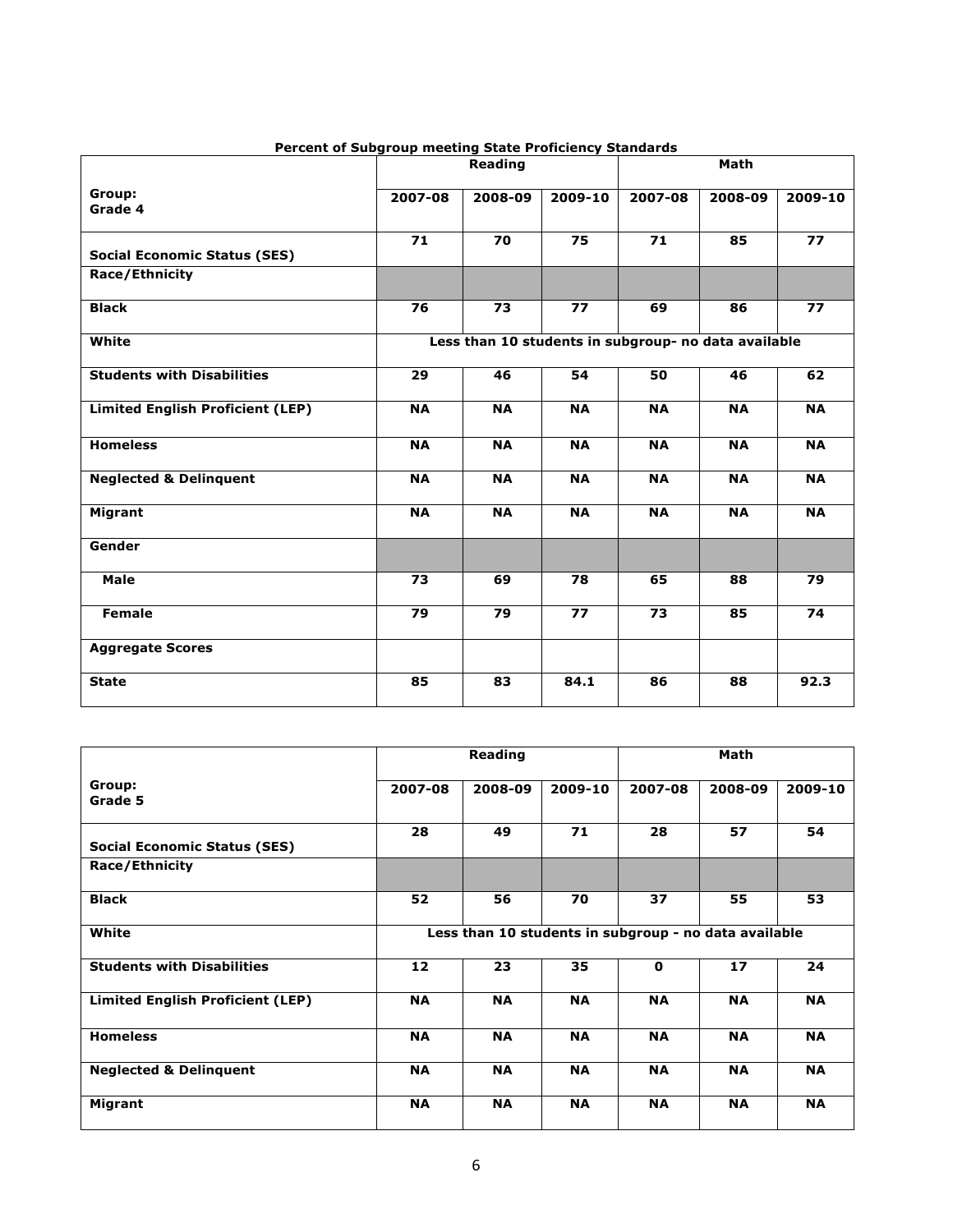| Gender                  |    |    |      |    |    |      |
|-------------------------|----|----|------|----|----|------|
| Male                    | 47 | 53 | 66   | 45 | 50 | 55   |
| Female                  | 58 | 58 | 78   | 40 | 59 | 53   |
| <b>Aggregate Scores</b> |    |    |      |    |    |      |
| <b>State</b>            | 85 | 83 | 85.2 | 74 | 77 | 79.5 |

|                                         |                                                      | <b>Reading</b> |           |           |           |           |  |  |
|-----------------------------------------|------------------------------------------------------|----------------|-----------|-----------|-----------|-----------|--|--|
| Group:<br>Grade 6                       | 2007-08                                              | 2008-09        | 2009-10   | 2007-08   | 2008-09   | 2009-10   |  |  |
| <b>Social Economic Status (SES)</b>     | 64                                                   | 43             | 65        | 34        | 48        | 49        |  |  |
| Race/Ethnicity                          |                                                      |                |           |           |           |           |  |  |
| <b>Black</b>                            | 71                                                   | 42             | 69        | 36        | 32        | 51        |  |  |
| White                                   | Less than 10 students in subgroup- no data available |                |           |           |           |           |  |  |
| <b>Students with Disabilities</b>       | 33                                                   | 8              | $\ast$    | 14        | 31        | $\ast$    |  |  |
| <b>Limited English Proficient (LEP)</b> | <b>NA</b>                                            | <b>NA</b>      | <b>NA</b> | <b>NA</b> | <b>NA</b> | <b>NA</b> |  |  |
| <b>Homeless</b>                         | <b>NA</b>                                            | <b>NA</b>      | <b>NA</b> | <b>NA</b> | <b>NA</b> | <b>NA</b> |  |  |
| <b>Neglected &amp; Delinquent</b>       | <b>NA</b>                                            | <b>NA</b>      | <b>NA</b> | <b>NA</b> | <b>NA</b> | <b>NA</b> |  |  |
| Migrant                                 | <b>NA</b>                                            | <b>NA</b>      | <b>NA</b> | <b>NA</b> | <b>NA</b> | <b>NA</b> |  |  |
| Gender                                  |                                                      |                |           |           |           |           |  |  |
| Male                                    | 67                                                   | 38             | 74        | 29        | 58        | 58        |  |  |
| <b>Female</b>                           | 74                                                   | 48             | 65        | 41        | 36        | 46        |  |  |
| <b>Aggregate Scores</b>                 |                                                      |                |           |           |           |           |  |  |
| <b>State</b>                            | 82                                                   | 81             | 87.7      | 73        | 80        | 82.0      |  |  |

|                                     | Reading                                               |           |         | Math      |           |         |  |
|-------------------------------------|-------------------------------------------------------|-----------|---------|-----------|-----------|---------|--|
| Group:<br>Grade 7                   | 2007-08                                               | 2008-09   | 2009-10 | 2007-08   | 2008-09   | 2009-10 |  |
| <b>Social Economic Status (SES)</b> | <b>NA</b>                                             | <b>NA</b> | 60      | <b>NA</b> | <b>NA</b> | 37      |  |
| <b>Race/Ethnicity</b>               |                                                       |           |         |           |           |         |  |
| <b>Black</b>                        | <b>NA</b>                                             | <b>NA</b> | 58      | <b>NA</b> | <b>NA</b> | 36      |  |
| White                               | Less than 10 students in subgroup - no data available |           |         |           |           |         |  |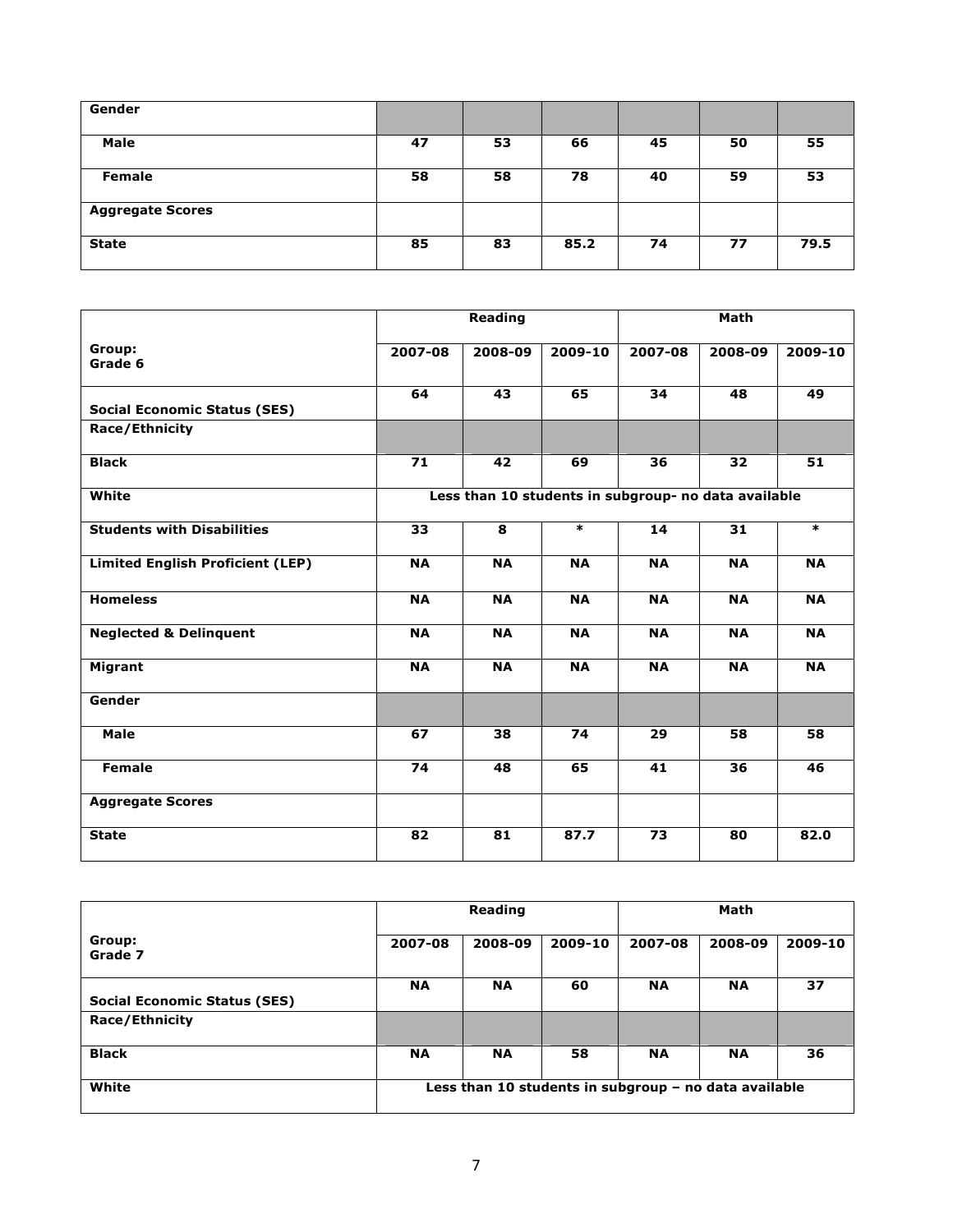| <b>Students with Disabilities</b>       | <b>NA</b> | <b>NA</b> | $\ast$    | <b>NA</b> | <b>NA</b> | $\ast$    |
|-----------------------------------------|-----------|-----------|-----------|-----------|-----------|-----------|
| <b>Limited English Proficient (LEP)</b> | <b>NA</b> | <b>NA</b> | <b>NA</b> | <b>NA</b> | <b>NA</b> | <b>NA</b> |
| <b>Homeless</b>                         | <b>NA</b> | <b>NA</b> | <b>NA</b> | <b>NA</b> | <b>NA</b> | <b>NA</b> |
| <b>Neglected &amp; Delinquent</b>       | <b>NA</b> | <b>NA</b> | <b>NA</b> | <b>NA</b> | <b>NA</b> | <b>NA</b> |
| <b>Migrant</b>                          | <b>NA</b> | <b>NA</b> | <b>NA</b> | <b>NA</b> | <b>NA</b> | <b>NA</b> |
| Gender                                  |           |           |           |           |           |           |
| Male                                    | <b>NA</b> | <b>NA</b> | 61        | <b>NA</b> | <b>NA</b> | 39        |
| Female                                  | <b>NA</b> | <b>NA</b> | 56        | <b>NA</b> | <b>NA</b> | 33        |
| <b>Aggregate Scores</b>                 | <b>NA</b> | <b>NA</b> |           | <b>NA</b> | <b>NA</b> |           |
| <b>State</b>                            | <b>NA</b> | <b>NA</b> | 82        | <b>NA</b> | <b>NA</b> | 82.2      |

# **Sub Group Non-Academic Analysis**

### **Year: 2009-2010**

| Group                 | #<br><b>Students</b> |                                | # of<br><b>Absences</b>        |                             | # of<br><b>Suspension</b>          | # of<br><b>Truancies</b> | # of<br><b>Expulsions</b> | <b>Unduplicated</b><br>Counts  |                                |
|-----------------------|----------------------|--------------------------------|--------------------------------|-----------------------------|------------------------------------|--------------------------|---------------------------|--------------------------------|--------------------------------|
|                       |                      | $>10$                          | $10$                           | $In*$                       | $Out*$                             |                          |                           | $In*$                          | $Out*$                         |
| <b>ALL STUDENTS</b>   | 713                  | 147                            | 210                            | <b>Not</b><br>Avail<br>able | 66                                 | <b>Not Available</b>     | 0                         | <b>Not</b><br><b>Available</b> | <b>Not</b><br><b>Available</b> |
| <b>SES</b>            | <b>Not Available</b> | <b>Not</b><br><b>Available</b> | <b>Not</b><br><b>Available</b> | <b>Not</b><br>Avail<br>able | <b>Not</b><br>Availab<br>le        | <b>Not Available</b>     | $\mathbf{0}$              | <b>Not</b><br><b>Available</b> | <b>Not</b><br><b>Available</b> |
| <b>Race/Ethnicity</b> |                      |                                |                                |                             |                                    |                          |                           |                                |                                |
| <b>Black</b>          | <b>Not Available</b> | <b>Not</b><br><b>Available</b> | <b>Not</b><br><b>Available</b> | <b>Not</b><br>Avail<br>able | <b>Not</b><br><b>Availab</b><br>le | <b>Not Available</b>     | 0                         | <b>Not</b><br><b>Available</b> | <b>Not</b><br><b>Available</b> |
| White                 | <b>Not Available</b> | <b>Not</b><br><b>Available</b> | <b>Not</b><br><b>Available</b> | <b>Not</b><br>Avail<br>able | <b>Not</b><br><b>Availab</b><br>le | <b>Not Available</b>     | $\mathbf{0}$              | <b>Not</b><br>Available        | <b>Not</b><br><b>Available</b> |
| <b>Disabilities</b>   | <b>Not Available</b> | <b>Not</b><br><b>Available</b> | <b>Not</b><br><b>Available</b> | <b>Not</b><br>Avail<br>able | <b>Not</b><br><b>Availab</b><br>le | <b>Not Available</b>     | 0                         | <b>Not</b><br><b>Available</b> | <b>Not</b><br><b>Available</b> |
| <b>LEP</b>            | O                    | 0                              | 0                              | 0                           | 0                                  | $\mathbf 0$              | 0                         | 0                              | $\mathbf 0$                    |
| <b>Homeless</b>       | <b>Not Available</b> | <b>Not</b><br><b>Available</b> | <b>Not</b><br><b>Available</b> | <b>Not</b><br>Avail<br>able | <b>Not</b><br>Availab<br>le        | <b>Not Available</b>     | $\mathbf o$               | <b>Not</b><br><b>Available</b> | <b>Not</b><br><b>Available</b> |
| <b>Migrant</b>        | 0                    | 0                              | 0                              | 0                           | 0                                  | 0                        | 0                         | 0                              | $\Omega$                       |
| Gender                |                      |                                |                                |                             |                                    |                          |                           |                                |                                |
| Male                  | <b>Not Available</b> | <b>Not</b><br><b>Available</b> | <b>Not</b><br><b>Available</b> | <b>Not</b><br>Avail<br>able | <b>Not</b><br><b>Availab</b><br>le | <b>Not Available</b>     | 0                         | <b>Not</b><br><b>Available</b> | <b>Not</b><br><b>Available</b> |
| <b>Female</b>         | <b>Not Available</b> | <b>Not</b><br><b>Available</b> | <b>Not</b><br><b>Available</b> | <b>Not</b><br>Avail<br>able | <b>Not</b><br><b>Availab</b><br>le | <b>Not Available</b>     | 0                         | <b>Not</b><br><b>Available</b> | <b>Not</b><br><b>Available</b> |
| <b>Totals</b>         | <b>Not Available</b> | <b>Not</b><br><b>Available</b> | <b>Not</b><br>Available        | <b>Not</b><br>Avail<br>able | <b>Not</b><br><b>Availab</b><br>le | <b>Not Available</b>     | $\mathbf 0$               | <b>Not</b><br><b>Available</b> | <b>Not</b><br><b>Available</b> |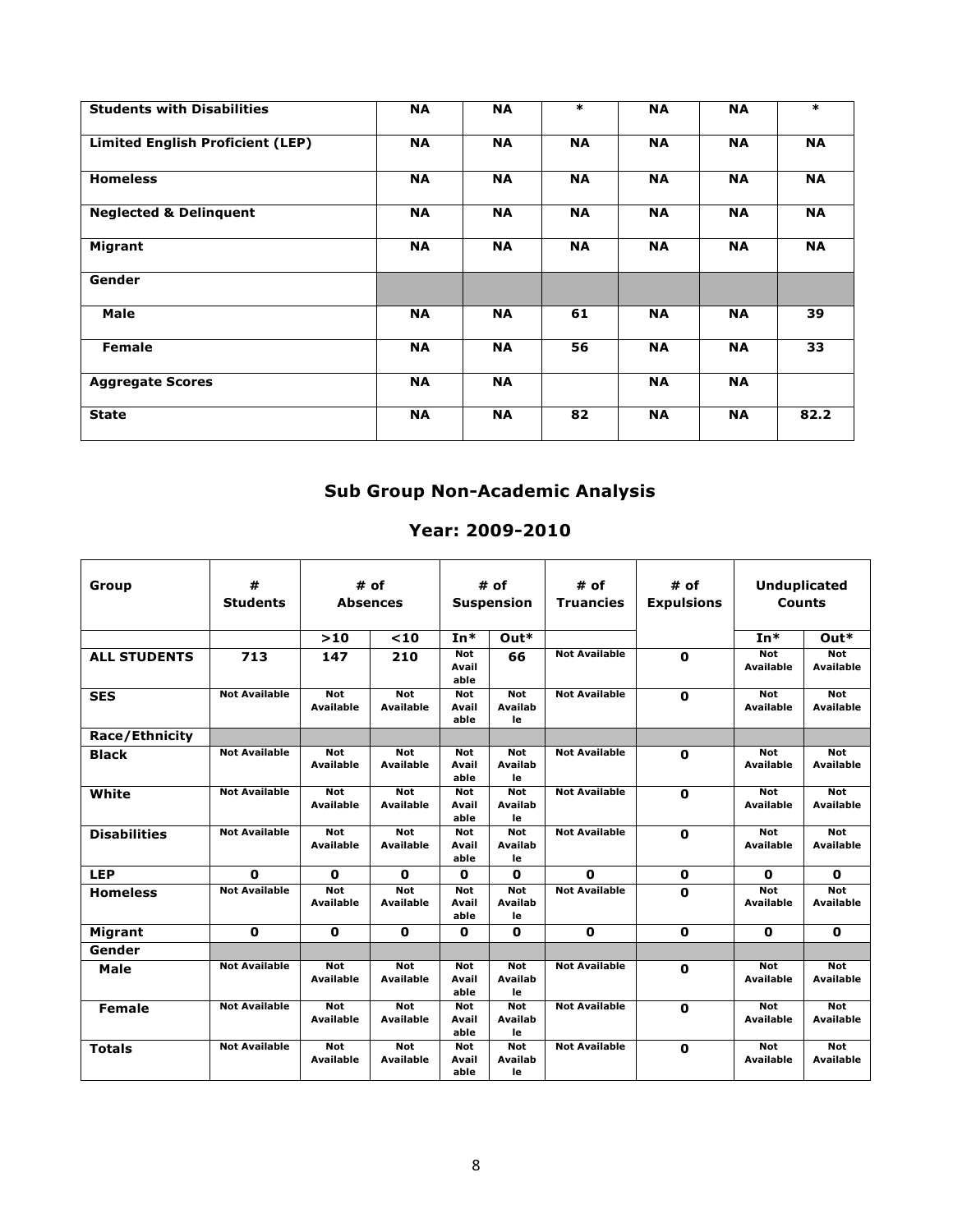### **Year: 2009-2010**

| Group                 | # of                 | # of                 | # of                  | # promoted           | Mobility        |                  |
|-----------------------|----------------------|----------------------|-----------------------|----------------------|-----------------|------------------|
|                       | <b>Students</b>      | <b>Retentions</b>    | <b>Dropouts</b>       | to next              |                 |                  |
|                       |                      |                      |                       | grade                | <b>Entering</b> | Leaving          |
| <b>Total Students</b> | 699                  | 16                   | <b>Not Applicable</b> | 634                  | 313             | 155              |
| <b>SES</b>            | <b>Not Available</b> | <b>Not Available</b> | <b>Not Applicable</b> | <b>Not Available</b> | <b>Not</b>      | <b>Not</b>       |
|                       |                      |                      |                       |                      | Available       | Available        |
| Race/Ethnicity        | <b>Not Available</b> | <b>Not Available</b> | <b>Not Applicable</b> | <b>Not Available</b> | <b>Not</b>      | <b>Not</b>       |
|                       |                      |                      |                       |                      | Available       | Available        |
| <b>Disabilities</b>   | <b>Not Available</b> | <b>Not Available</b> | <b>Not Applicable</b> | <b>Not Available</b> | <b>Not</b>      | <b>Not</b>       |
|                       |                      |                      |                       |                      | Available       | <b>Available</b> |
| <b>LEP</b>            | <b>Not Available</b> | <b>Not Available</b> | <b>Not Applicable</b> | <b>Not Available</b> | <b>Not</b>      | <b>Not</b>       |
|                       |                      |                      |                       |                      | Available       | Available        |
| <b>Homeless</b>       | <b>Not Available</b> | <b>Not Available</b> | <b>Not Applicable</b> | <b>Not Available</b> | <b>Not</b>      | <b>Not</b>       |
|                       |                      |                      |                       |                      | Available       | <b>Available</b> |
| Migrant               | <b>Not Available</b> | <b>Not Available</b> | <b>Not Applicable</b> | <b>Not Available</b> | <b>Not</b>      | <b>Not</b>       |
|                       |                      |                      |                       |                      | Available       | <b>Available</b> |
| Gender                |                      |                      |                       |                      |                 |                  |
| Male                  | <b>Not Available</b> | <b>Not Available</b> | <b>Not Applicable</b> | <b>Not Available</b> | Not             | <b>Not</b>       |
|                       |                      |                      |                       |                      | Available       | <b>Available</b> |
| <b>Female</b>         | <b>Not Available</b> | <b>Not Available</b> | <b>Not Applicable</b> | <b>Not Available</b> | Not             | <b>Not</b>       |
|                       |                      |                      |                       |                      | Available       | Available        |
| <b>Totals</b>         | <b>Not Available</b> | <b>Not Available</b> | <b>Not Applicable</b> | <b>Not Available</b> | <b>Not</b>      | <b>Not</b>       |
|                       |                      |                      |                       |                      | Available       | Available        |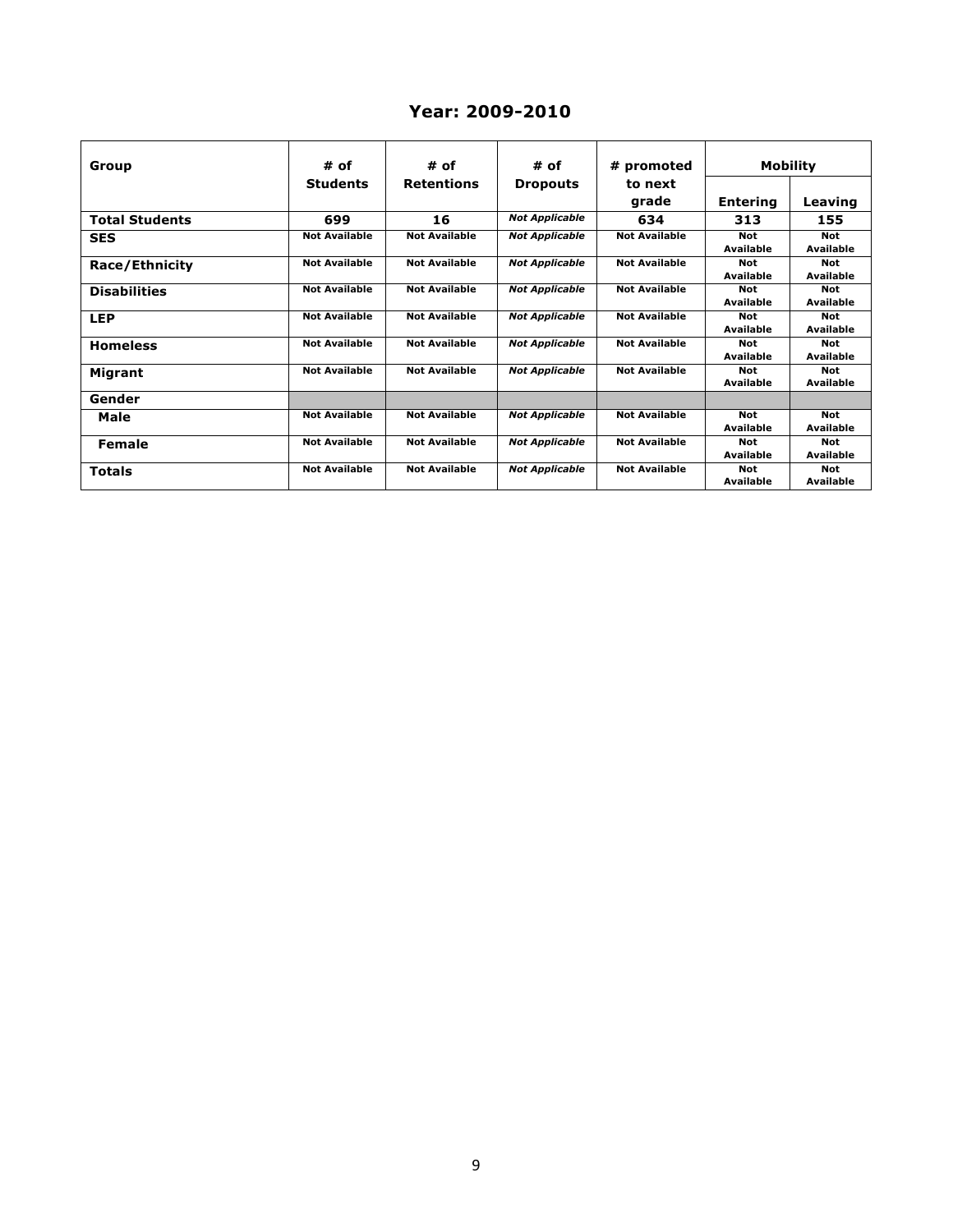### **Enrollment and Graduation Data**

#### **Year: 2009-2010**

### **\*\* THE NUMBER OF RETENTIONS AND PROMOTIONS ARE BASED ON THE STUDENTS WHO REMAINED AT SCHULZE FOR THE 2009-2010 SCHOOL YEAR\*\***

| Grade                    |                 |                       |                       |                       |                   |                                 |               |
|--------------------------|-----------------|-----------------------|-----------------------|-----------------------|-------------------|---------------------------------|---------------|
|                          | # of            | # Students            | # Students in         | <b>Early HS</b>       | # of              | # of                            | # promoted to |
|                          | <b>Students</b> | enrolled in           | course/grade          | graduation            | <b>Retentions</b> | <b>Dropout</b>                  | next grade    |
|                          | 2008-09         | a Young               | acceleration          |                       | $***$             |                                 | $***$         |
|                          | <b>SCHOOL</b>   | 5's                   |                       |                       |                   |                                 |               |
|                          | <b>YEAR</b>     | program               |                       |                       |                   |                                 |               |
| <b>PREK</b>              | <b>NA</b>       | <b>Not Applicable</b> | <b>Not Applicable</b> | <b>Not Applicable</b> | <b>NA</b>         | <b>Not</b>                      | <b>NA</b>     |
|                          |                 |                       |                       |                       |                   | <b>Applicable</b>               |               |
| K                        | 74              | <b>Not Applicable</b> | <b>Not Applicable</b> | <b>Not Applicable</b> | 5                 | <b>Not</b>                      | 79            |
|                          |                 |                       |                       |                       |                   | <b>Applicable</b>               |               |
|                          |                 |                       |                       |                       |                   | <b>Not</b>                      |               |
| $\mathbf{1}$             | 99              | <b>Not Applicable</b> | <b>Not Applicable</b> | <b>Not Applicable</b> | 3                 | <b>Applicable</b>               | 77            |
|                          |                 |                       |                       |                       |                   |                                 |               |
| $\overline{2}$           | 96              | <b>Not Applicable</b> | <b>Not Applicable</b> | <b>Not Applicable</b> | $\boldsymbol{4}$  | <b>Not</b>                      | 99            |
|                          |                 |                       |                       |                       |                   | <b>Applicable</b>               |               |
| 3                        | 98              | <b>Not Applicable</b> | <b>Not Applicable</b> | <b>Not Applicable</b> | $\overline{2}$    | <b>Not</b>                      | 75            |
|                          |                 |                       |                       |                       |                   | <b>Applicable</b>               |               |
| 4                        | 85              | <b>Not Applicable</b> | <b>Not Applicable</b> | <b>Not Applicable</b> | 1                 | <b>Not</b>                      | 91            |
|                          |                 |                       |                       |                       |                   | <b>Applicable</b>               |               |
|                          |                 |                       |                       |                       |                   |                                 |               |
| 5                        | 82              | <b>Not Applicable</b> | <b>Not Applicable</b> | <b>Not Applicable</b> | 1                 | <b>Not</b><br><b>Applicable</b> | 96            |
|                          |                 |                       |                       |                       |                   |                                 |               |
| 6                        | 91              | <b>Not Applicable</b> | <b>Not Applicable</b> | <b>Not Applicable</b> | 0                 | <b>Not</b>                      | 81            |
|                          |                 |                       |                       |                       |                   | <b>Applicable</b>               |               |
| $\overline{\phantom{a}}$ | <b>NA</b>       | <b>Not Applicable</b> | <b>Not Applicable</b> | <b>Not Applicable</b> | 0                 | <b>Not</b>                      | 36            |
|                          |                 |                       |                       |                       |                   | <b>Applicable</b>               |               |
|                          |                 |                       |                       |                       |                   |                                 |               |
| <b>SPED</b>              | 17              | <b>Not Applicable</b> | <b>Not Applicable</b> | <b>Not Applicable</b> | 17                | <b>Not</b><br><b>Applicable</b> | 17            |
|                          |                 |                       |                       |                       |                   |                                 |               |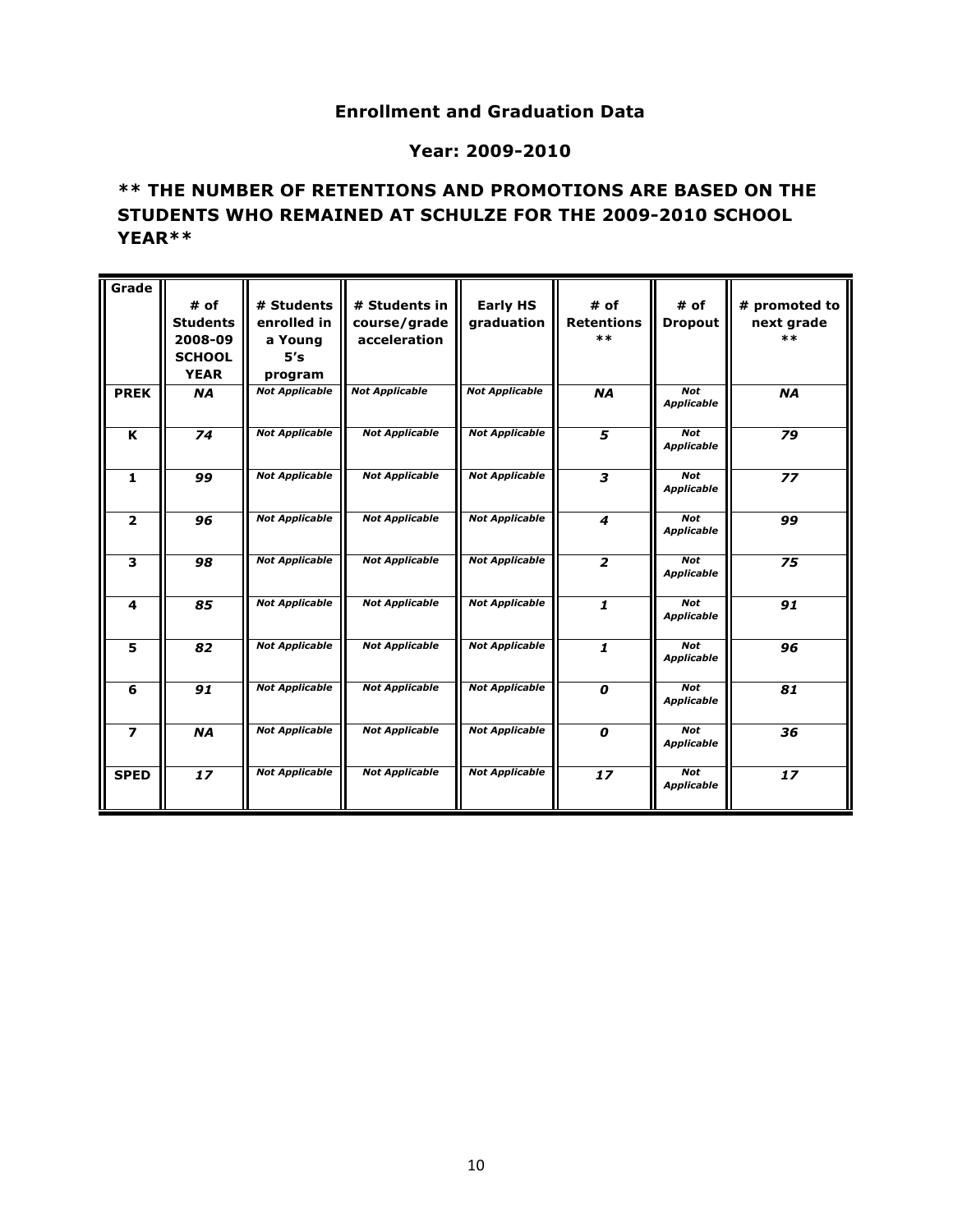### **Number of Students enrolled in Extended Learning Opportunities**

### **Year: 2009-2010**

| Number of<br><b>Students</b><br>in Building<br>by grade | # Enrolled in<br>Advanced<br><b>Placement</b><br><b>Classes</b> | # Enrolled in<br><b>International</b><br><b>Baccalaureate</b><br><b>Courses</b> | $#$ of<br>Students in<br>Dual<br><b>Enrollment</b> | # of Students in<br><b>CTE/Vocational</b><br><b>Classes</b> | <b>Number of</b><br><b>Students who have</b><br>approved/reviewed<br><b>EDP on file</b> |
|---------------------------------------------------------|-----------------------------------------------------------------|---------------------------------------------------------------------------------|----------------------------------------------------|-------------------------------------------------------------|-----------------------------------------------------------------------------------------|
| 6                                                       | <b>NA</b>                                                       | <b>NA</b>                                                                       | <b>NA</b>                                          | <b>NA</b>                                                   | <b>NA</b>                                                                               |
| $\overline{\phantom{a}}$                                | <b>NA</b>                                                       | <b>NA</b>                                                                       | <b>NA</b>                                          | <b>NA</b>                                                   | <b>NA</b>                                                                               |
| 8                                                       | <b>NA</b>                                                       | <b>NA</b>                                                                       | <b>NA</b>                                          | <b>NA</b>                                                   | <b>NA</b>                                                                               |
| 9                                                       | <b>NA</b>                                                       | <b>NA</b>                                                                       | <b>NA</b>                                          | <b>NA</b>                                                   | <b>NA</b>                                                                               |
| 10                                                      | <b>NA</b>                                                       | <b>NA</b>                                                                       | <b>NA</b>                                          | <b>NA</b>                                                   | <b>NA</b>                                                                               |
| 11                                                      | <b>NA</b>                                                       | <b>NA</b>                                                                       | <b>NA</b>                                          | <b>NA</b>                                                   | <b>NA</b>                                                                               |
| 12                                                      | <b>NA</b>                                                       | <b>NA</b>                                                                       | <b>NA</b>                                          | <b>NA</b>                                                   | <b>NA</b>                                                                               |

### **2. Identify the resources provided to the school (in particular, other state and federal funds) to support the implementation of the selected model.**

#### **School Resource Profile**

The following table lists the major grant related resources the State of Michigan manages and that schools may have as a resource to support their school improvement goals. As you develop your School Improvement Grant, consider how these resources (if available to your school) can be used to support allowable strategies/actions within the School Improvement Grant.

A full listing of all grants contained in No Child Left Behind (NCLB) is available at: www.mi.gov/schoolimprovement.

| <b>X General Funds</b>      | Title                    | <b>School</b> | Title II Part A   | Title III |
|-----------------------------|--------------------------|---------------|-------------------|-----------|
| $\Box$ Title I Part A       | <b>Improvement (ISI)</b> |               | Title II Part D   |           |
| <b>X Title I Schoolwide</b> |                          |               | $\Box$ USAC       |           |
| $\Box$ Title I Part C       |                          |               | <b>Technology</b> |           |
| Title I Part D              |                          |               |                   |           |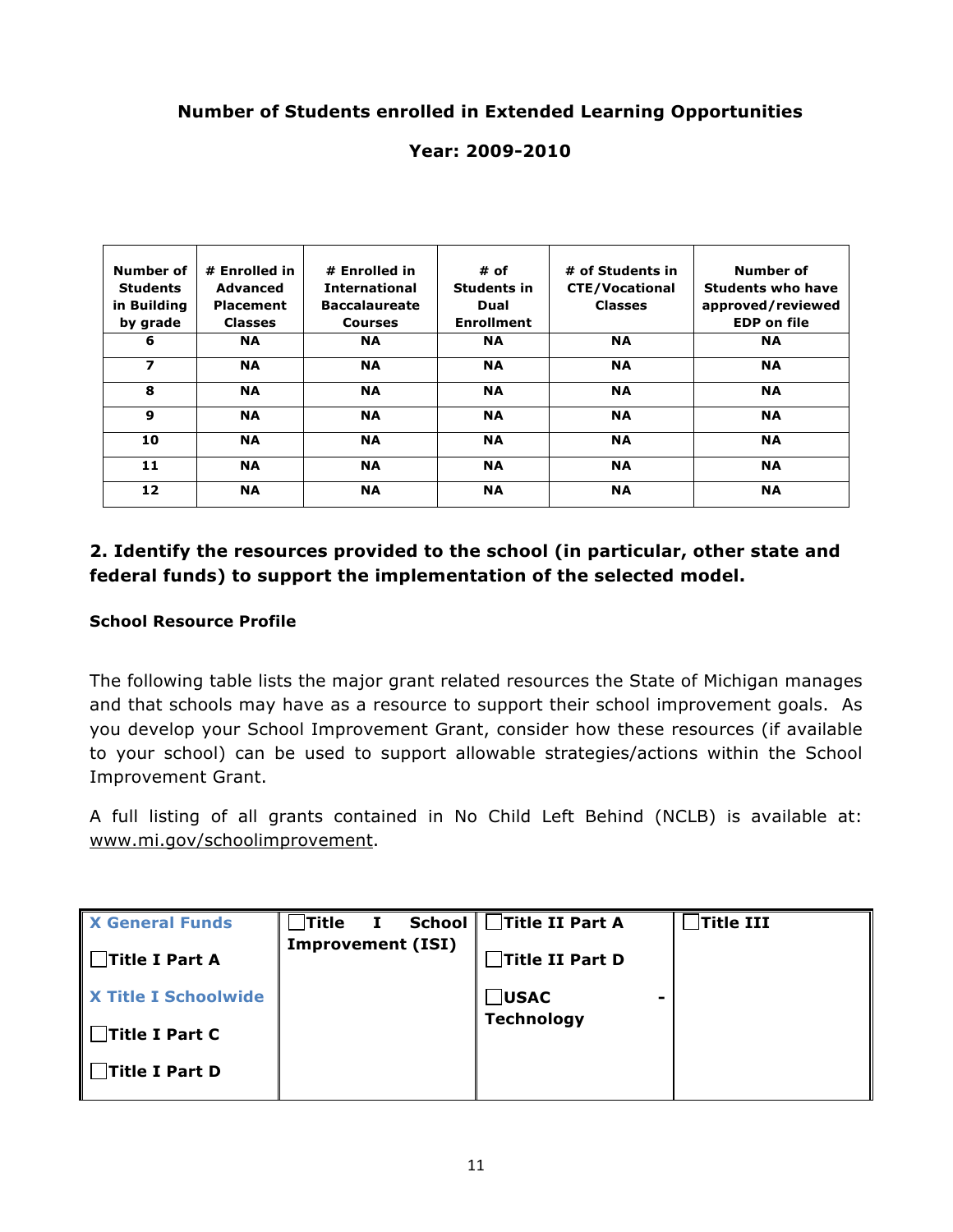| Title IV Part A                     | Section 31 a | <b>Head Start</b>                                                                                                                                   | <b>Special Education</b> |
|-------------------------------------|--------------|-----------------------------------------------------------------------------------------------------------------------------------------------------|--------------------------|
| <b>Title V Parts A-C</b>            | Section 32 e | <b>Even Start</b>                                                                                                                                   |                          |
|                                     | Section 41   | <b>Early Reading</b><br><b>First</b>                                                                                                                |                          |
| www.michigan.gov/schoolimprovement. |              | Other: (Examples include: Smaller Learning Communities, Magnet Schools. A<br>complete listing of all grants that are a part of NCLB is available at |                          |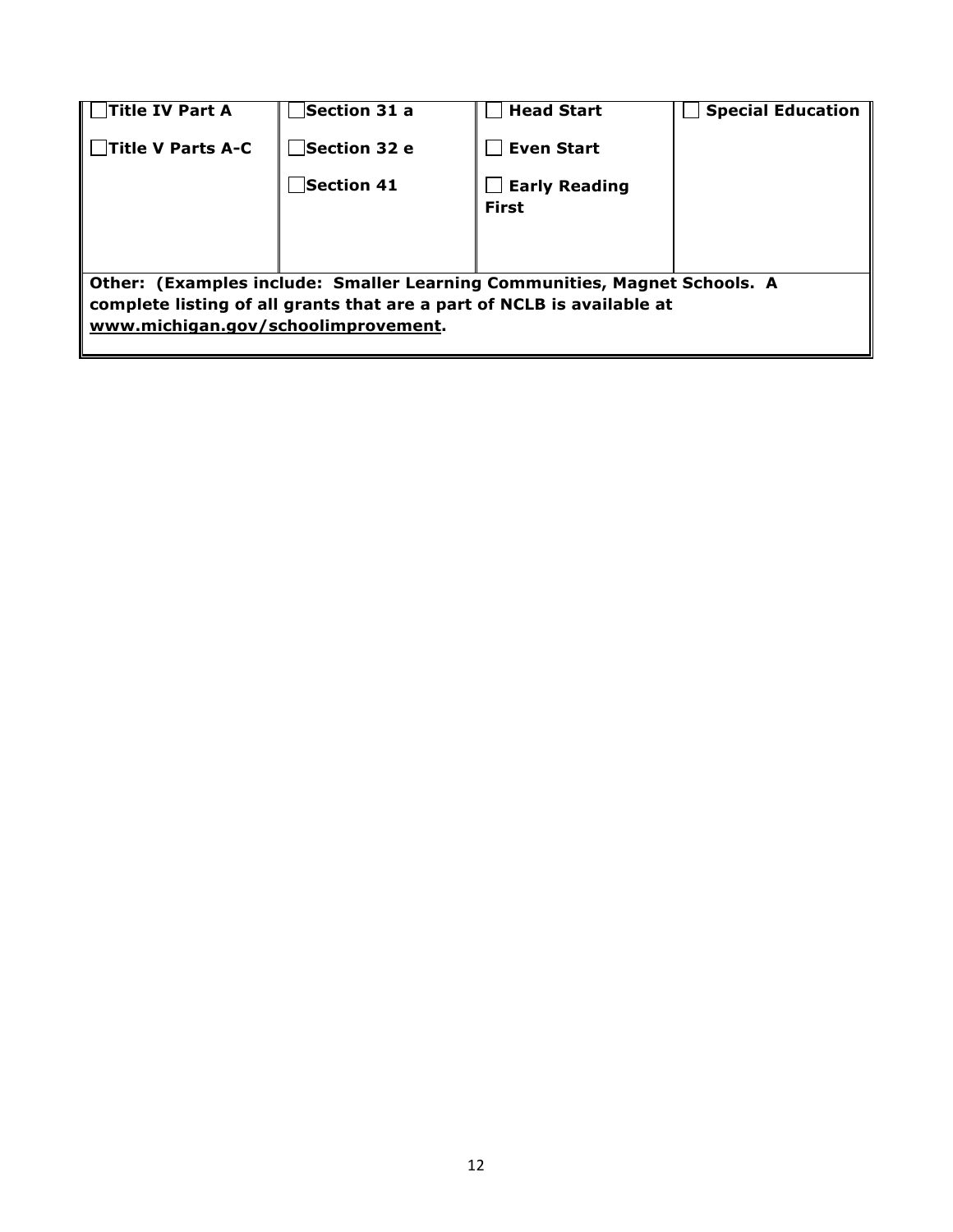#### **SECTION II: COMMITMENT**

Evidence of a strong commitment should be demonstrated through the district's ability and willingness to implement the selected turnaround model for rapid improvement in student achievement and proposed use of scientific and evidence based research, collaboration, and parental involvement.

Using information gathered using the MDE Comprehensive Needs Assessment - CNA, provide the following information:

### **1. Describe the school staff's support of the school improvement application and their support of the proposed efforts to effect change in the school.**

To change a school takes the dedication and commitment of all stakeholders. Teachers can maintain islands of excellence within their classrooms, but to truly reform a school must work together as a community of learners. The Schulze staff is committed to developing a community of learners by implementing data based decision making using Teachscape's Classroom Walkthrough Tool (CWT), implementing an instructional leadership team, utilizing effective teaching enhanced by professional development, restructuring the governance of the school (i.e. implementing an Instructional Leadership Team) and a data culture. In addition, the district and Detroit Federation of Teachers have worked together to outline the parameters of a high priority school which may include, but is not limited to: hiring new staff members to the building, extending the school day for staff and/ or students, extended school year, re-interviewing current staff to ensure commitment to a high priority school and additional professional development.

Schulze's staff has agreed to the expectations as described by the Detroit Federation of Teachers and the district (for example, an extended school day) to provide a high quality education to their students based on data, professional development, and using a variety of assessments (including district and state standardized assessments) to ensure improved outcome for all of the students. All certified staff in the school are accepting that they are being held accountable for student success. As a whole, we will participate in ongoing, high-quality, job-embedded professional development, continue to make data driven decisions, and communicate our progression and needs to all stakeholders.

Schulze staff will participate in Teacher Study Groups. Many of the Teacher Study Groups will be formed from within the Professional Learning Communities. For example, a Professional Learning Community focused on Reading may break into smaller groups (Teacher Study Groups) to collect, analyze and make formative decisions on areas that need to have immediate attention. The study groups will then report their findings to the Professional Learning Community that they are associated with and from their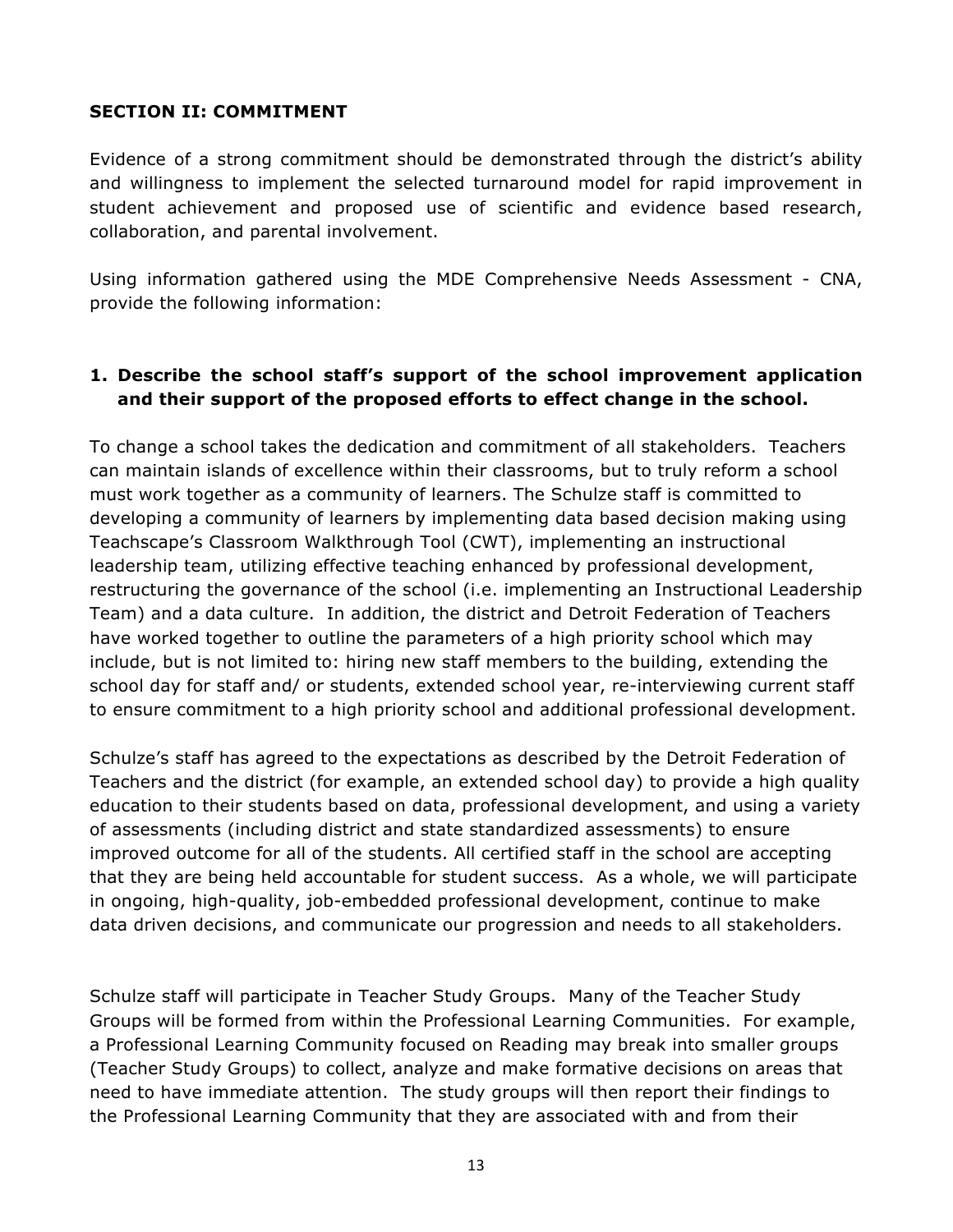reports and analysis will be shared with the pertinent staff and implemented. In addition, there will be job embedded professional development to enhance the workings and information that the Teacher Study Groups will need in order to be an effective agent of change within the school.

Teacher Study Groups will provide an outlet for teachers to collaborate within professional learning communities (PLCs). This collaboration will allow teachers to organize, document, and evaluate change. The study groups will be self-selected, multicontent, and/or grade-level teacher teams engaged in self-determined project-based learning of how to teach struggling students, differentiate instruction, design an extensive assessment system, and/or implement problem-based initiatives throughout the school.

## **2. Explain the school's ability to support systemic change required by the model selected.**

Schulze will support systematic change that is required by the Transformation Model through various methods. There will be changes in staffing within the building, extended school days, thus allowing additional professional development and collaboration among staff and a partnership with Teachscape. Furthermore, Schulze is a technology-based school thus allowing for the capability of laser-like data results from the district's Data Director, Learning Village, and SIS Programs. Teachscape will provide additional professional development focusing on data collection and how to analyze the data to receive the greatest benefits for both staff and students. Students use technology to enhance their learning through the use of document cameras, clicker systems, smart and promethean boards (including accessories associated with the boards), apple lab cart, computers in every classroom, teacher computers, a computer lab, and media center.

Schulze has established many community partners, including faith-based groups, universities/colleges, recreation centers, credit unions, and career professionals as stakeholders who join us in our commitment to increasing student achievement. Through the selected Transformation Model, the staff will be able to improve teaching and learning opportunities through professional development, forming study groups, creating individual learning plans, funding parent involvement and improving school climate and discipline.

**3. Describe the school's academic proficiency in reading and mathematics for the past three years as determined by the state's assessments (MEAP/ MME/Mi-Access).**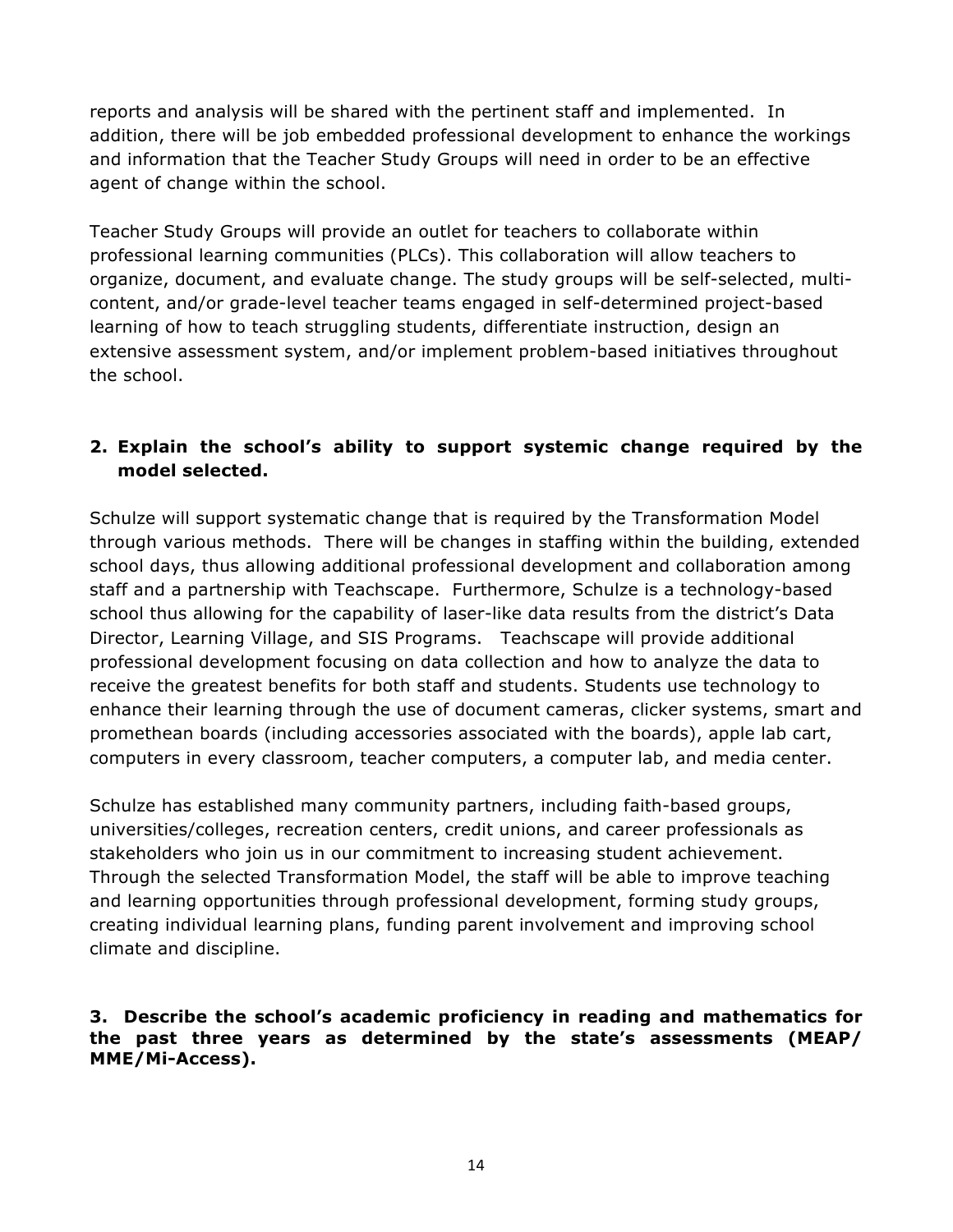The students at Schulze who participated in the MEAP and Mi-Access assessments have shown improvement in reading on the MEAP Fall 2009 test versus the MEAP Fall 2008 test. In grades 3-6, there was an average increase of 16.5% in students showing proficiency on the MEAP. In addition, the scores showed an average increase of 7% from the MEAP Fall of 2007 test.

In math, the students have shown an increase in the number of students who were proficient on the MEAP Fall 2009 versus the students who took the assessment in the Fall of 2007. Although the students in a majority of the grades had more difficulty on the math portion on the MEAP Fall 2009, the students in the third and sixth grades showed an increase in number of students who are proficient by at least 3%.

The 2009-2010 school year was the first year that Schulze had a seventh grade, so no previous data was available.

|                         |           | Reading   |             |           | Math      |             |
|-------------------------|-----------|-----------|-------------|-----------|-----------|-------------|
| Grade                   | 2007-08   | 2008-09   | $2009 - 10$ | 2007-08   | 2008-09   | $2009 - 10$ |
| $\mathbf{3}$            | 84        | 72        | 92          | 87        | 79        | 87          |
| 4                       | 76        | 74        | 78          | 69        | 86        | 77          |
| 5                       | 52        | 56        | 71          | 36        | 55        | 54          |
| $6\phantom{1}6$         | 70        | 42        | 69          | 35        | 48        | 51          |
| $\overline{\mathbf{z}}$ | <b>NA</b> | <b>NA</b> | 58          | <b>NA</b> | <b>NA</b> | 36          |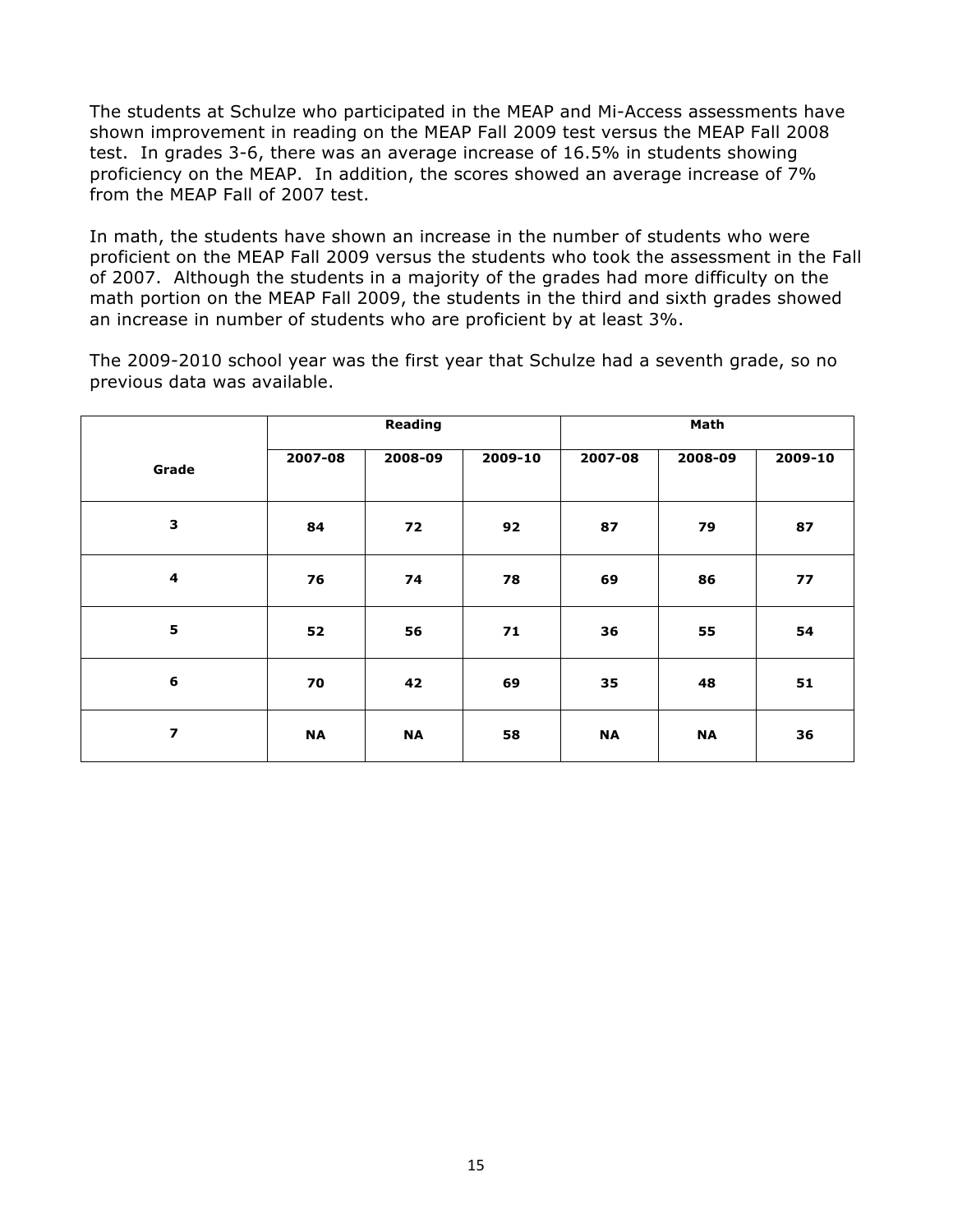### **4. Describe the commitment of the school to using data and scientifically based research to guide tiered instruction for all students to learn.**

In order to build a data-informed culture of continuous improvement, the school has partnered with Teachscape, an educational consulting firm focused on raising student achievement by improving teaching practice. As a national organization, Teachscape has over ten years of experience working collaboratively with schools to drive, rapid, dramatic, measurable and sustainable improvements in teaching and learning in classrooms, schools and districts in New York City, Baltimore, Boston, Virginia, North Carolina and others. In Year One of the partnership, these specialists will provide professional learning opportunities that include workshop sessions and at-elbow modeling and coaching for the instructional leaders and classroom teachers to enable these professionals to use both instructional practices data and student achievement data to guide, monitor and measure the impact of the improvement strategies.

### **Improving Instruction to Improve Achievement**

A common practice among high performing schools is the use of data to drive and support continuous instructional improvement (Tomlinson, 2003; Datnow, Park and Wolhsetter, 2007). Another is to link student data with teaching data to inform both teaching practice and drive measurable and dramatic changes in student achievement (Berry, Fuller and Reeves, 2007).

In Year One of the three-year grant, the partners will focus on collecting and analyzing instructional and achievement data, and using this to guide and inform instructional decisions. In Years Two and Three, Schulze will expand this to a full Response to Intervention (RTI) approach in which assessment data, instructional data and classroom instruction are intentionally integrated to promote improved instruction. The tiered RTI approach is built upon a base of high quality core instruction (Tier 1), and, for students who are not successful with this approach, additional support, focused on research-based instruction and instructional materials, will be provided to address the students' learning challenges. For the small group of students not successful with quality core instruction or the increased intensity of Tier 2 additional support, the school will offer intensive, individualized interventions.

All three tiers will be guided by fidelity to the intervention, a deep understanding of student learning strengths and needs, and cultural responsiveness and sensitivity.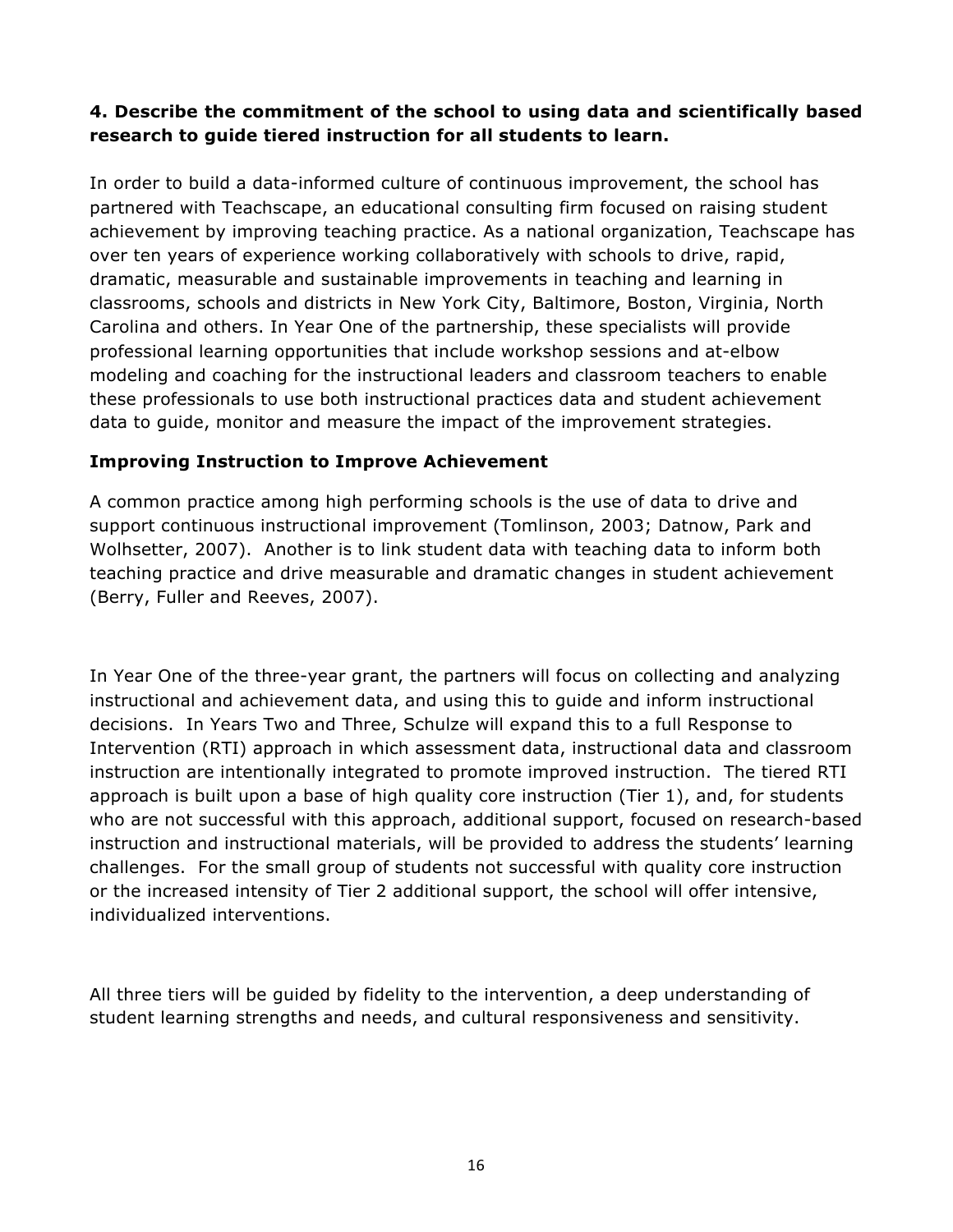### **Year One – Building the Data Culture**

As partners in building a pervasive data culture, Teachscape will support and coach the work of both the instructional leaders and classroom teachers on using data to inform effective instructional decisions and measurable changes in practice. Teachscape specialists will support their ongoing coaching with two technology-mediated tools to ensure the efforts are sustained beyond the three-year period: (1) the Teachscape Classroom Walkthrough Tool (CWT) and (2) REFLECT, to facilitate video capture of teacher practice for teachers to work independently or with peers to self-analyze their practice relative to frameworks, engage in lesson study and identify areas of teaching strengths and their professional learning needs.

#### Working with Instructional Leaders: CWT

Teachscape offers professional learning for the Schulze Instructional Leadership Team that is focused on a seven-step walkthrough process proven to support measurable changes in practice. The seven steps include: (1) setting a clear purpose for the walk,

based on student data that indicates a problem of practice; (2) collecting common data in a common way, using a PDA; (3) analyzing the data to explore dominant instructional practices, differences between grade bands, changes over time, and multiple other areas of concern; (4) reflecting on and discussing the data, in faculty meetings, PLC sessions, ILT meetings, etc.; (5) using the analyzed data to collaboratively develop an



Action Plan to address areas of concern; (6) implementing the Plan; and, (7) using the PDA to monitor the implementation of the plan, measure its impact and determine the focus of new walks.

This iterative process reflects the Plan-Do-Study-Act continuous improvement cycle that guides, supports and sustains changes in practice. It is supported through Teachscape's CWT software that syncs the data and uploads it seamlessly to a private, passwordprotected database for manipulation and analysis. To ensure the greatest possible flexibility, the set of walkthrough indicators ('look fors') can be completely customized by the school to represent their specific interests and needs.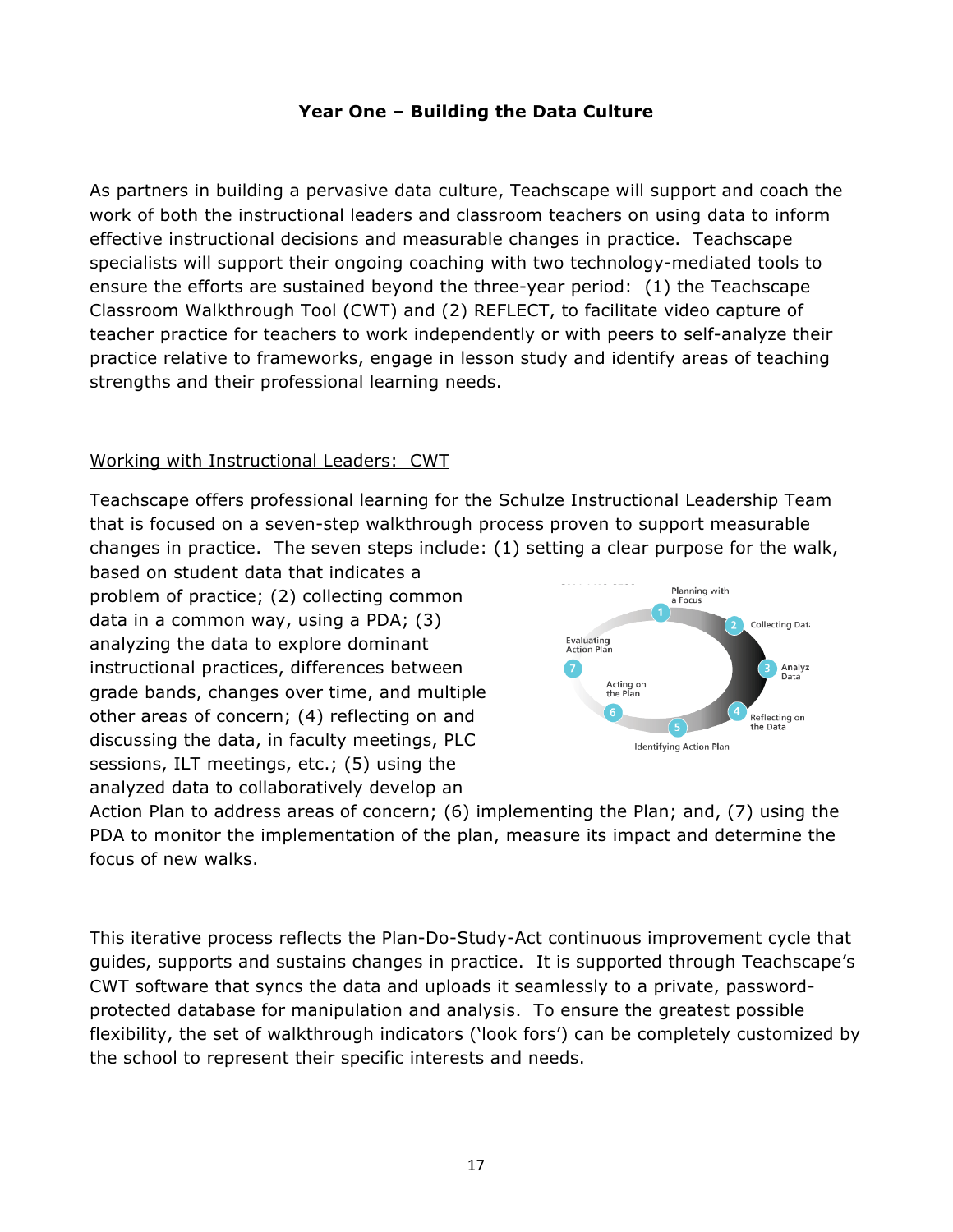### Working with Instructional Leaders: REFLECT

Teachscape will help the leaders introduce REFLECT, a panoramic digital video camera that allows teachers to film a lesson, analyze it alone or with peers, assess their own practice relative to a framework, engage in lesson studies, annotate and tag the video. Teachers can also upload their lesson plans and examples of student work from the lesson to get the clearest possible understanding of their strengths and their professional learning needs.

Independently, with peers or as part of a practice-focused PLC, teachers will have the opportunity to analyze actual lessons, reflect on their observations and use the data to help inform their understanding of their teaching strengths and areas for improvement. The Teachscape/Schulze partners will work with the teachers to identify data-informed professional learning.

### Working with Instructional Leaders: Effective Teaching Strategies

As the instructional leaders begin to shape clear pictures of the instructional practices that shape student outcomes, Teachscape specialists will work with the school leaders to use the data to guide the development of a common core of practice that focuses on the development and application of research-based instructional strategies proven effective in improving teaching and learning. These will include:

- ! Using Teachscape's library of multimedia learning modules as part of a focused study to help leaders deepen their understanding of Marzano's nine categories of high yield strategies, which will help develop a school-wide focus and frame a common core of practice;
- ! Providing at-elbow coaching to support the leaders in promoting, leading and supporting data-informed instructional groupings and differentiated approaches to teaching and learning in every classroom;
- ! Applying the Teachscape online library and video captures of school-based teaching (with the permission of the teachers) to develop a common vision of effective teaching practices and a language to support the visions; and
- ! Using the CWT tool to monitor implementation of the strategies and measure their impact on improved instruction.

Although the bulk of Teachscape's work focuses on the capacity of instructional leaders (ILTs), Teachscape will work directly with teachers – explaining, modeling, co-planning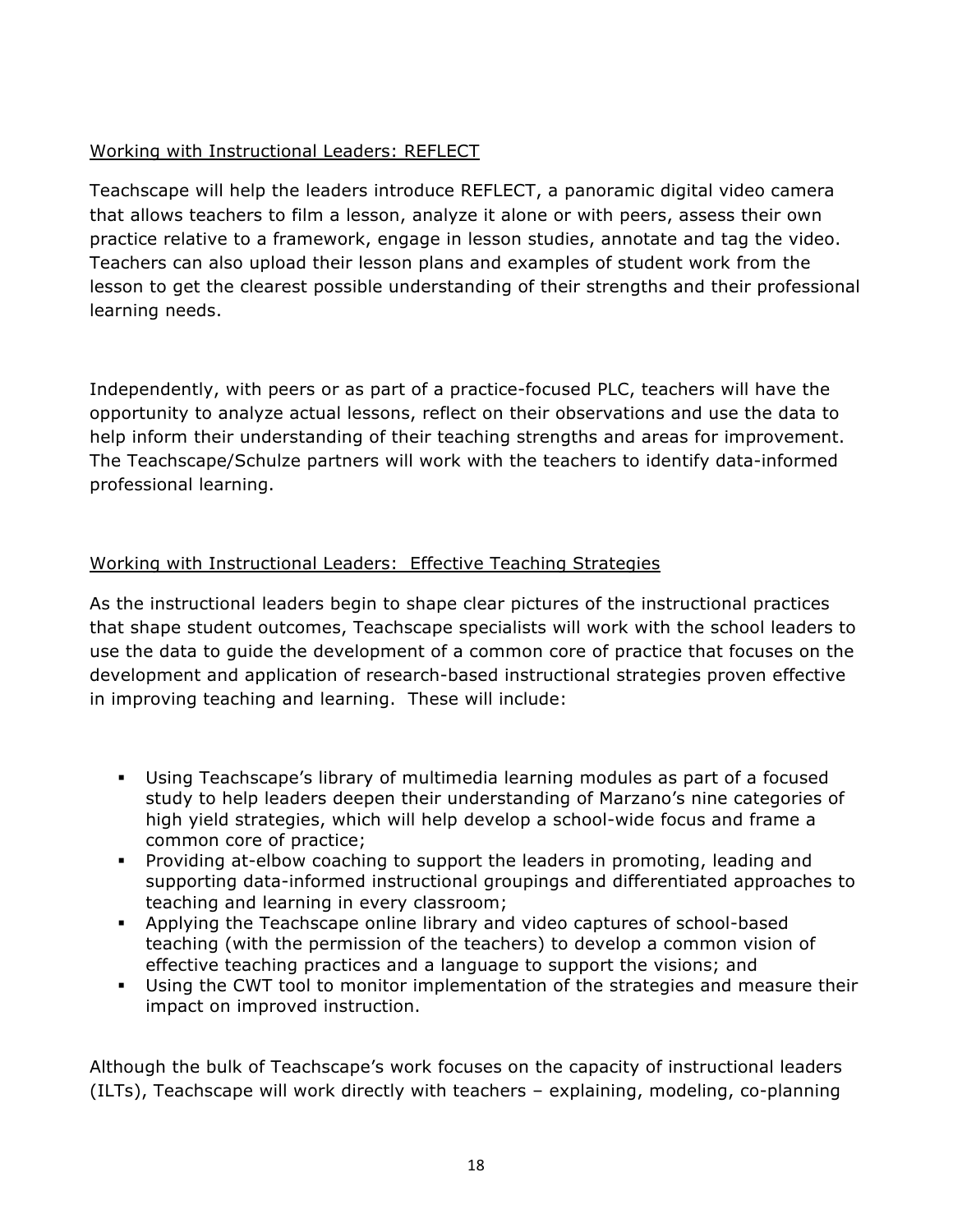and co-teaching to build deep teacher understanding of research-based instructional practices and proven ways to integrate these effectively with classroom practice.

### Working with Teachers: Promoting Reflection and Self Analysis

Teachscape partners, at the request of the instructional leaders, will provide support and guidance to the teachers in using video capture to reflect on their teaching practice, promote self-analysis of teaching strengths and professional learning needs, and identify professional learning opportunities offered through the district, the school or through Teachscape tools and resources. The intent of this direct intervention with teachers is to model the change practices for instructional leaders, then support the leaders as they work directly with the teachers.

The REFLECT camera, online reflection activities, peer discussions and self-analysis will frame the described activities.

### Working with Teachers: Applying Effective Instructional Strategies

Teachscape specialists will help teachers understand how to apply appropriate instructional strategies to their teaching practice in focus areas. The specialists will offer seminars as part of after-school professional learning time, during grade meetings or as part of faculty meetings, and will follow this up with observations, using the CWT tool to monitor implementation and measure the impact of the professional learning, and with at-elbow coaching to ensure the practices are implemented effectively.

Instructional leaders will observe the work of the Teachscape specialists and develop plans to implement the work on their own.

### **Years Two and Three – RTI**

Beginning in Year Two, Schulze and Teachscape will design, develop, and implement a three-tiered data-based Response To Intervention (RTI) approach to improve teaching practice, student achievement and student behavior. To ensure effective development and implementation of the tiered instruction, the partners will develop and provide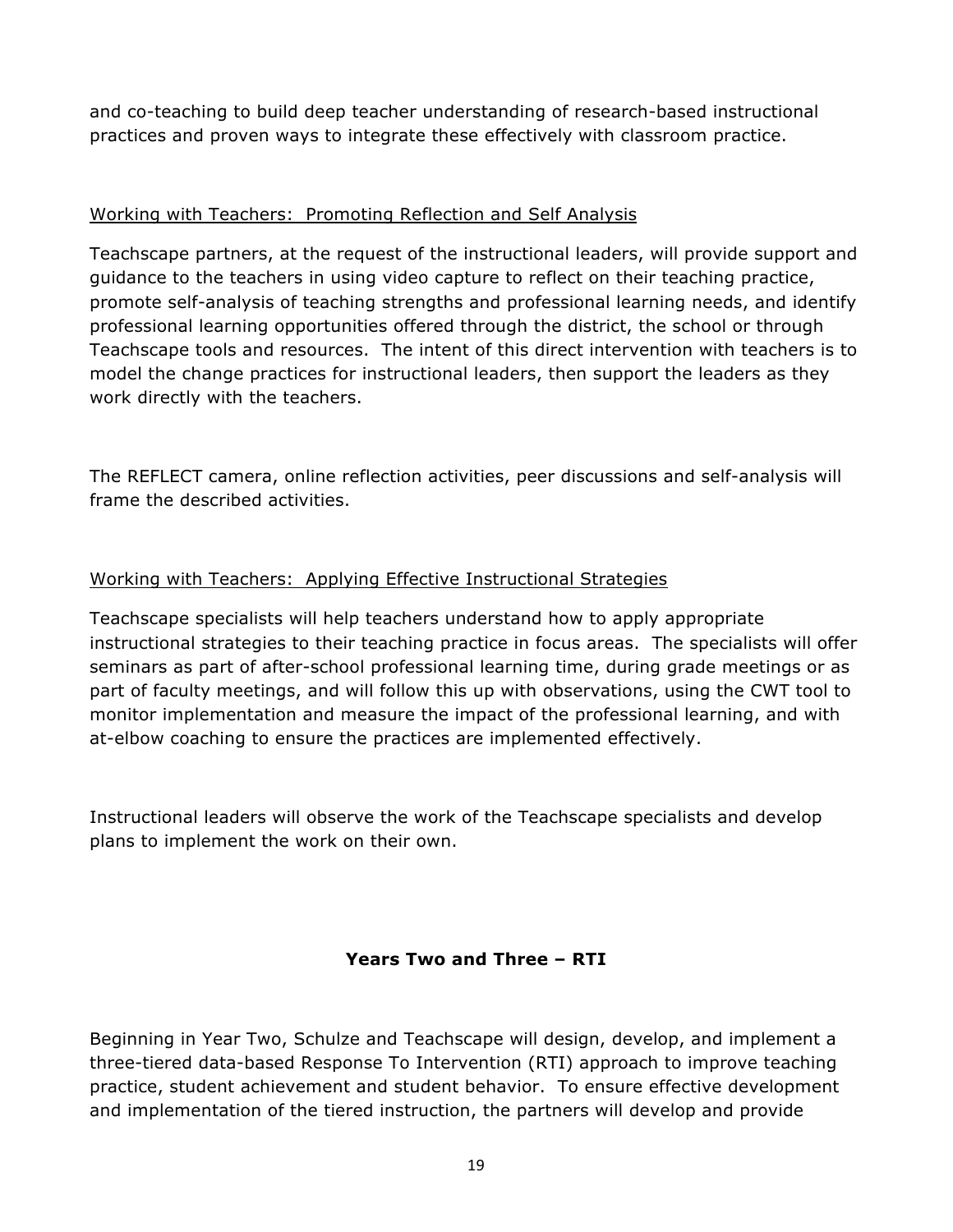specific professional learning that focuses on: full implementation of the scientificallybased and aligned curriculum; understanding and applying a range of differentiation techniques; ongoing progress monitoring; instructional grouping strategies; use of benchmark, diagnostic and formative assessments to inform instruction and monitor student learning; and specific instructional strategies to support teachers and aides in working effectively with small learning groups.

#### **Tier I**

The RTI process begins by screening all students and identifying those at risk of not meeting proficiency. School staff will conduct the screenings, using an instrument selected by the school and vetted by the district. While the progress of all students will be monitored through the RTI process, special attention will be paid to the identified students.

#### ! **Collecting and Analyzing Schoolwide Data**

In addition to screening, school leaders and Teachscape partners will conduct a comprehensive and in-depth analysis of the school's data – student achievement data, instructional practice data and trend data. This analysis will provide a baseline understanding of teaching and learning strengths and needs, and inform questions about practice that frame walkthroughs to provide common instructional data that is collected in consistent ways.

To ensure data is collected and analyzed frequently to inform instruction and interventions in meaningful ways, the partners will create data walls to publicly monitor student progress and portfolios for identified students to monitor the efficacy and impact of the interventions provided.

Once the data systems are developed, the instructional leaders and partners need to identify and align research-based curriculum for the core academic areas.

#### ! **Implementation of Scientifically-Based Curricula**

The school has committed to implement the findings of the National Reading Panel (2002) in selecting and implementing reading curriculum for Tier I that includes the five key components (phonemic awareness, phonics, fluency, vocabulary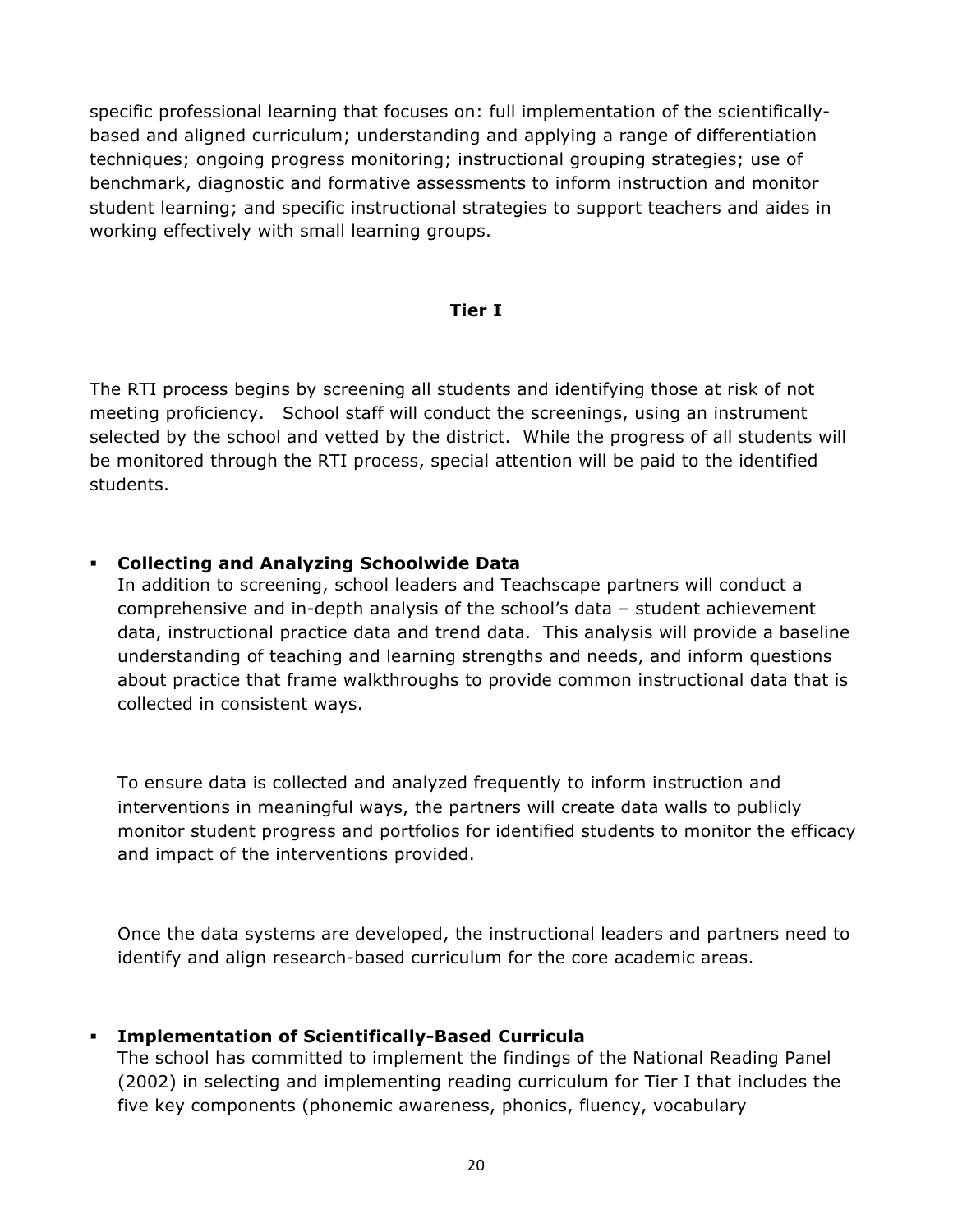development and comprehension) and that also include explicit and systematic instruction, and organizational and instructional routines that are consistent across grade levels (Hughes and Dexter, 2007). Core mathematics curricula will have a clear research base, and also offer explicit instructional strategies and clear organizational and instructional routines that are consistent across grades.

Teachscape staff will support the school staff in using these materials with fidelity by helping school staff unpack the MDE and Common Core standards, align the curricula – horizontally and vertically – with the standards, pace the curriculum relative to district guidelines and also provide opportunities for extra practice and for enrichment, and develop lesson studies focused on the aligned curricula.

Faculty have committed to using the selected curricula as part of the core (Tier I) instruction for all students, differentiating and supplementing (Tiers II and III) as appropriate.

To ensure the selected curricula is aligned vertically as well as to standards, Teachscape partners will provide access to their Curriculum tool, which will align the curricula, and will offer professional learning workshops to help teachers and leaders unpack the standards, identify gaps and duplications across grades, and identify effective strategies for implementing the curricula to address the learning needs of every student.

Leaders, with support from the Teachscape partners, will use the CWT tool to monitor implementation and ensure the curricula are implemented with fidelity.

### ! **Assessments and Progress Monitoring**

Effective, achievement-focused instruction is based on ongoing assessments and progress monitoring to monitor the implementation of the selected interventions and measure their impact on teaching and learning. Detroit Public Schools provide a wide range of data that include state assessments (MEAP), quarterly benchmark testing and assessments such as Dibels, Burst, Start Reading and others.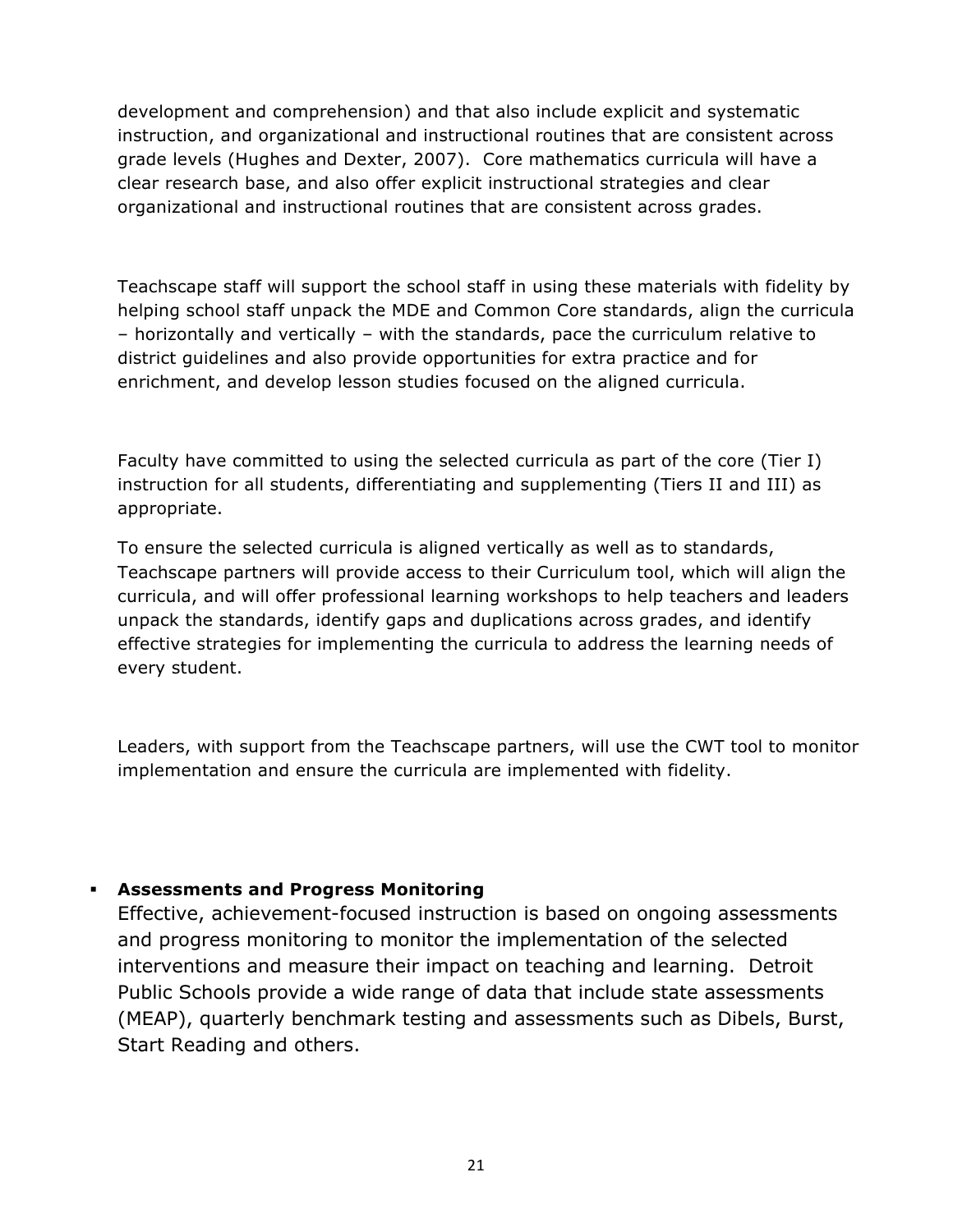The Schulze staff have committed to using ongoing formative assessments to monitor student progress relative to goal, inform instructional practices, such as grouping, and using a 'backward design' (Wiggins and McTighe, 1998) to help drive the expected outcomes. Teachscape partners will support this through focused sessions on Data Literacy and technical assistance in unpacking and analyzing the data – not to label students, but to inform teaching and learning. The end result will be assessment-focused classrooms in which the expectations are transparent as well as high, and the assessments are integrated with the curriculum and instruction.

#### ! **Differentiated Instruction**

Tier I instruction is designed as highly effective instruction for all students. Implementing this well rests on effective approaches to differentiation.

The Schulze faculty are committed to addressing student needs by differentiating instruction relative to delivery, time, content, process, product, and/or learning environment (Tomlinson, 2001). As a key component of Tiered instruction, faculty and Teachscape staff will work collaboratively to identify the differentiated learning needs of the students, provide differentiation as defined in Tomlinson's body of work and monitor the progress of the student carefully to ensure they are on track to meeting their learning goals.

Differentiation will place the students at the center of the teaching/learning dyad and will include: differentiated instructional practices, such as peer tutoring, shared reading, instructional groupings, etc.; differentiating the time for identified students to complete the learning activities; differentiating the work (products) students will submit as evidence of their learning; and/or differentiating the content. Making this happen, however, depends on the degree to which teachers are prepared to implement differentiated instruction. Teachscape will support this development by offering professional learning that is informed by data and provided through both workshops/seminars, professional learning communities, job-embedded professional learning, and at elbow coaching for teachers and leaders. In addition:

! The partners have committed to facilitating self-analysis of teaching practice by engaging volunteer teachers in analyzing videos of their own practice and in framing strategies to improve their practice.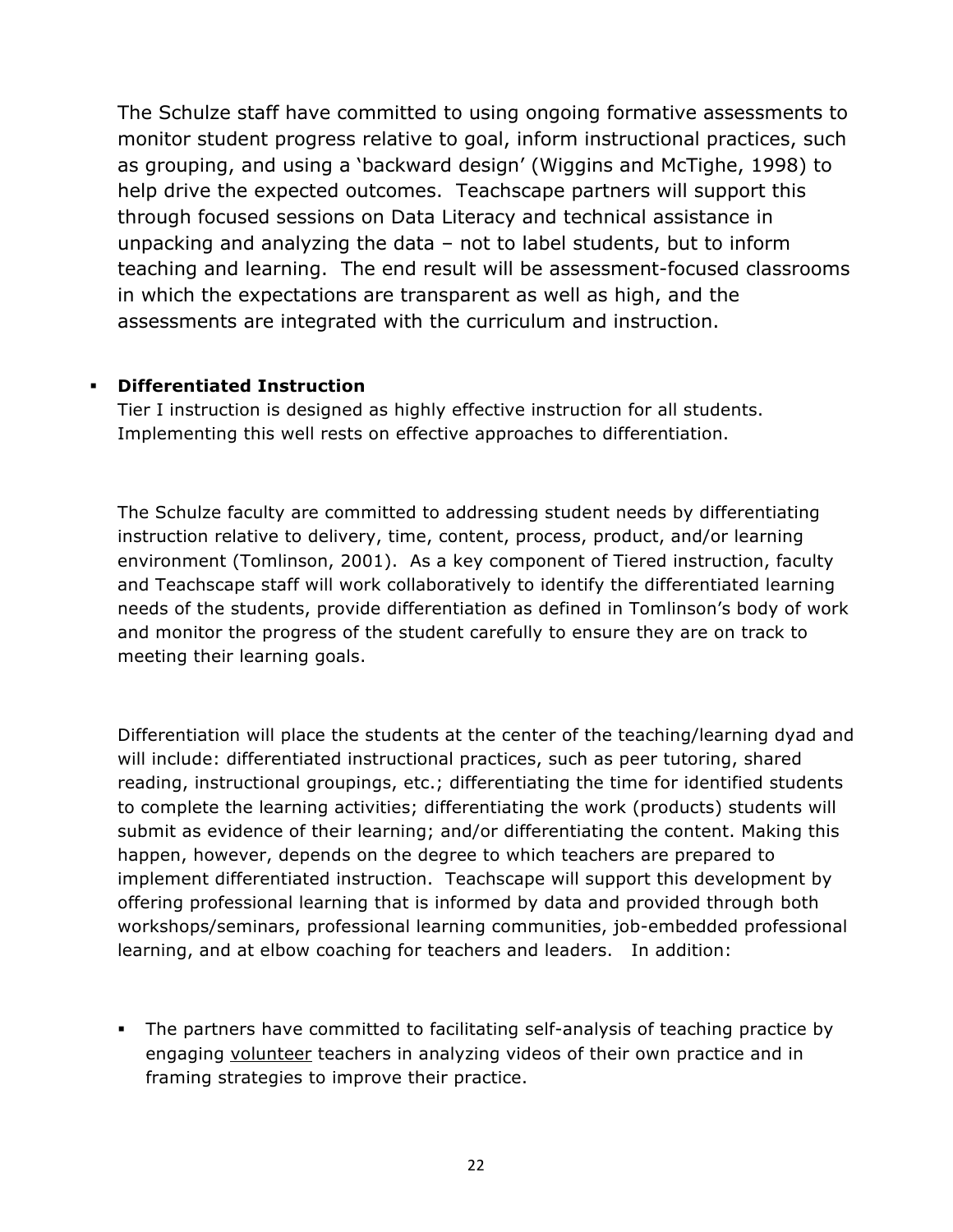- ! Teachscape partners will model effective coaching, co-planning and co-teaching for the school's leadership, building on their capacity to provide data-informed and achievement-focused professional learning.
- ! The Instructional Leadership Team will work with Teachscape partners to enhance their capacity to promote, support and sustain effective teaching practices and improved student achievement.
- ! School leaders will meet monthly as part of an achievement-focused Leadership PLC to discuss and share successful practices, identify and address common problems of practice and build their own skills as instructional leaders.

## **Tier II**

Tier II, which is small group instruction, will be provided for those students for whom effective core classroom instruction is simply not sufficient. Students in Tier II will participate in additional instruction daily, both in small groups during the regular school day and in extended time instruction, to which the Schulze faculty has already committed.

Students participating in Tier II instruction will receive an additional 25-30 minutes of explicit instruction in addition to the Tier I literacy and math blocks. School aides will be trained by the partners and assigned to support Tier II efforts with very small groups (1-5) of youngsters with homogeneous learning needs.

Tier II efforts are designed to supplement and enhance, not replace, Tier I core teaching. Weekly progress monitoring will help ensure the fine-tuning necessary to keep the struggling students on track relative to meeting their learning goals. The data-informed approach will be implemented through trained staff using research-based supplemental learning materials and resources.

## **Tier III**

Tier III instruction will be provided for that small group of students who are still struggling after Tier II instruction is provided. As with Tier II, additional time (50-60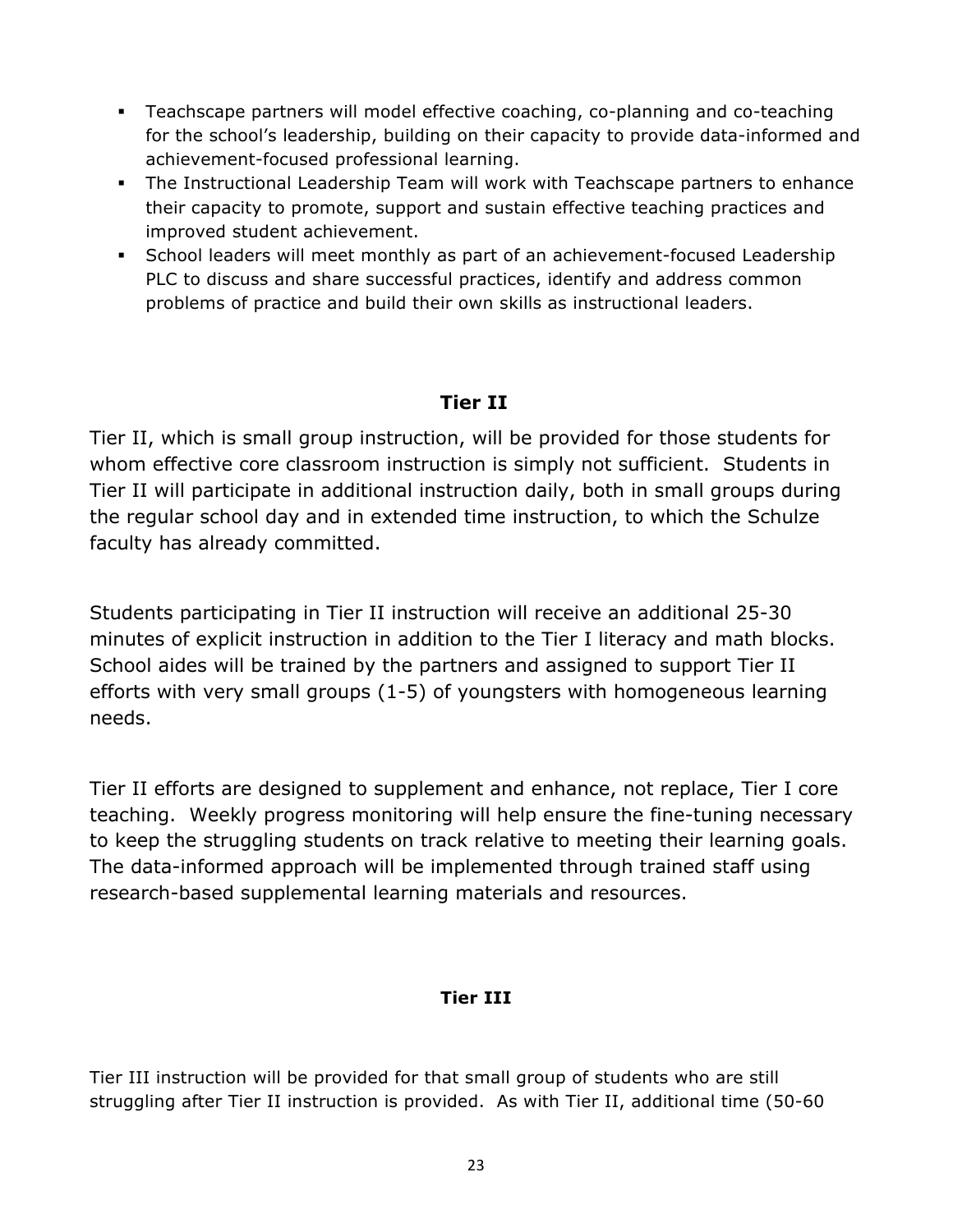minutes) will be provided for intensive instruction on a daily basis. Aides will work with even smaller groups of children (1-3), supporting learning activities developed by a specialist, in collaboration with the classroom teacher. These youngsters will continue to participate in the Tier I core teaching. Tier II is intensive supplemental intervention that is guided by data and implemented through research-based instructional materials.

The Schulze staff and their Teachscape partners are committed to providing a tiered instructional approach that is rooted in ongoing and comprehensive assessment and progress monitoring, aligned to standards, informed by research-based curricula that is implemented with fidelity and paced intelligently, and offered by staff who engage in collaborative efforts to mount, analyze, refine and sustain the quick improvement efforts.

### **5. Discuss how the school will provide time for collaboration and develop a schedule that promotes collaboration.**

The instructional leaders at Schulze will provide collaboration opportunities to ensure that teachers and administrators have sufficient time in which to share their collective wisdom in key activities around data analysis and planning, lesson study, and reflective practice.

All faculty and staff will participate in collaborative meetings within and across grade levels to assess and identify needs, develop strategies, and plan for meeting students' needs to increase achievement levels in the core content areas. Teachscape will work with the Schulze staff to develop protocols for focused collaboration around data analysis and lesson study to strengthen the ability to drive higher achievement for every student.

Teamwork and collaboration are known to improve the overall culture of the school. With a strong desire to increase collaboration and enhance the climate and culture, the stakeholders at Schulze will shape and sustain a culture of high expectations and a real belief that all students can be successful. Shared leadership will play an important role in ensuring this.

In addition to the time already scheduled for collaboration, monthly cohort meetings with other schools partnering with Teachscape will support leaders in developing collaborative efforts around shared problems of practice across schools. This will be supplemented by Instructional Leadership Team meetings at the school to share leadership and promote achievement-focused collaboration within the school. Representatives of the school's Instructional Leadership Team will meet monthly with representatives of other Instructional Leadership Teams supported by Teachscape to collaborate around common problems of practice and share successes. Meeting with Instructional Leaders from the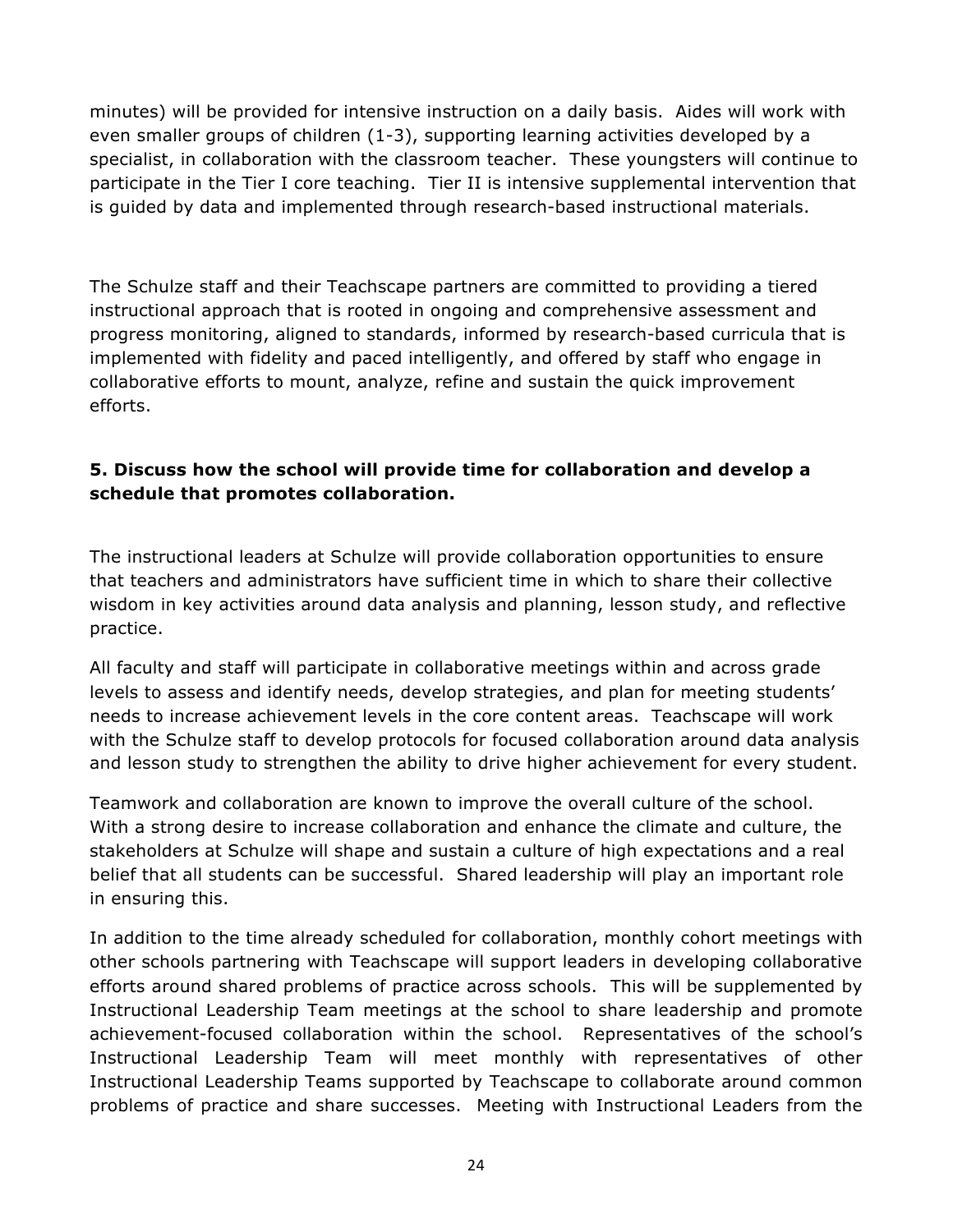Teachscape partnership schools will enhance the capacity to institute, support and sustain essential instructional leadership structures and processes. The achievement focused Instructional Leadership Teams will set and work short term goals focused on reading and mathematics instruction.

Action plans and indicators of progress will be shared with staff as the ILT analyzes qualitative and quantitative data collected through the shared leadership processes and the Classroom Walkthrough data cycles. The ILT will analyze the data and implement reflective dialogue with the PLCs to determine next action steps for instructional effectiveness.

### **6. Describe the school's collaborative efforts, including the involvement of parents, the community, and outside experts.**

Collaboration on all levels is critical to the overall success of our students at Schulze. The faculty and staff will work to increase collaboration efforts among teachers, between home and school, and in the community at large.

### **Collaboration with Parents**

Schulze plans to establish a Parent University, and, with the collaboration of faculty, parents, community groups, and transformation partners, will have all the needed ingredients for success. Funding for this initiative would provide ongoing mechanisms for family and community engagement. To begin, the staff will commit to communicating with parents and ensure that parent involvement moves beyond traditional fund-raising and focuses on engagement. Communication will be greatly enhanced by the purchase of an electronic school sign to display important school messages to our parents and community. The real work of Parent University, however, is helping the parents promote and support the academic achievement of their children.

To enable this, the Schulze staff will educate our parents so they understand what the school and their children need. Our Parent University will teach parents how to help their children with literacy, learning skills, and appropriate school behavior. A committee will be formed to write a parent handbook. This handbook will consist of hands-on activities for parents to participate in on Saturdays or during evening hours. Through our Parent University, parents will be visible in the school and their support will be verifiable through increased attendance at parent-teacher conferences, open houses, school programs, and as volunteers. Through our collaboration with parents, an attendance policy will be developed in order to maintain a 90% attendance rate for our students.

Schulze will also host multiple opportunities for parents to experience school-based events that promote engagement, involvement, and enrichment. Such events include: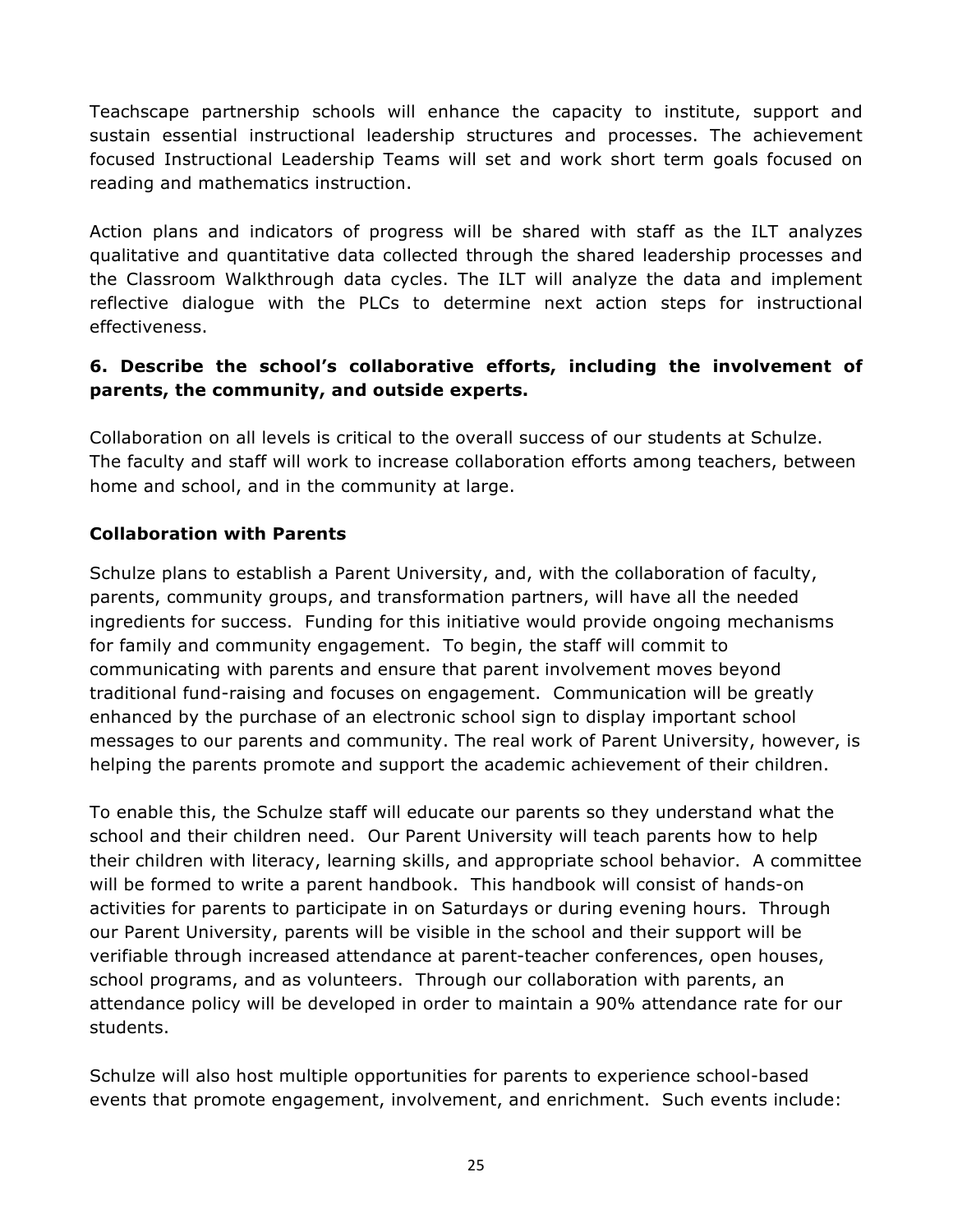- Monthly parent participation activities
- Communities in Schools meetings
- LSCO meetings
- Parent workshops
- Monthly written communication

We recognize that collaboration with parents is essential in the life of any school. However, we also understand that establishing a collaborative relationship with the community has a positive and lasting impact. We believe we can do more to create an outreach-centered approach to community involvement. In turn, we believe that we can and will benefit from our community partners as much as we will contribute to them. Our partnership with Teachscape, our professional service provider, exemplifies one relationship with an entity of experts that is able to bring knowledge and expertise to us. In this collaboration, Teachscape will provide a three-year comprehensive improvement plan designed to develop the critical aspects of three overarching areas:

- 1. *Strengthening instructional leadership* to mount, support, and sustain a continuous improvement process that informs rigorous, achievement-focused instruction, and the school climate and culture needed to support teaching and learning that is truly effective
- *2. Instituting a pervasive data culture* to inform multiple, integrated processes that guide, support, and sustain continuous improvement to include the identification of short-term instructional and operational goals, using the CWT data collection tools to identify use of effective strategies and inform instructional action and monitor progress in a continuous improvement cycle
- 3. *Building the capacity of classroom teachers* to design, develop and deliver rigorous, standards-focused and engaging instruction

These three areas will also serve as levers of change, guiding the processes and outcomes of the partnership as a whole.

We will rely on our partnership with the community, parents, and improvement partners to support our efforts to get our children to school and to keep them in school. Our aim is to provide the necessary resources to students and their families that help to ensure that school attendance is a priority and one that can be met by unblocking the impediments that keep our children from getting to us each day.

#### **References**

Bernhardt, Victoria L. (2003). No Schools Left Behind. *Educational Leadership*, 60(5), 26–30.

Berry, B., Fuller, E., and Reeves, C. (2007). *Linking Teacher and Student Data to Improve Teacher and Teaching Quality*. Washington, DC: Data Quality Campaign.

Datnow, A., Park, V., & Wohlstetter, P. (2007). *Achieving with data: How highperforming school systems use data to improve instruction for elementary students*. Los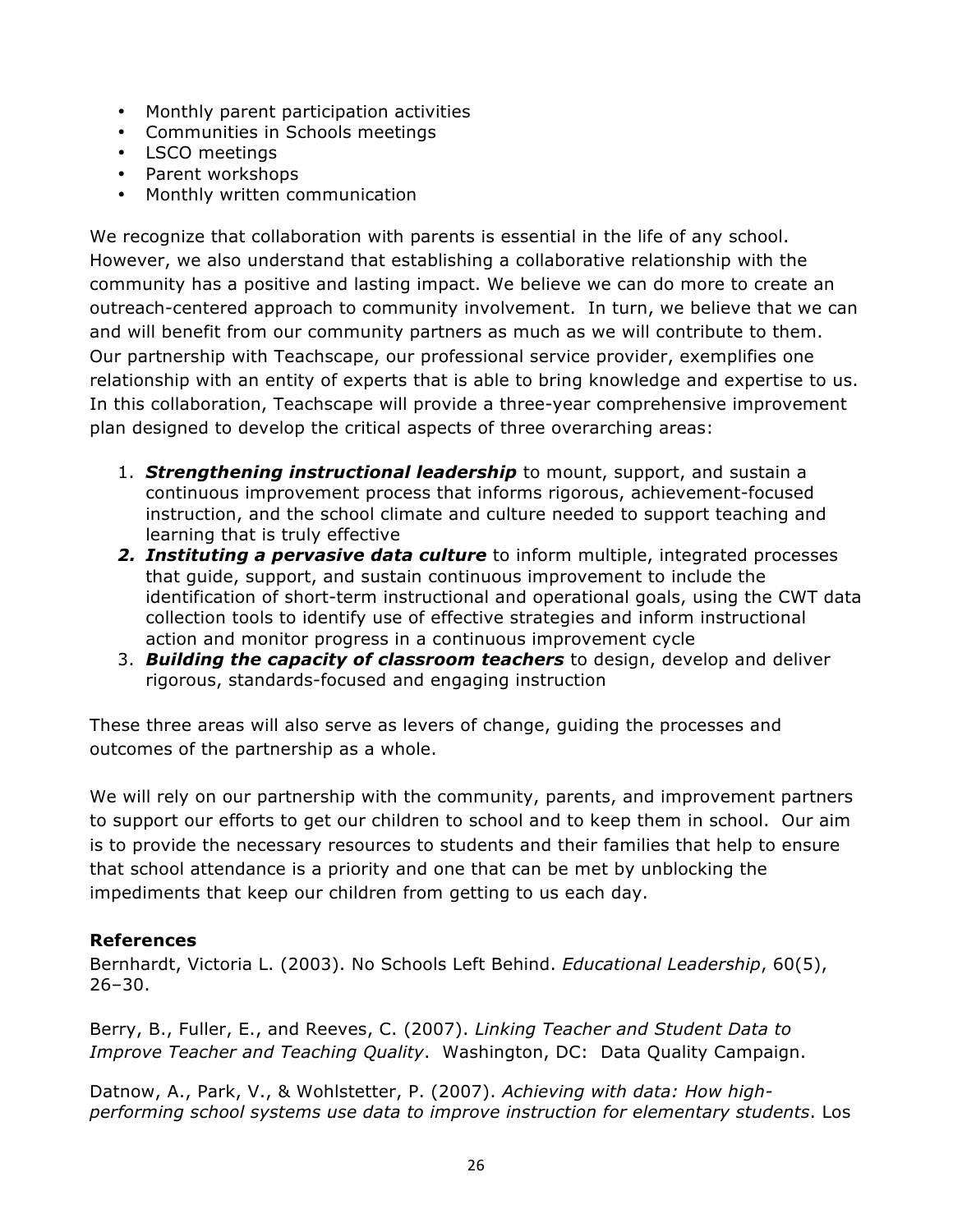Angeles, CA: University of Southern California, Center on Educational Governance.

Hughes, C. and Dexter, D. (2007). *Selecting a Scientifically-Based Core Curriculum for Tier I*. Washington, DC: RTI Action Network.

Tomlinson, C. A. (2003). Differentiating instruction for academic diversity. *Classroom teaching skills, 7th Ed*, J.M. Cooper (Ed), 149-180. Boston: Houghton Mifflin.

Tomlinson, C. A. (2001). *How to Differentiate Instruction in Mixed Ability Classrooms*. Alexandria, VA: Association for Supervision & Curriculum Development.

US Department of Education. (2009). *Using Student Data to Support Instructional Decision-Making*. Washington, DC: Institute of Education Sciences.

Wiggins, Grant and Jay McTighe. (1998). *Understanding by Design*. Alexandria, V: Association for Supervision & Curriculum Development.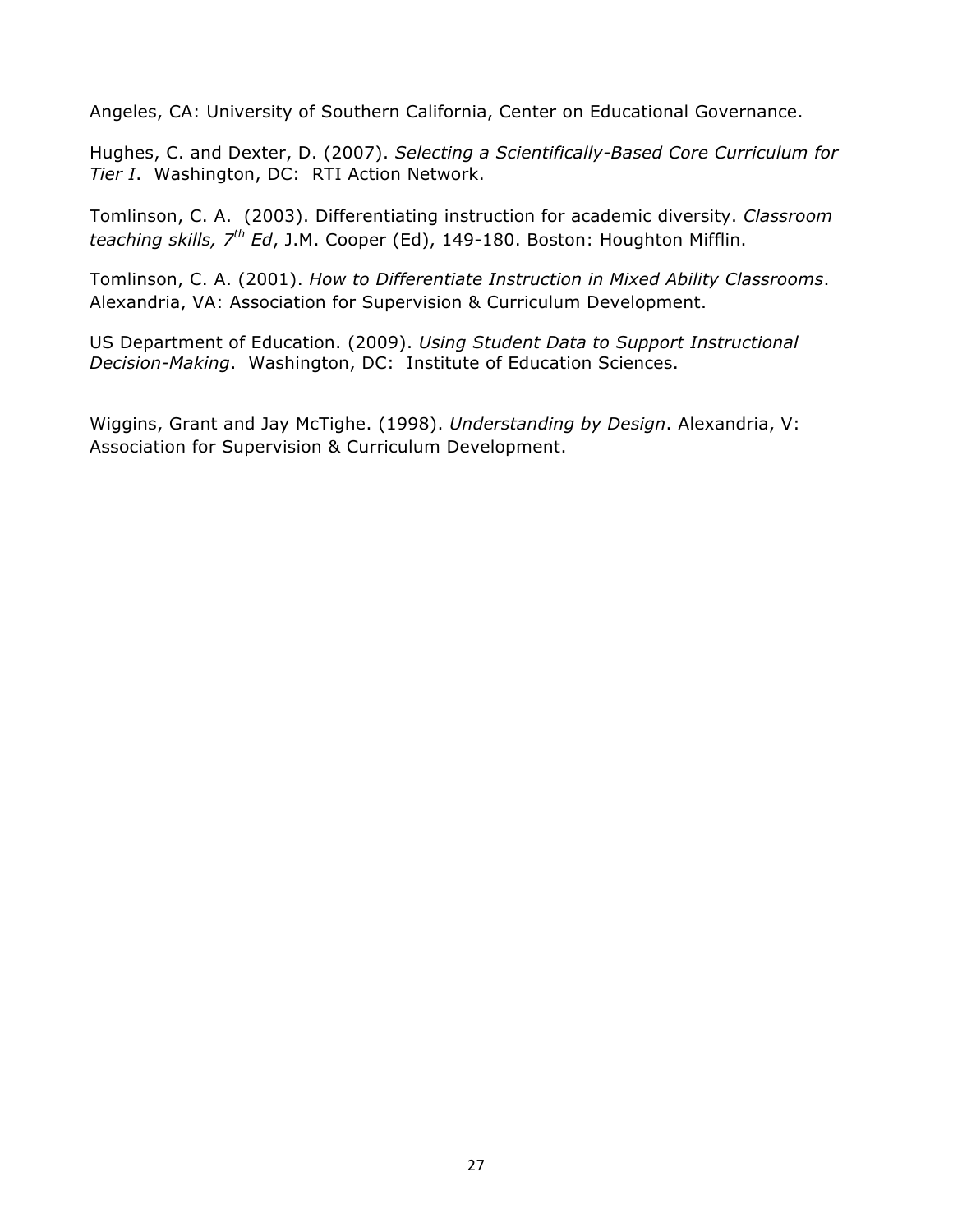## **SECTION III: PROPOSED ACTIVITIES**

### **1. Describe the proposed activities that address the required US Department of Education (USED) school intervention that the school will use as a focus for its School Improvement Grant.**

Individually and as partners, the Schulze staff and Teachscape are fully committed to the urgent transformation of student achievement at Schulze School – rapidly, transparently, dramatically, and measurably. The proposed activities to drive, support, and sustain this goal are embedded in three overarching levers of change:

- 1. **Transformation Leadership** building the capacity of the leadership as successful transformed leaders who effectively mount, support, and sustain research-based change strategies and practices
- 2. **Effective Teaching** promoting and supporting the use of research-based instructional strategies to ensure effective instruction in every classroom
- 3. **A Pervasive Data Culture** collecting, analyzing and applying a range of achievement, instructional, operational, and trend data to identify needs, inform interventions, guide instruction, monitor implementation of the interventions, and measure their impact

Implementing activities associated with each of these three levers of change is based on five general operating principles:

- Incremental change confuses progress with success
- Keep doing what works, but stop doing what isn't working
- Collaboration is key
- Sustainability begins on Day One
- The task is urgent

The following pages describe the school-based transformation efforts that will be mounted by the Schulze and Teachscape partners. The activities are categorized as those focused on transformed leadership and those focused on effective teaching. Since the intentional use of data is integral to both transformation leadership and effective teaching, data-focused proposed activities are integrated within these categories.

### **Transformation Leadership**

There is no longer any doubt that school leaders are the key ingredient in shaping school success (Bryk, et al., 2010; US Department of Education, 2010; Waters, Marzano, and McNulty, 2003). There is also no doubt that the tasks with which school leaders are charged are both comprehensive and complex, far too much for any one person to handle successfully. In view of this, we are defining 'leadership' broadly to include principals, assistant principals, and the members of the Instructional Leadership Team. Proposed activities will include the use of instructional video resources, text resources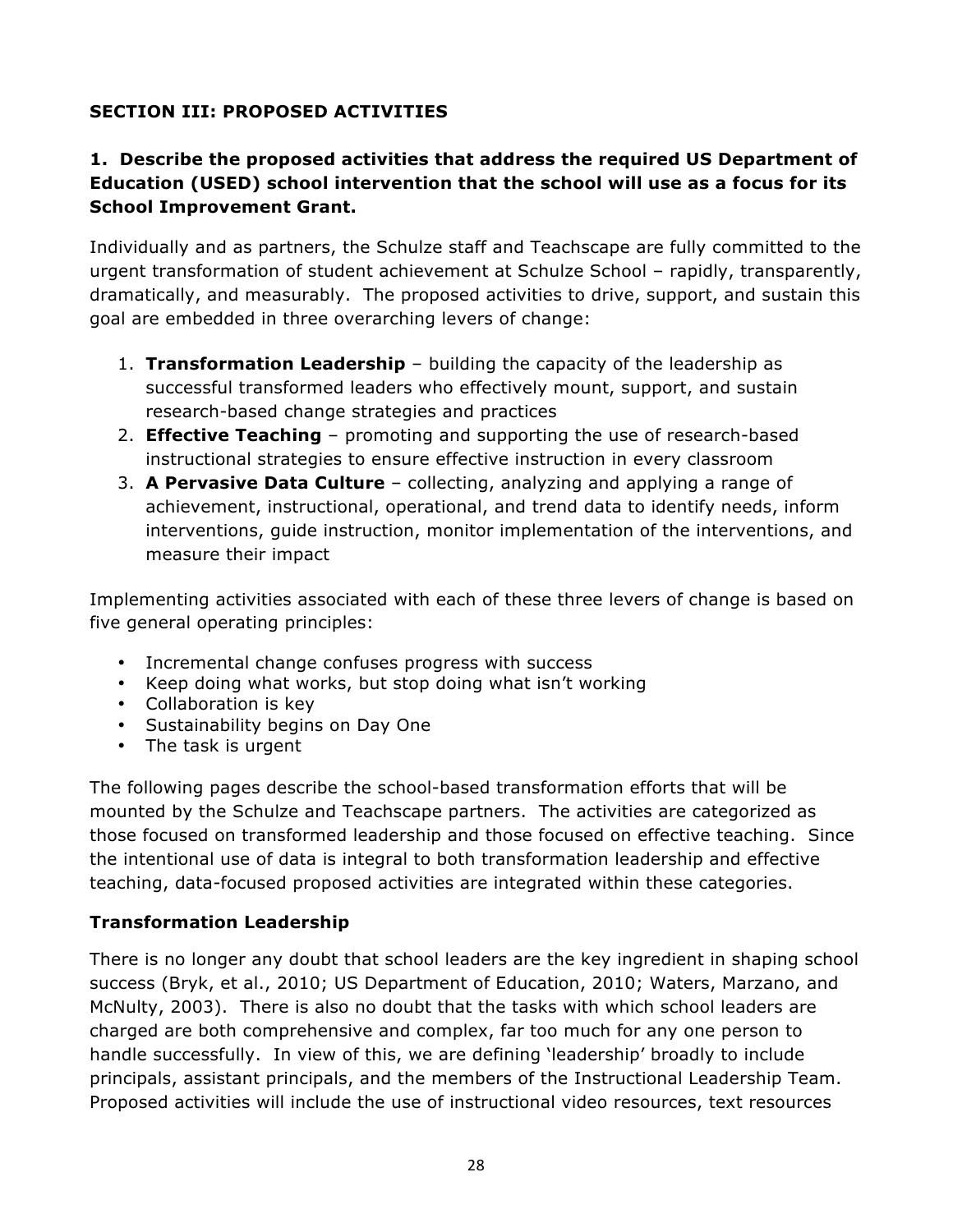designed to deepen content understanding, graphical models that enable participants to manipulate and engage the content, and communication and collaboration tools. These unique professional development tools are described in detail below.

- **Provide ongoing and job-embedded professional learning**. In collaboration with school leaders, Teachscape staff will use needs assessment data, instructional data, student achievement data, and operational data to develop a unique professional learning program for instructional leaders at Schulze. The data-informed professional learning will by guided by Teachscape's rich library of research-based and practice-focused multimedia modules that are Internet-based and available on demand and feature:
	- *Video resources*: (1) *best-practice videos* to show research-based practices in action in the classroom; (2) *commentaries* by noted researchers that are designed to provide a research-based perspective on the practices illustrated; (3) *teacher reflections* to promote better understanding of the featured teacher's instructional decisions; and (4) *student commentary* on the featured classroom processes and their experience of the instruction.
	- *Text resources designed to deepen content understanding*: (1) *background material* focused on building academic background knowledge and the featured pedagogy; (2) *research summaries* that support the featured practice and help teachers understand why and how the practice works; (3) *classroom resources* including lesson plans, sample student work products from the featured lesson, assessments (including rubrics) for assessing the student work, and suggestions for addressing the diverse learning needs of students; (4) *professional books*; and (5) *activities* to build knowledge.
	- *Graphical models* that enable participants to manipulate and engage with the content in order to: (1) *deepen content knowledge* for teaching; (2) *promote greater understanding* of complex topics; and (3) *illustrate key ideas*.
	- *Communication and collaboration tools* designed to: (1) *support ongoing communication* among professional learning community members and (2) *provide a virtual forum* for participants to collaborate on their work, reflect on their practice, assess student work products, share action research, and provide ondemand communication and collaboration.

These professional learning resources will serve to inform and focus the professional learning activities for both instructional leaders and teachers. They will lay the foundation for a common set of reference experiences and vocabulary to enrich professional conversation about the work of teaching. Learning activities, which will take place within practice-focused professional learning communities, include:

• Analyzing and discussing best-practice videos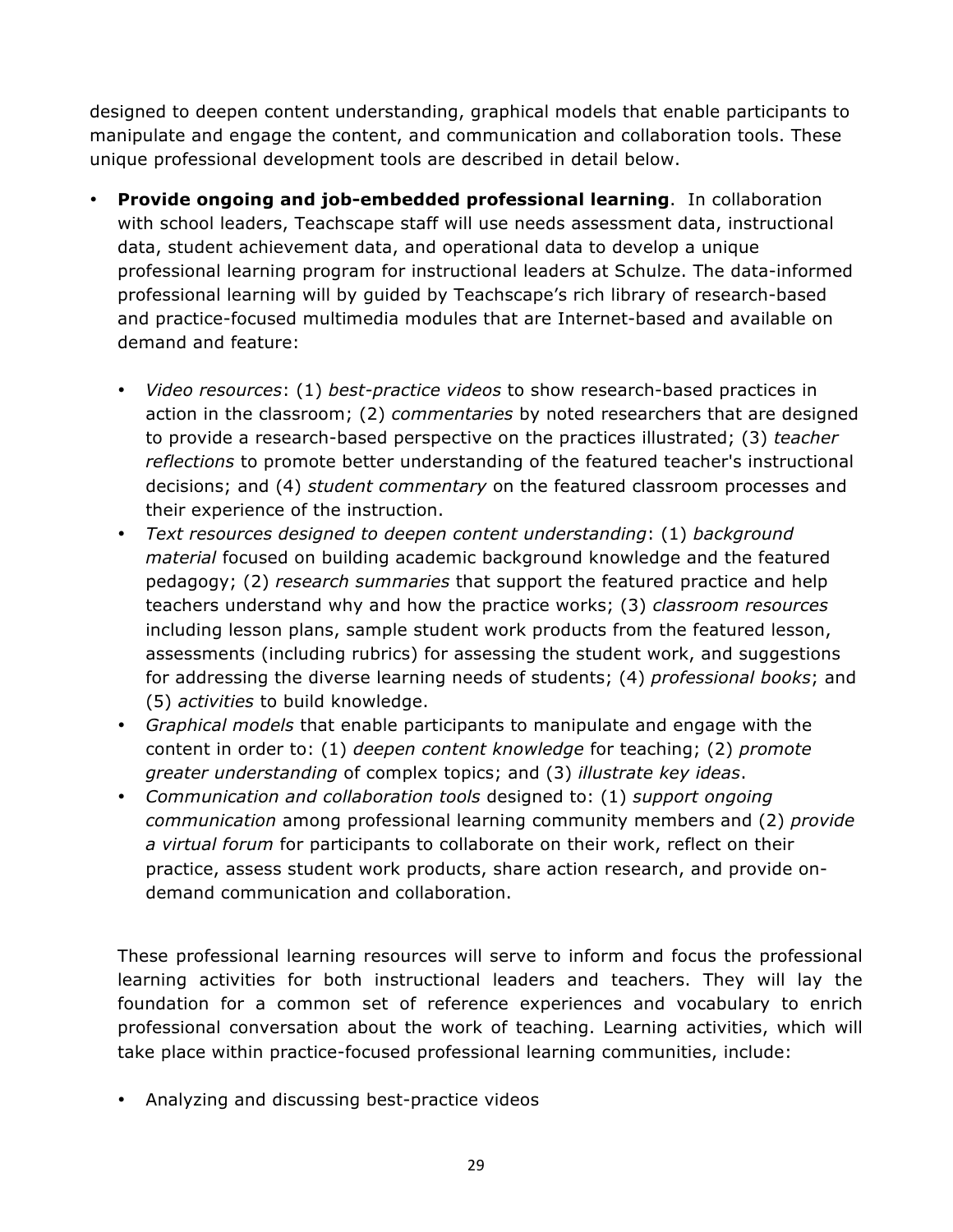- Reading and applying pertinent research
- Studying and discussing professional literature
- Applying and analyzing the results of the featured practices
- Assessing the impact and outcomes of the practices
- Engaging in ongoing professional discussions
- Providing ongoing review and refinement of the professional learning

In addition, Teachscape will support the school leadership by modeling and codeveloping effective approaches to strategic planning, data analysis, and developing data-informed professional development for teachers. Progress monitoring instruments will be used to assess the progress of the instructional leaders relative to goal.

• **Develop leadership-focused PLCs to share best practices and solve common problems of practice**.To overcome the traditional isolation of leaders, Teachscape will convene monthly cohort meetings of the Schulze principal and principals of the other partnership schools.

Each monthly cohort meeting will be scheduled for a full day and will focus on using data to support and sustain the improvement efforts, discussions of effective Instructional Leadership Team strategies to share site-based leadership and drive the instructional improvement efforts, exploring research pertinent to transformations, scaling effective practices across schools, sharing successes, discussing challenges; and planning together to solve common problems of practice. Teachscape technology-mediated resources and a body of professional literature will guide and inform the cohort meetings.

Additionally, the partners will schedule a two-day Transformation Leadership Academy to study transformation topics in depth.

• **Promote and lead data-informed professional development**.As instructional leaders, the principal and Instructional Leadership Team members are charged with identifying and addressing the general and specific professional learning needs of the faculty. As a partner, Teachscape will provide participants with a data-mediated tool, Classroom Walkthrough (CWT) tool, and a comprehensive process for identifying the instructional practices that shape Schulze's student outcomes. The process includes setting a purpose for classroom walkthroughs, collecting and analyzing the walk data, convening reflective meetings with faculty to review the data and to develop action plans based on the data-informed needs. The tool will then be used to measure changes in the professional practices identified.

This tool and process is critical for identifying areas for instructional improvement, for developing consensus-driven action plans to address the areas of concern, and for measuring the impact of the interventions relative to changes in practice. With the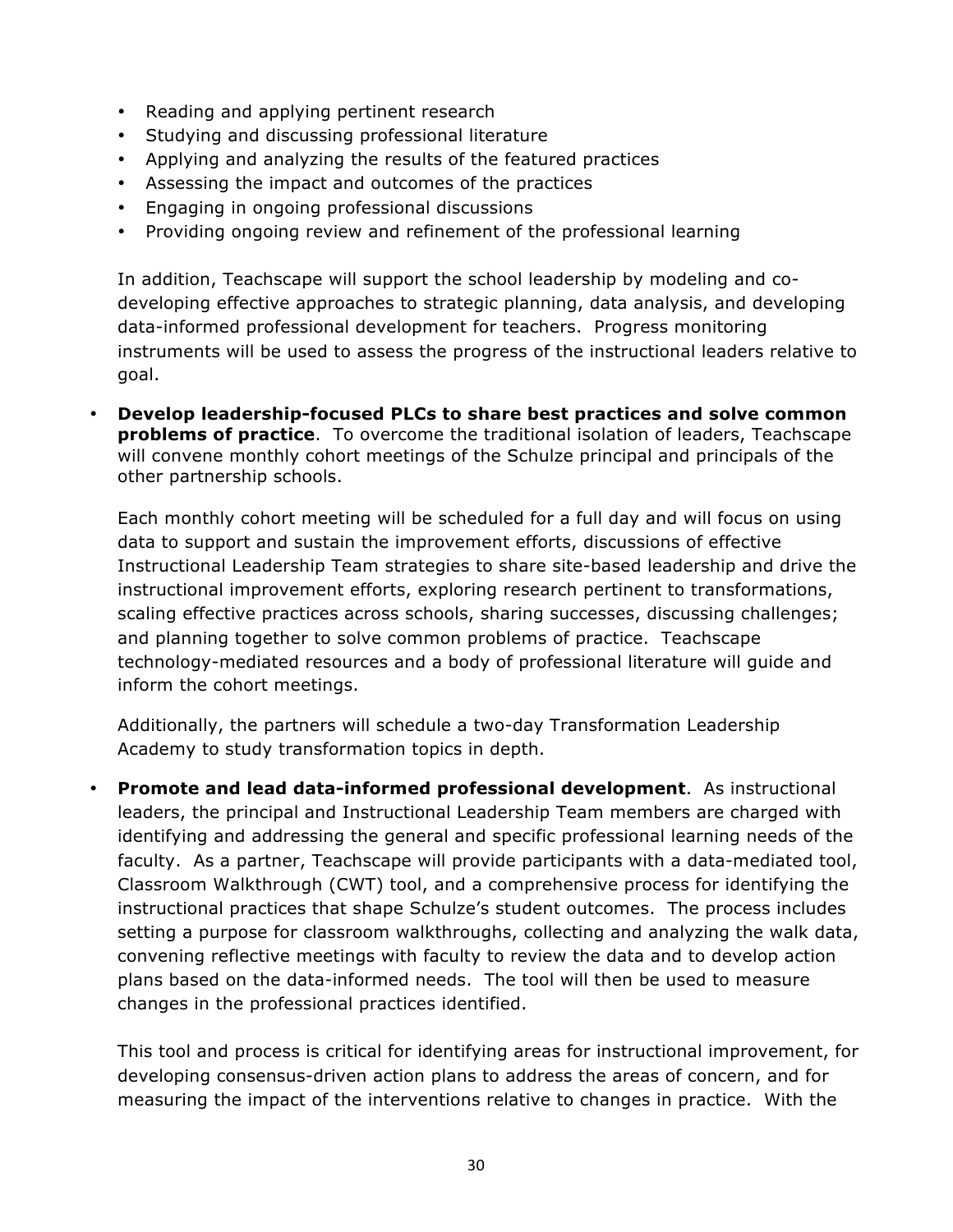Internet-based professional learning resources, CWT helps shape a robust system for implementing and sustaining professional growth.

- **Monitor and measure the impact of the professional development on practice**. As PD leaders, the principals will use the CWT tool and process to monitor the implementation of the data-informed PD and assess its impact on student achievement. It is expected that some of the proposed intervention strategies will be more effective than others in changing instructional practices and student outcomes. These will be identified as part of the overarching improvement process (Plan – Do – Study – Act) and care will be taken to ensure that the instructional leaders identify and spend their time and efforts focusing on what works, not on what doesn't.
- **Partner with parents and others to develop a safe and orderly climate that meets students' social, emotional, and health needs and a culture that supports improvement goals**. Principals need to develop safe and orderly achievement-focused environments. The work of the Parent University will help support this. Additionally, the school and Teachscape partners will work closely to develop the collaborative, achievement-focused culture envisioned by:
	- Developing professional learning focused on shaping and sustaining a culture of high expectations that includes a core of common classroom-based routines and practices and the shared belief that students can learn to high standards. Professional readings, video analysis, and reflective discussions will be used to inform this activity.
	- Supporting the development of shared leadership teams (Instructional Leadership Teams) to promote and support a culture that is built on ILT on collaboration around effective teaching and learning and developing an overarching achievement-focused school culture. The Schulze Instructional Leadership Teams will serve as the structure to define, promote, support, and sustain instructional improvement.
	- Ensuring parent engagement with and support of the plans to develop a safe and orderly school environment by disseminating and promoting the positive discipline plan and by providing parent workshops to help them align their efforts with the Schulze student behavior approaches. To ensure as much parent participation as possible, Schulze will offer multiple parent workshops focused on the plans for safe and orderly environments, as well as enlisting community partners to help spread the word through their organizations.
	- Enlisting community partners to address the social, emotional, and health needs of Schulze students through school-based interventions and recommendations for off-site follow-up. A number of these partnerships have been forged already.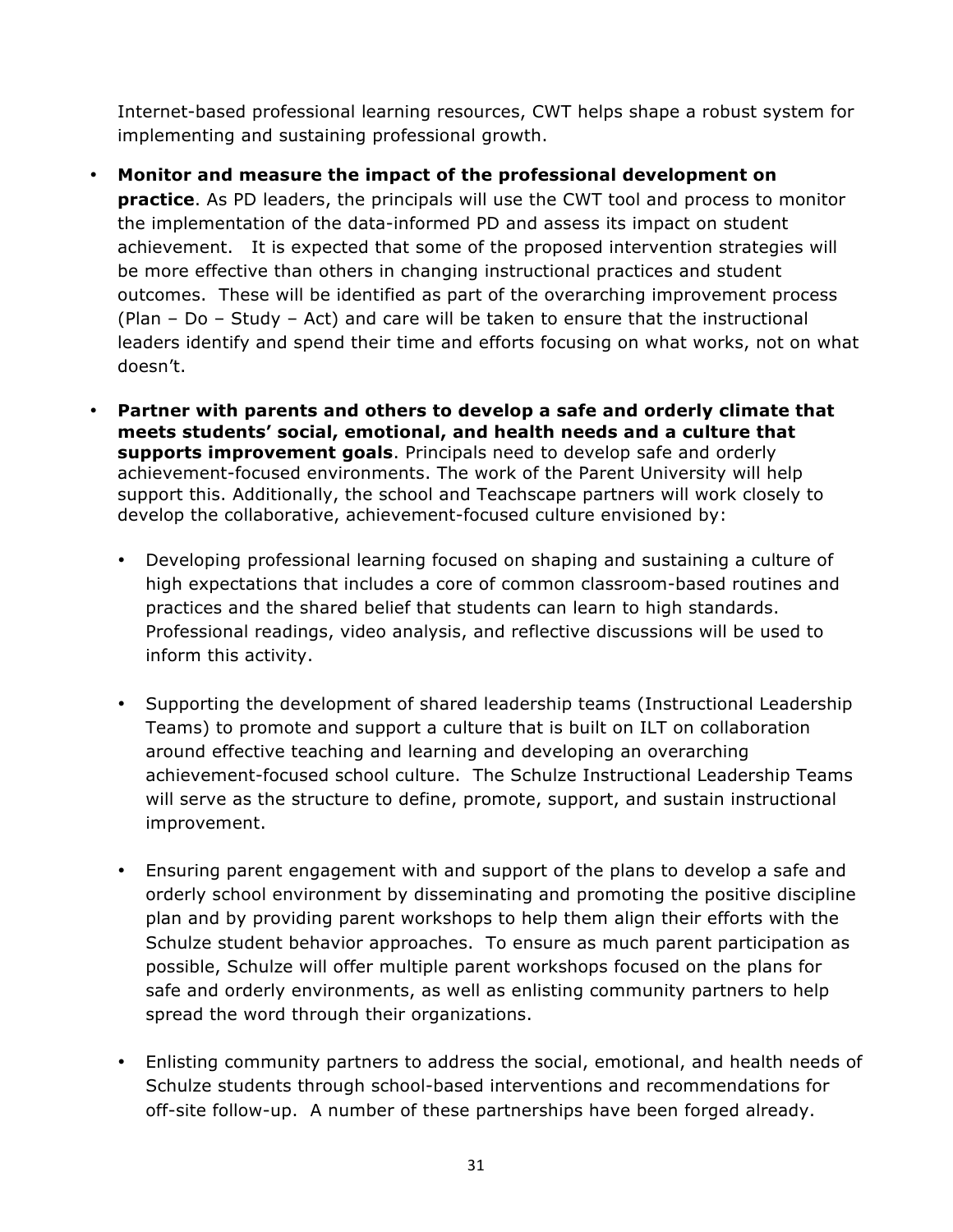Teachscape will help the school assess the efficacy of each, and either provide recommendations for improving the outcomes of the partnerships or identify more effective partners to support the holistic needs of the students.

- Providing meaningful ways for the adults to collaborate with, support and learn from each other, such as the common prep periods and Saturday sessions defined by Schulze. Since collaboration does not "just happen," Teachscape partners will work with the instructional leaders to frame collaborative activities and problem solving that will bring the adults together in the most authentic way possible – around the work that they do to drive improved student outcomes.
- Decreasing the risk of negative impacts on student learning and staff morale by developing strategies for improving attendance of both students and teachers. Teachscape will work with school leaders to analyze attendance trends and patterns and use this to frame data-informed intervention programs.

It is important to note that relying on cultural shifts alone to drive improvements is a slow process. Schulze, like all low-performing schools, needs to promote speedy and focused interventions that yield visible results, such as improving the school's appearance, decreasing behavioral 'incidents,' ensuring each students has sufficient books and supplies, etc.

• **Provide ongoing mechanisms for parent and community engagement**. Schulze has plans in place to promote increased and improved parent and community engagement.

Teachscape will work closely with the school's Instructional Leadership Team to interview parents and community representatives and, based on the outcomes, develop a range of opportunities to engage parents and communities in promoting and supporting high achievement for all students through strategies such as monitoring academic progress of their children; volunteering to work with struggling students; mentoring; linking with community organizations to provide social, emotional and health interventions; donations; etc.

In addition, Schulze currently implements the Michigan Integrated Behavior and Learning Support Initiative (Miblsi) model. This model currently assists behavior management efforts by increasing positive student behavior. It is our intention to increase the awareness of this model throughout the school, to our parents, and to the greater community. Providing the staff with on-going professional development in order to improve the school climate and discipline will be necessary. Partnering with parents and other organizations to create a safe school environment that meet students' social, emotional, and health needs will require extended planning time for the Miblsi team members. Additional funding to support Miblsi would include student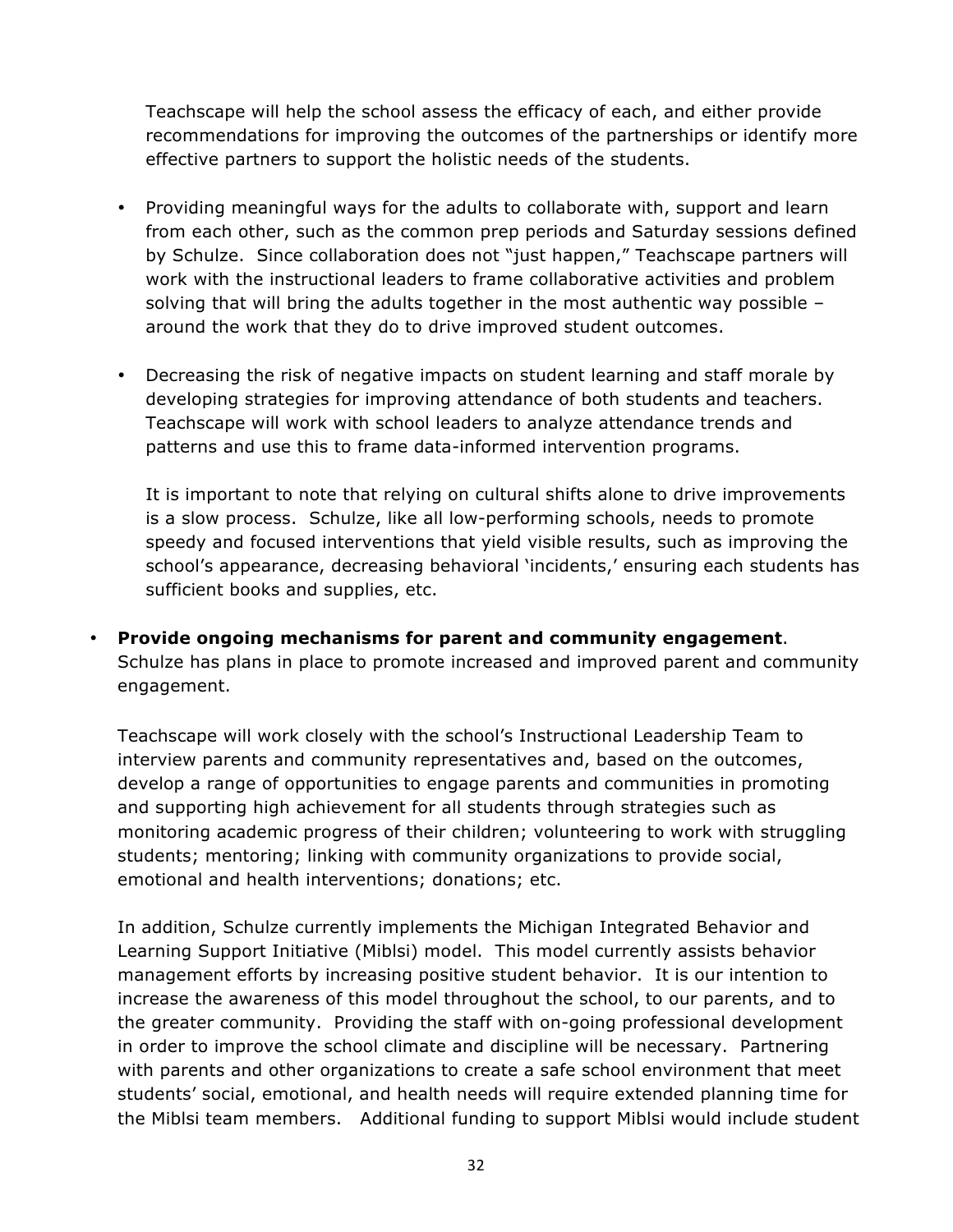rewards, teacher rewards for successful implementation of the model, as well as parent incentives for supporting the model.

Each of the identified programs will include an evaluation component to determine which are working best. In accordance with the Transformational Model for schools a Dean of Students position will be added to the staff of Schulze School. This will assist in providing ongoing mechanisms for family and community engagement. The Dean of Students will also implement and integrate the aforementioned strategies into the current MiBlisi school plan in order to support and increase attendance and positive behavior while taking the necessary steps to eliminate bullying, student harassment, belligerent and disrespectful behavior to name a few. In addition, the Dean of Students will work with the Instructional Leadership Team, and administration to help set a positive and effective learning environment for the school through ensuring that the entire staff is well- informed and given the necessary support to provide the positive culture, safe environment, and healthy climate that is integral to student achievement.

• **Extending or restructuring the school day to add time for building, improving, and/or sustaining relationships among student, faculty, and other school staff**. Schulze is both extending and restructuring the school day. The impact of this is to create a significant opportunity for teachers to build professional relationships by collaborating around their work, to provide professional learning in a relaxed environment, for students to develop deeper relationships with caring adults, to schedule student social and emotional support services from community partners, to meet with parents and engage them meaningfully in their children's academic growth, and for the Schulze/Teachscape partners to collaborate more strategically. The options are vast, the potential returns are great, but the risk of not exploiting this 'gift' of extra time is large.

### **Effective Teaching**

Although the works of Sanders and Rivers (1996) made the impact of effective and ineffective teaching clear, there has been less clarity and less agreement about what constitutes effective teaching. Consensus is developing, however, around factors that help support effective teaching. These include providing a rigorous, aligned, viable, and visible standards-based curriculum as well as the intentional use of research-based instructional strategies proven to raise student achievement (Bryk, 2010; US Department of Education, 2010; Lezotte, 1991). The partnership between Schulze and Teachscape will reflect these indicators, among others.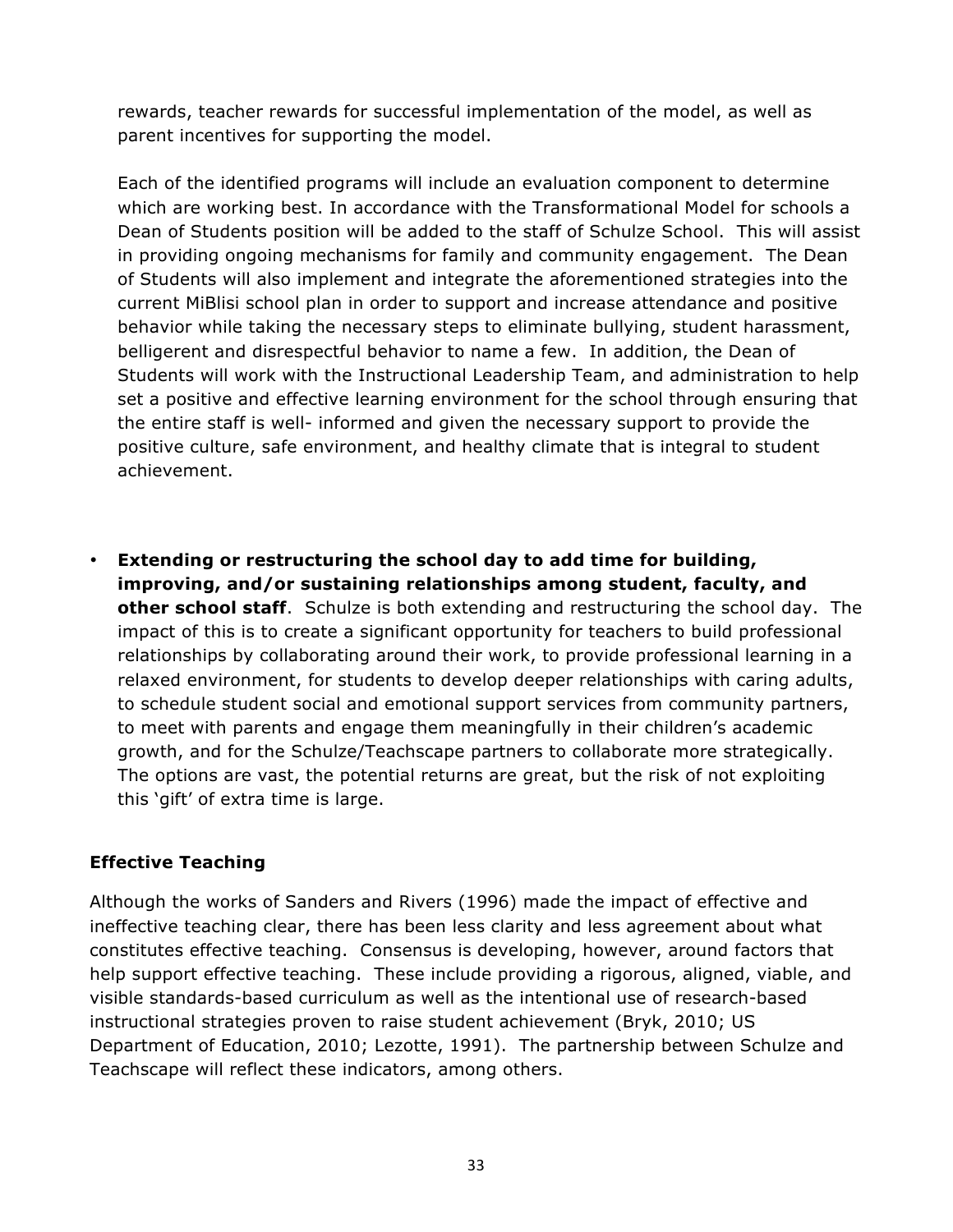• **Use data to identify and implement a research-based instructional program that is both vertically aligned and aligned with the state standards**. Materials for instructional programs will be vetted through the *What Works Clearinghouse* as well as through research reports on the efficacy of the materials. Once the curriculum is designed, the Teachscape partners will provide access to a technologybased curriculum tool that will align the curriculum horizontally and vertically, and ensure it aligns with the MDE and Common Core Standards.

In addition to the aligned curriculum, the tool will also generate pacing guides, with accommodations for re-teaching and enrichment. The curriculum tool also supports collaborative lesson studies that support teacher teams in identifying effective instructional strategies and practices and in supporting data-informed instruction

• **Conduct reviews to ensure the curriculum is implemented with fidelity and is impacting student achievement**. Recognizing that even the best and most aligned curriculum is not effective if it is not implemented with fidelity, the partners will use part of the common prep periods each week to determine the degree to which teachers are implementing the curriculum with fidelity. The Teachscape and Schulze partners will customize the CWT tool to gather weekly data about the degree of fidelity with which each teacher is implementing the curriculum and enhance the observational data with evidence collected through the review of lesson plans and student work products.

Based on the evidence gathered through walkthroughs and analysis of documents, teachers will be categorized relative to high, medium, and low degrees of fidelity. Specific professional development, designed by both partners, will be provided for teachers with medium to low degrees of fidelity to the curriculum. The professional development will include inter-visitations, video analysis, coaching, and deep analysis of the scope and sequence of the curriculum studied.

• **Promote and support the continuous use of student data to inform instruction and meet student learning needs**. With a panoply of benchmark assessments, progress monitoring assessments, diagnostic assessments, and formative assessments, student data can quickly become overwhelming. Teachscape and Schulze partners will work collaboratively to develop an organizational structure for integrating the various data reports and analyze the data to identify student learning needs and inform instructional groupings. Schulze has developed a number of approaches, including data notebooks for each teacher, data review sessions and posting student progress on data walls. Additionally, the partners will collaboratively develop data literacy workshops using text and video learning materials, provide guided and self-guided studies of data analysis techniques, and offer small group coaching for teachers in need of additional support.

**Focus on Math Improvement**. As demonstrated through the Math MEAP score, there is a clear need to focus improvement efforts on mathematics. Schulze will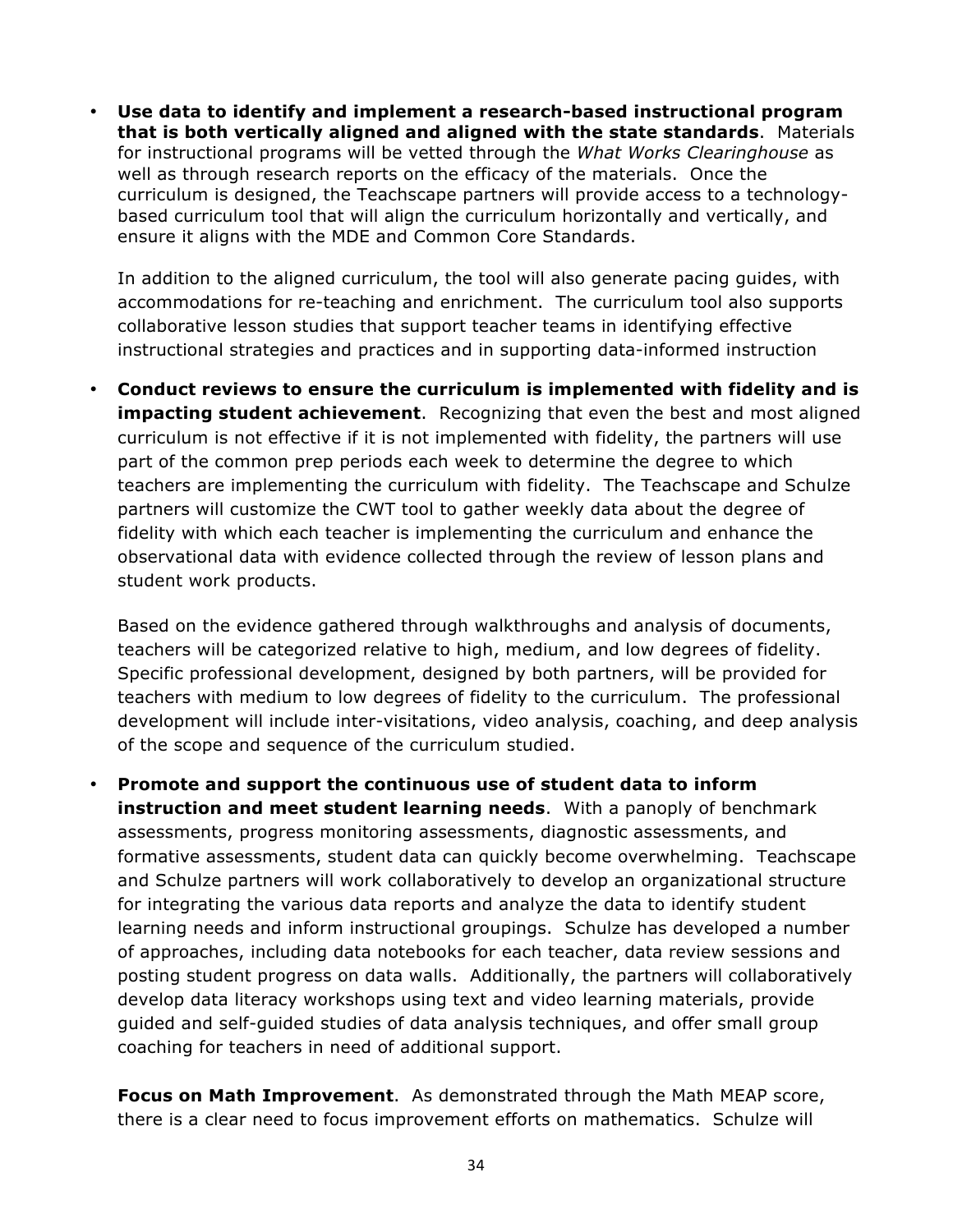support the math improvement efforts through the active leadership of a Math Lead Teacher to promote and support effective mathematics teaching and learning. The math lead teacher will be responsible for conducting reviews to identify a researchbased mathematics program that is aligned from one grade to the next as well as with state standards, ensure that the math curriculum is implemented with fidelity and is focused on student achievement. Because building the capacity of teachers is so critical to sustained achievement, the Math Lead Teacher will provide professional development to teachers weekly, focusing on strategies to support students in achieving benchmarks and assisting teachers in identifying struggling students and developing individual learning plans for those students. To ensure the professional learning is translated to practice, the math lead teacher will co-plan and co-teach lessons on topics identified as areas of weakness, as well as provide direct instruction to small groups.

• **Promote and support the use of various forms of formative assessments to inform teaching practice**. All effective instruction, including tiered instruction, is guided and informed by ongoing formative assessments. Teachscape will offer professional development for teachers to identify multiple forms of formative assessments and use data from the analysis of these to inform their instruction. Formative assessments to be featured will include: class work, homework, projects, discussions (student–students and student–adult), teacher-made tests, end of chapter/unit tests, and others identified by the teachers.

As teachers become adept in identifying, implementing, and analyzing data from appropriate formative assessments, professional learning will focus on developing an authentic understanding of the academic strengths and needs of each student to guide instructional grouping and differentiation.

! **Provide PD on strategies to support students with special education needs in the least restrictive environment**. Classroom environments have never been more diverse relative to student learning needs and capabilities and teachers are often challenged to find effective ways to meet the learning needs of all their students.

Because there is as much diversity within this labeled group as across groups, Teachscape will work closely with the school leadership to identify specific concerns relative to the youngsters with IEPs, 504s or other identified needs in specific classrooms. As these are identified, the partners will work collaboratively to develop a PD program to build the capacity of classroom teachers to support the students in the least restrictive environment. Ongoing progress monitoring will be an integral part of the differentiated approach for the students.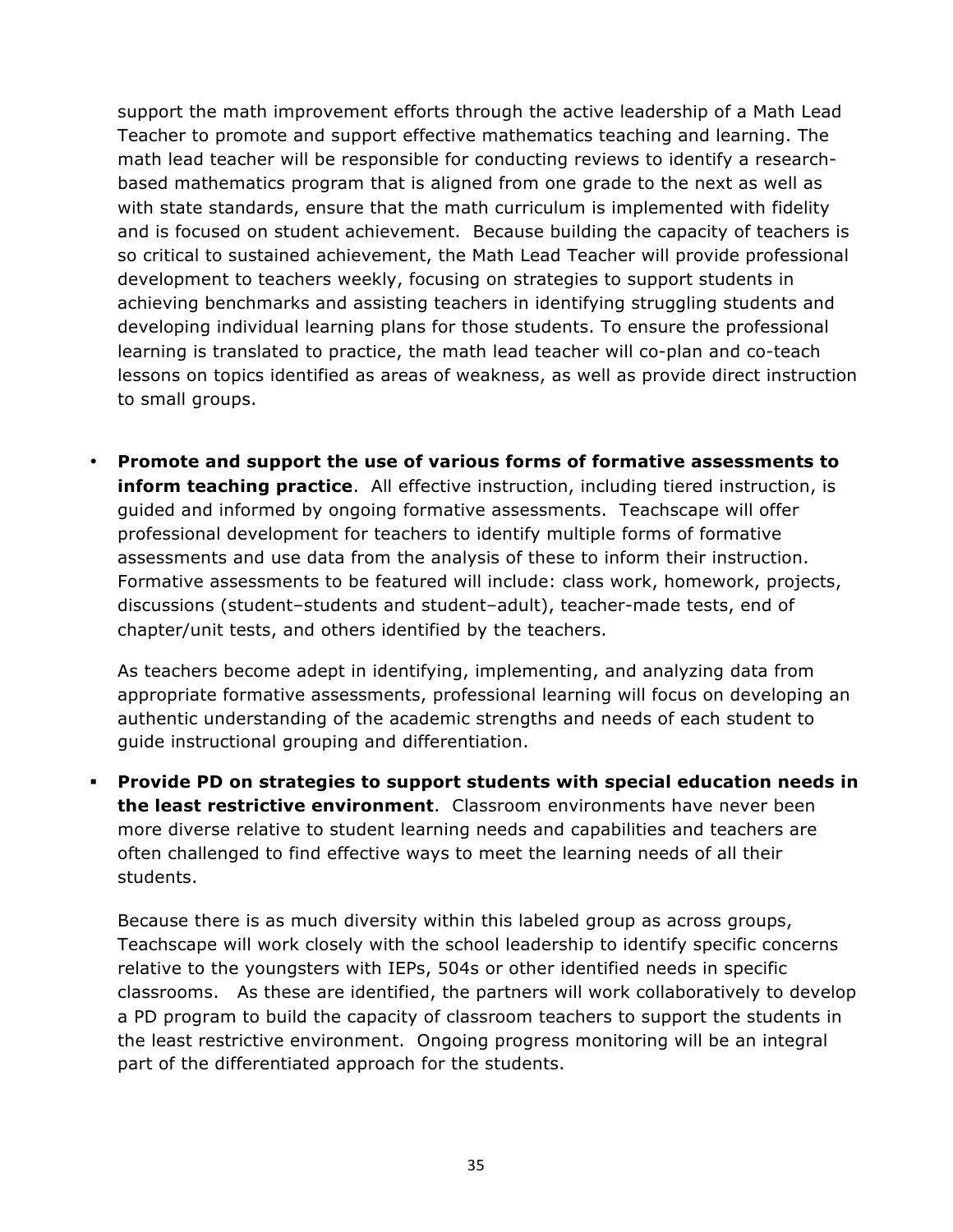! **Use and integrate technology-based interventions**. Schulze is using a range of student-facing technology-based interventions, including Renaissance Place: Math Facts in a Flash, Accelerated Reader, and Accelerated Math to improve student learning outcomes. These interventions have proven to be effective in engaging students and improving achievement. Based on this, the Instructional Leadership Team will convene a group to review other possible interventions, such as Corrective Reading for grades 3-8. Schulze staff will identify at-risk students in grades 3-8 and provide remediation, enrichment, and support through a Corrective Reading Clinic. The goal is to have all students reading at or above grade level by the end of the school year. The Corrective Reading Clinic will be operated by trained School Service Assistants under the direction of our Title I staff. The publishers provide approximately seven hours of professional development that focuses on how to deliver direct instruction and the use of the materials, in addition to developing individual learning plans. This program will promote reading accuracy, fluency, and comprehension skills of students in third grade and higher who are reading below their grade level. District established warning systems (Burst and DIBELS testing) will be implemented to identify students who may be at risk of failure. These identified students will be included in the Corrective Reading Clinic and participate in the already established technology-based intervention Fast ForWord program at Schulze.

**Study Island** will be another means in which Schulze will utilize technology to deliver the curriculum in a variety of methods, which encompass the core academic subjects to meet the needs of students with different educational abilities and learning styles. The desired goal of implementing Study Island is to increase student achievement and raise test scores in math and reading. This program will promote continuous use of student data to inform teachers of individual needs of students. Study Island Michigan is specifically designed to help students master the content specified in the Content Expectations of Michigan. Teachers and administrators will have access to private pages where they are able to view student, class, grade-level, and/or school-wide usage and results. Effectively utilizing the data will allow for teachers to develop prompt responses with the appropriate interventions and/or remediation for the students and their identified needs. Study Island has professional development embedded in the program.

**Mobile Learning Environment (MLE)** will also enhance student learning and provide opportunity for advanced coursework and instruction using technology. MLE has been specifically designed to support 21st century learning in K-12. MLE enable students and teachers to carry out add-on, supplemental activities to the curriculum. MLE enables teachers to create alternative versions of a lesson that address the differing needs of learners.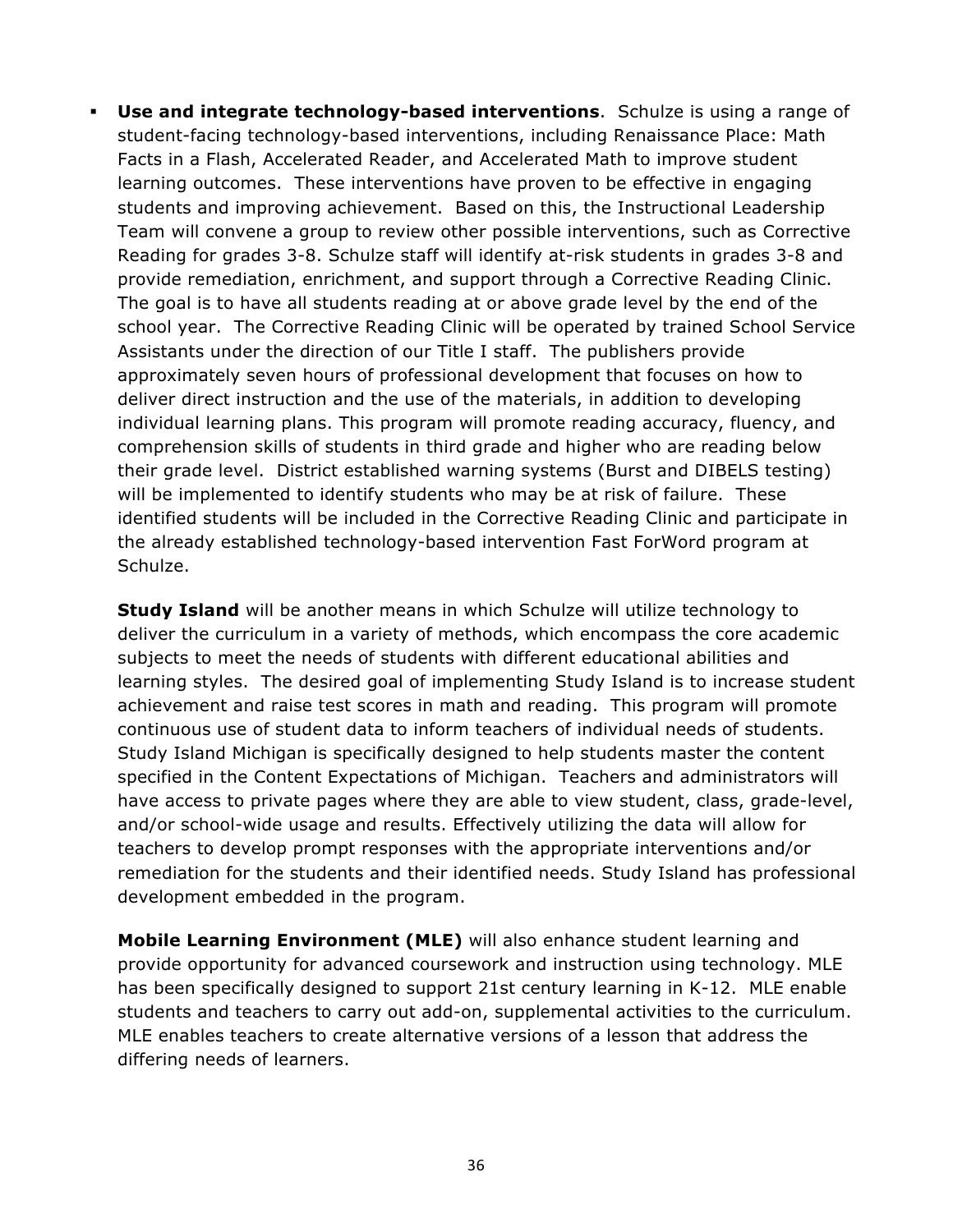Our plan includes the purchase of additional technology (hardware and tools for faculty and student use) to support and enhance student learning with these and other programs. The Instructional Leadership Team will review and make recommendations for the adoption of these and other potential interventions. As the interventions are adopted, their use will be incorporated into the curriculum to ensure there is a coherence supporting the student learning.

• **Provide increased learning time**. Increasing the time available for learning provides schools with opportunities to offer children the time they need to learn challenging content and integrate content with prior learning. It also provides classroom teachers the time they need to offer children individual support. In recognition of these benefits, Schulze has already structured a longer school day to increase learning time and improve academic outcomes, with the help of Supplemental Educational Services (SES), which allows students to attend a structured academic after school program for up to 2 hours.

To ensure this extra time is used as effectively as possible, Teachscape will work closely with school leaders to help teachers learn and apply research-based strategies to improve their instruction and increase student learning. Close monitoring will help ensure the strategies are implemented and that students are progressing relative to their learning goals.

The proposed Transformations must focus on driving high achievement by continuously using data to inform instruction. The data analysis component is critical to the success of the initiative. The efficacy and efficiency of the proposed approaches will be studied as part of the ongoing continuous improvement process and data-informed modifications will be made to improve the process.

#### **References**

Bryk, A.S., Sebring, P.B., Allensworth, E., Luppescu, S., & Easton, J. Q. (2010). *Organizing schools for improvement: Lessons from Chicago.* Chicago: University of Chicago Press

Conzemius, A. (2000). Framework. *Journal of Staff Development.* 21 (1): 38-41.

Edmonds, R. (1979). Effective Schools for the Urban Poor. *Educational Leadership*, 37(1), 15–18, 20–24

Elmore, R. F. (2000). *Building a New Structure for School Leadership.* Washington, D.C., Albert Shanker Institute.

Herman, R., Dawson, P., Dee, T., Greene, J., Maynard, R., and Darwin, M. (2008).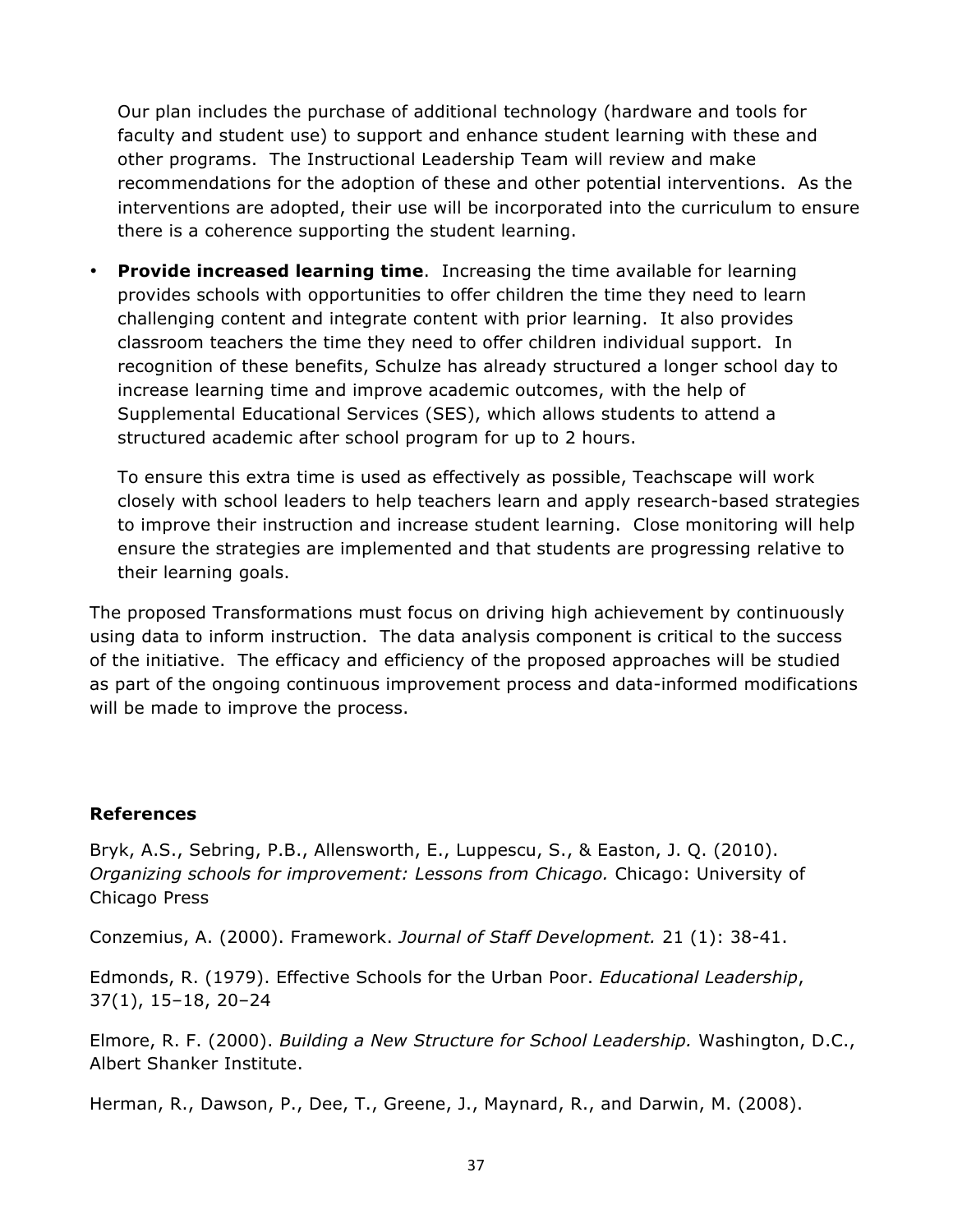*Turning around chronically low-performing schools: A practice guide*. NCEE #2008-4020.

Lezotte, L. (1991). *Correlates of Effective Schools: The First and Second Generation*. Okemos, MI: Effective Schools Products Ltd.

Johnson, J.F., and Asera, R., Eds. (1999). *Hope for urban education: A study of nine high-performing, high-poverty, urban elementary schools.* Washington, DC: Policy Studies Associates and The University of Texas at Austin, The Charles A. Dana Center.

Public Impact (2008). *School turnaround leaders: Competencies for success.* Report funded by the Chicago Educational Fund.

Sanders, W. and Rivers, J. (1996). Cumulative and Residual Effects of Teachers on Future Student Academic Achievement. Knoxville, TN: University of Tennessee Value-Added Research and Assessment Center

Spillane, J. P. (2006). *Distributed Leadership.* San Francisco: Jossey-Bass.

U.S. Department of Education, Office of Planning, Evaluation and Policy Development, Policy and Program Studies Service. (2010). *Achieving dramatic school improvement: An exploratory study.* Washington, DC. Retrieved August 8, 2010 from http://www2.ed.gov/about/offices/list/opepd/ppss/reports.html#csr.

Waters, Tim, Robert J. Marzano, and Brian McNulty. (2003). *Balanced Leadership: What 30 Years of Research Tells Us About the Effect of Leadership on Student Achievement.*  Aurora, CO: Mid-Continent Research for Education and Learning.

**2. Explain how the school will use data to inform instruction, guide decision-making, and design professional development related to the proposed activities.**

## **i. Discuss how the school will use data to develop and refine its improvement plan and goals based on sub groups in need.**

The faculty and staff at Schulze will use data to develop and refine its improvement plan and goals through the continuous review and improvement process. In doing so, we will regularly collect data from multiple sources to create a snapshot of teaching and learning.

In the coming year of our three-year partnership with Teachscape, we will use specified forms of student data to inform and monitor continuous improvement of targeted instructional and operational practices as outlined in our school improvement plan goals that focus on reading (literacy) and mathematics.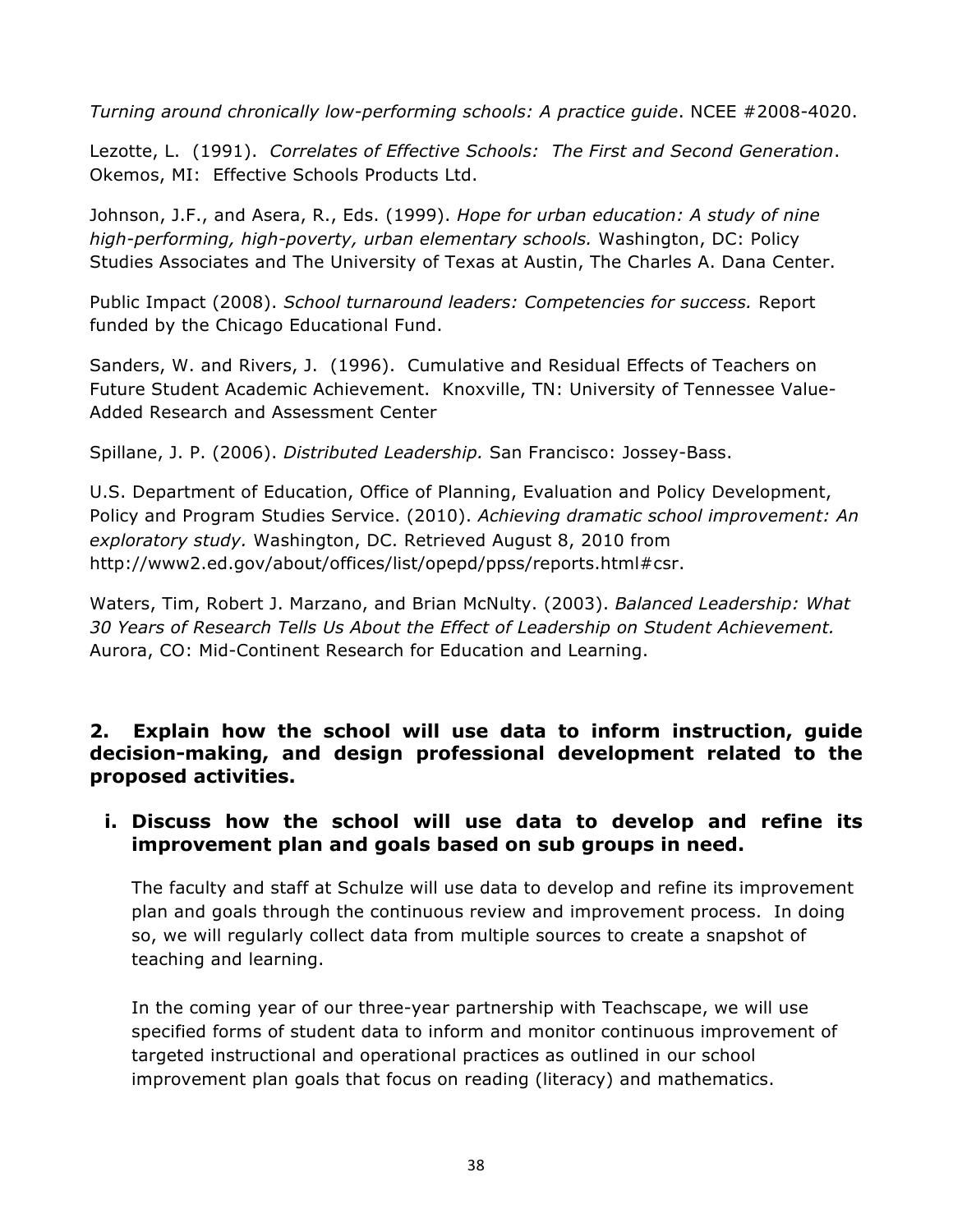Additionally, we will use the Classroom Walkthrough process to collect and analyze data on teaching and learning in every classroom. The data will be used to inform action planning relative to changes in practice and professional learning needs. As steps are implemented, the data will be used to monitor progress, assess impact, and inform adjustments in instruction as needed to ensure that students are on the appropriate path of learning and mastery for their grade levels.

In subsequent years, the data collection on the part of instructional leaders will be complemented with self-reflection on the part of teachers. Using Teachscape Reflect, a technology-supported process, classroom teachers will be afforded the opportunity to self-assess their teaching through the use of panoramic video uploads and other assistive technology. To compliment the reflective process, leaders will engage in instructional rounds to continue a data-informed process of monitoring progress.

Through all of these processes, careful analysis of the progress toward the goals will be monitored and reviewed. Along the way, data-driven adjustments will be made.

### **ii. Describe how the school will collect, analyze and share data with internal and external stakeholders. Include how the school will ensure that all administrators and teachers are able to access and monitor each student's progress and analyze the results.**

The faculty at Schulze will collect, analyze, and share data with its internal and external stakeholders through various methods and with technological support. To do this internally, we will collect and house data in our central repository (Data Director) that allows for teacher access at any time. With the data readily available, teachers will be able to engage in ongoing monitoring of student progress. We recognize that teachers will require support in the form of time, training, and technology to effectively sustain a data-infused culture of this magnitude.

Parents and students are also stakeholders and will be regularly informed about progress through access to data. Parents will be engaged in using data to track their child's progress and improve their academic achievement. Opportunities for parent data workshops may occur during the monthly parent education meetings. Students will be taught to track and monitor their own progress toward specific learning goals over time. Research shows that having students review their results and visibly track their progress yields greater gains in student achievement.

Supportive technology will play a key role in ensuring that all administrators and teachers will be able to access and monitor each student's progress. This will require training in the use of the hardware and software related to the online data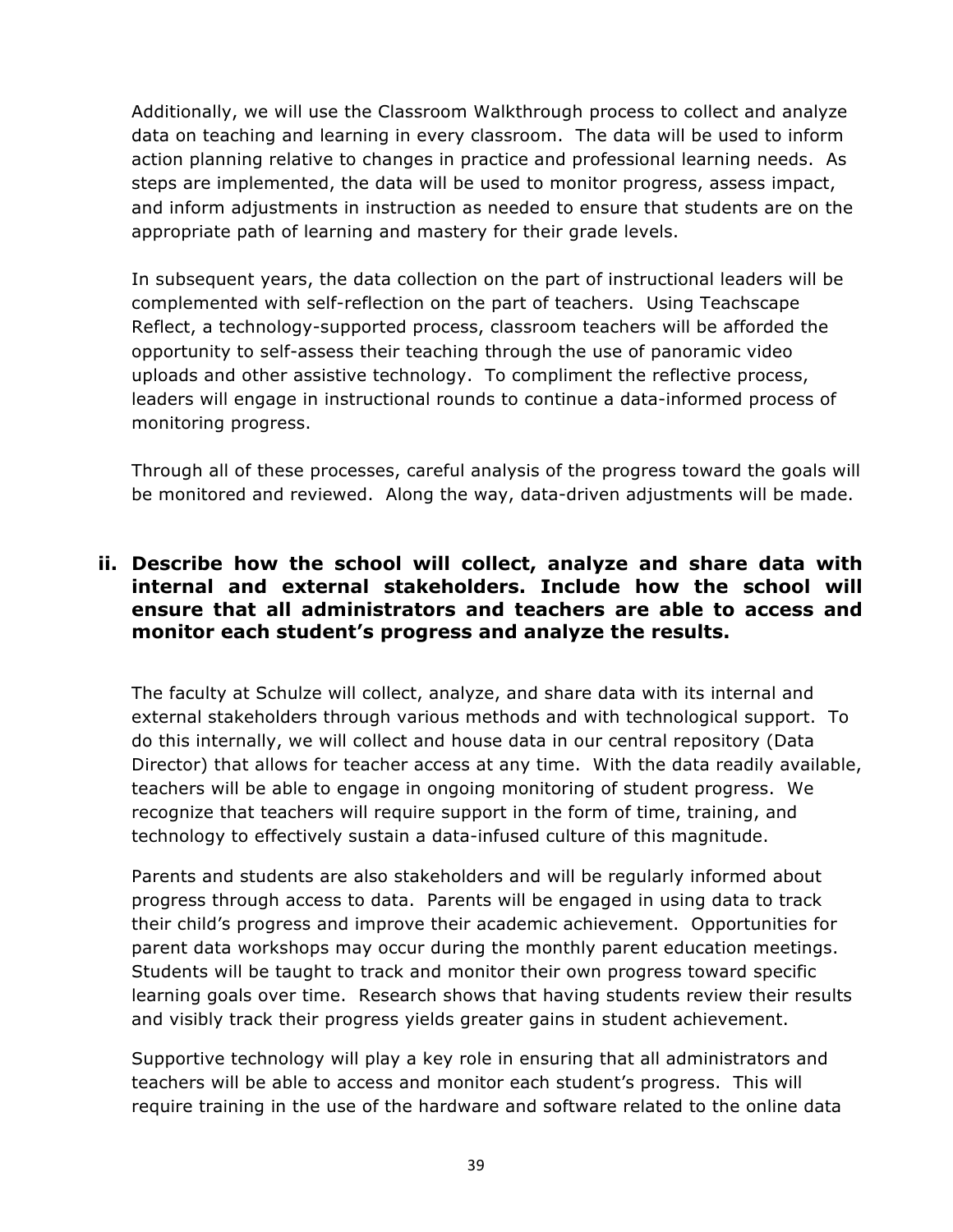warehouse. Teachers will also receive training in analyzing and applying data to develop strategies for targeting identified areas of need.

### **iii. \*\*\*Describe how the school plans to adjust instruction based on progress monitoring and data results collected. Describe and name any local or national assessments used to measure student progress at each grade level.**

A common practice among high performing schools is the use of data to drive instruction and support continuous improvement. Used effectively, data provides the schools with the evidence needed to understand the school's strengths, identify existing and emerging challenges and concerns, inform instruction, enable differentiation, document progress, ensure accountability, support evidence-based decision making, and to monitor and measure the impact of improvement initiatives.

To make these potential benefits a reality, we need to initiate, support, and sustain a data culture by building the capacity of all members of our school community to systematically analyze and apply data that is:

- *Comprehensive*, including student achievement data, attendance data, data on instructional practices, data reflecting aspects of the school's climate and culture, and management data
- *Timely*, to ensure that the data used to inform strategic decisions is current
- *Transparent*, to inform and engage all stakeholders in understanding progress and support the ongoing improvement efforts
- *Useful*, to inform effective decision-making, differentiated instruction, and support a culture of continuous improvement

To truly inform effective decision-making, we will need two types of data:

- *Operational data*, which includes, but is not limited to attendance data, incidence data, fiscal data, and mobility data
- *Instructional data*, which includes, but is not limited to formative assessment data, benchmark data, progress monitoring data, and annual MEAP data.

While DPS is responsible for providing the MEAP data to us, our Instructional Leadership Team is responsible for the ongoing collection of operational data, formative assessment data, benchmark data, and progress monitoring data. This is a huge task that includes using the goals to identify the data collected, determining data sources, collecting and analyzing the identified data, and developing the expectations and norms for using the data to inform decisions.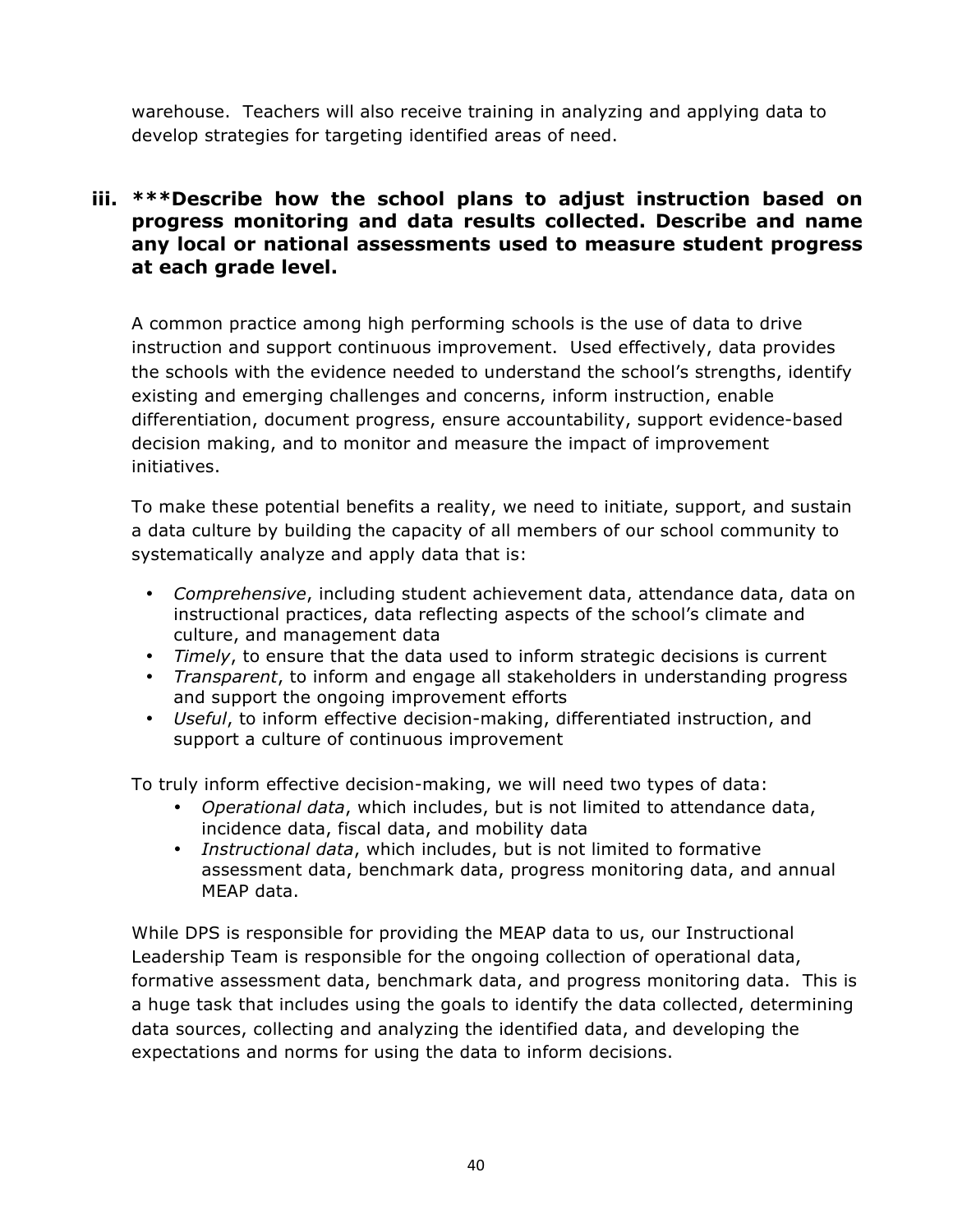Through our monthly coaching and technical assistance provided by Teachscape, the capacity of our Instructional Leadership Team to monitor progress will be enhanced.

**iv. \*\*\*Discuss how the school has a clearly defined procedure in place for writing a professional development plan that aligns to the National Staff Development Council (NSDC) Standards for Staff Development (http://www.nsdc.org/standards/index.cfm) that focuses on context standards, process standards and content standards. If the school or LEA does not have a professional development plan in place, describe the process and timeline for completing a professional development plan.**

The professional development plan for Schulze will be constructed to align with the specific professional learning needs relative to the goals in the school improvement plan and according to the needs as indicated in collected classroom data on instruction and learning (using the Classroom Walkthrough process). We will target development opportunities for each high priority goal area (literacy, mathematics, and data-based decision making) in accordance with the NSDC Standards for Staff Development.

Without standards, professional development is "open to interpretation" by those planning, presenting, and participating. Interpretations may vary greatly and it is likely that differences in goals, purposes, and expected learning outcomes as well as differences in the expectations for follow up, implementation, and continued learning will emerge. It is also very likely that there will be differences in defining what is considered high-quality professional development. The professional development plan for Schulze will be grounded in the work of NSDC and its standards for quality professional learning.

According to NSDC – and based on the work of Georgea M. Sparks (1983) – **context, process**, and **content** standards are all critical to ensure that professional development improves student learning. Ignoring one dimension decreases the likelihood that intended results will be achieved.

- **Context** standards address the culture of the organization and describe critical structures that must be present for effective professional development to occur and to be sustained
- **Process** standards address the "how" of professional development and describe the learning processes used in the acquisition of new knowledge and skills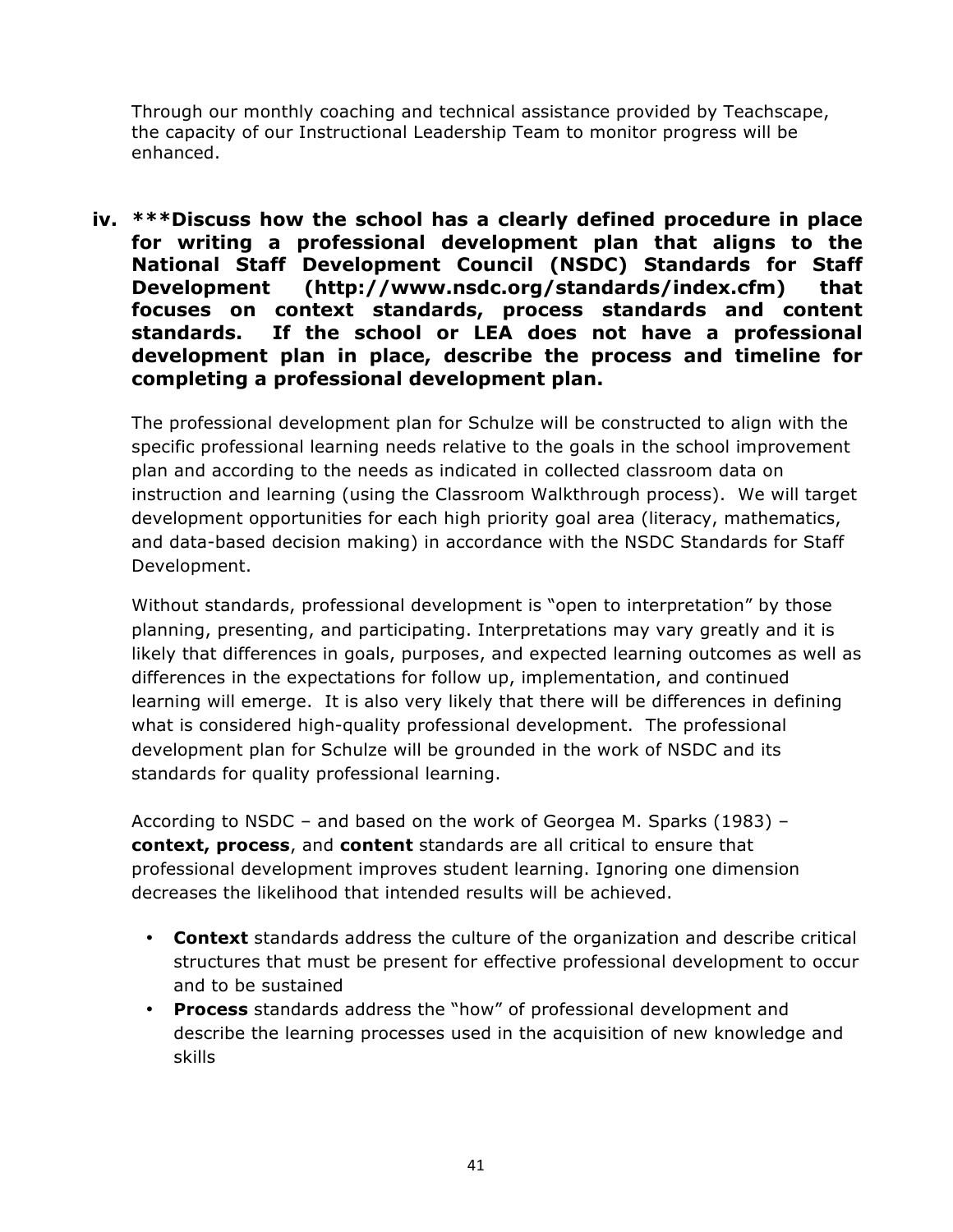• **Content** standards address the "what" of professional development; content decisions are based on careful review of multiple data sets including student and teacher data

The professional development plan will cross all three domains in the recommended standards. Teachscape will play an important role in supporting this effort by coplanning and facilitating data-informed professional development for our faculty and staff in the following areas:

- Building content knowledge in literacy and/or mathematics
- Developing pedagogical knowledge with highly effective, research-based instructional strategies
- Data-based professional learning to enable teachers to develop the critical data capacity they need to engage in the cycle of continuous improvement

### **3. List the individuals and job titles of the central office and school personnel who will oversee the school receiving School Improvement Grant – Section 1003(g) funds. Include the percentage of time dedicated to oversight of the school.**

The District will establish the Office of Priority Schools which will include an Assistant Superintendent of Priority Schools, Priority School Coaches, and a Priority School Budget Implementation/Compliance Officer. Collectively, this office will be responsible for monitoring and supporting each school with the implementation of the selected model. Each school will be assigned a Priority School Coach, who will be responsible for making direct contact with assigned schools weekly. Each Priority School Coach will be assigned no more than seven SIG schools. At the school level, the principal will be the primary point of contact responsible for ensuring the required components of the plan are fully implemented.

## **4. Explain specific school improvement technical assistance and evaluation responsibilities needed. Include personnel responsible for coordinating such services.**

Successful implementation of the proposed improvement activities requires careful coordination to ensure coherence and data analysis to evaluate the impact of the activities and ensure continuous improvement to keep the efforts focused on one clear goal – dramatic and measurable changes in student achievement. The technical assistance and coaching provided by our improvement partner, Teachscape, is a critical factor in driving a successful change initiative.

The specific technical assistance and coaching support to launch, manage, and sustain the change efforts are detailed below along with the staff responsible for coordinating these services.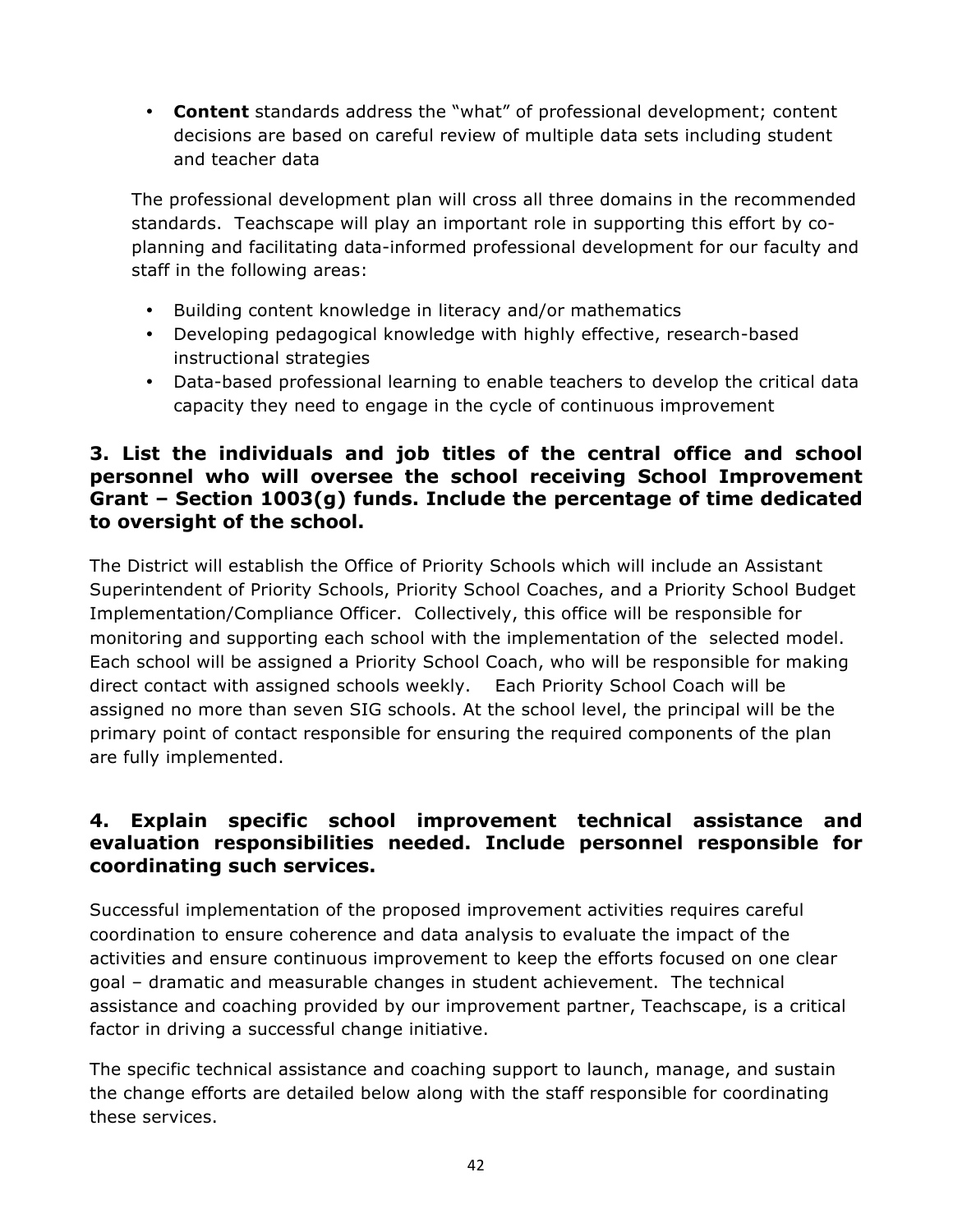## **Required Technical Assistance for Data Collection and Analysis**

Teachscape specialists will work closely with the instructional leaders of **Transformation** Schools to ensure that they develop the depth of knowledge and skills required to collect, analyze and apply data to inform decisions, then monitor the implementation of their decisions, measure their impact and revise/refine as needed to ensure continuous improvement.

• Provide training and support in using a technology-mediated tool and process to collect common instructional information in a common way and analyze the data to inform action plans.

### **Responsibility: Ed Greene and Melissa Marshall, Teachscape**

• Develop and implement professional learning relative to using multiple sources of data to inform decisions, monitor their implementation, measure their impact, and refine as indicated.

### **Responsibility: Teachscape Data Specialist (TBD); Brenda Lyons, School Principal**

- Lead TA sessions to help school staff assess the implementation and impact of their data-informed action plans and revise these as part of a continuous improvement process focused squarely on raising student achievement. **Responsibility: Teachscape Data Specialist (TBD); Instructional Leadership Team member, identified by School Principal**
- Provide support to teachers in using data to inform instructional decisions, such as grouping, level of differentiation, etc. The assistance will include multiple supports including modeling, co-planning, co-teaching, coaching, instructional coaches, and focused professional learning for the teachers. Coaching support will be provided by school based literacy and math coaches, Wayne RESA coaches and Teachscape specialists.

**Responsibility: Teachscape Data Specialist (TBD); Instructional Leadership Team member, identified by School Principal; Wayne RESA**

• Develop and implement parent workshops to help families focused on academic improvements. Since parent engagement has been an issue at Schulze School, it is clear that "business as usual" must change and that new strategies need to be defined and embraced.

### **Responsibility: Teachscape Data Specialist (TBD); Brenda Lyons, School Principal**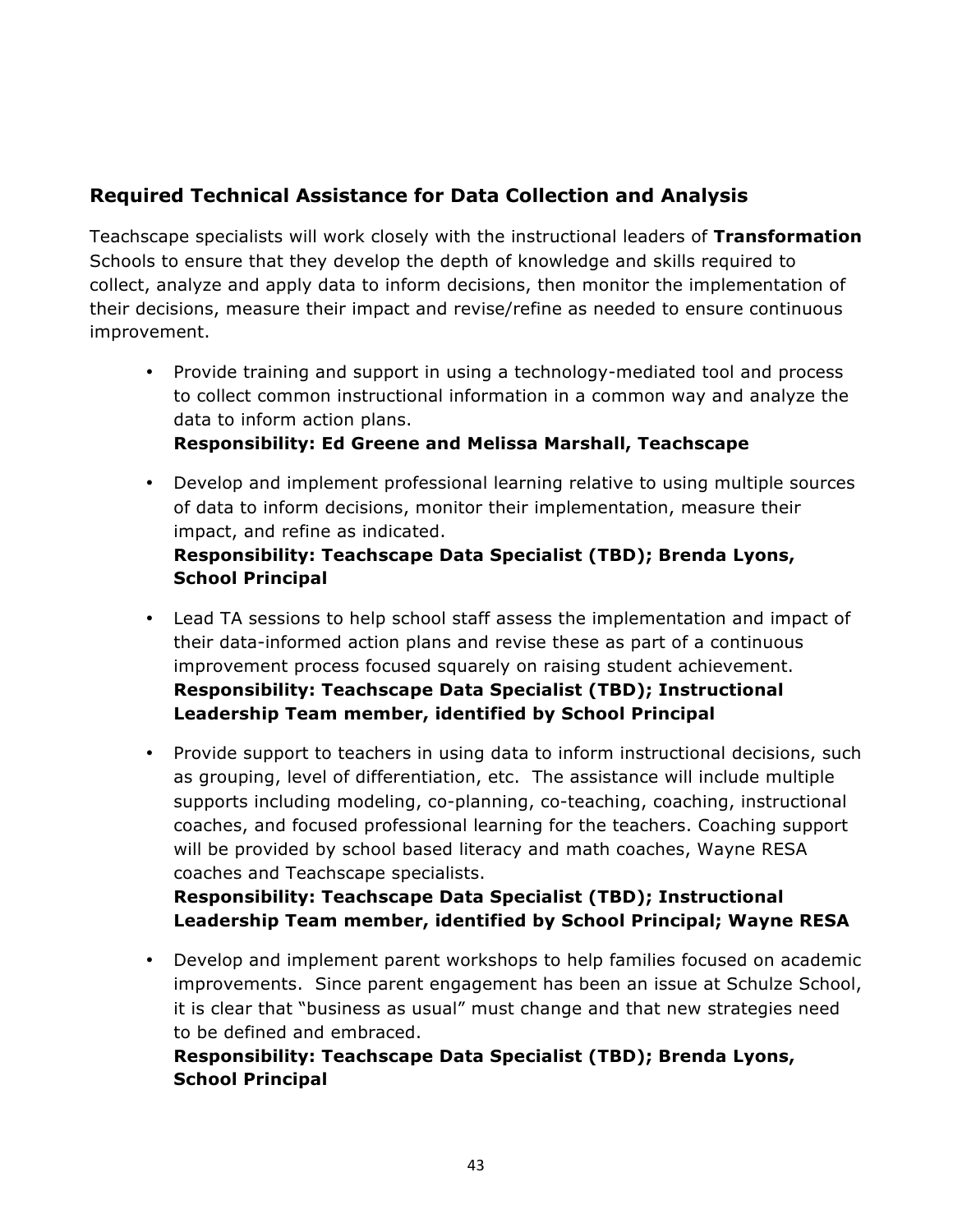• Support the development of strategies for students to track their academic progress relative to goal and help shape action plans to address gaps. **Responsibility: Teachscape Data Specialist (TBD); Instructional Leadership Team member, identified by School Principal**

## **Required Technical Assistance for Building Leadership Capacity**

Teachscape specialists will also offer technical assistance and support to the instructional leaders at Schulze School to help them build their capacity as transformation leaders, focused on dramatically and measurably improving achievement.

! Develop and support achievement-focused Instructional Leadership Teams to build site-based capacity to drive and support overall change efforts. This will include assistance with informing membership on the Instructional Leadership Team, coplanning agendas, co-facilitating/modeling facilitation of Instructional Leadership Team meetings, and developing the instructional leadership capacity of Instructional Leadership Team members.

**Responsibility: Brenda Lyons, Principal; Melissa Marshall, Teachscape**

! Enhance the capacity of instructional leaders to understand effective practice and support them in promoting, leading, and sustaining effective practice in every classroom. This includes identifying and understanding research-based practices to promote and lead their implementation, strategies to support teachers as they implement the strategies, and help with identifying the degree to which they are applied and the impact of these on student achievement.

### **Responsibility: Brenda Lyons, Principal; Instructional Specialist (TBD), Teachscape**

- ! Provide support in using data to create safe and orderly environments and a climate and culture positioned to support achievement. This includes providing TA in reaching out to multiple stakeholders to understand their views of the school climate and using data to identify concerns. **Responsibility: Brenda Lyons, Principal; Leadership Specialist (TBD), Teachscape**
- ! Ensure the curriculum is aligned with state standards, paced appropriately, and that teachers are implementing the aligned curriculum with fidelity. This includes using the Teachscape Curriculum tool to align and pace the curriculum and the walkthrough tool to ensure the aligned curriculum is presented with fidelity. **Responsibility: School Coach, identified by School Principal; Instructional Specialist (TBD), Teachscape**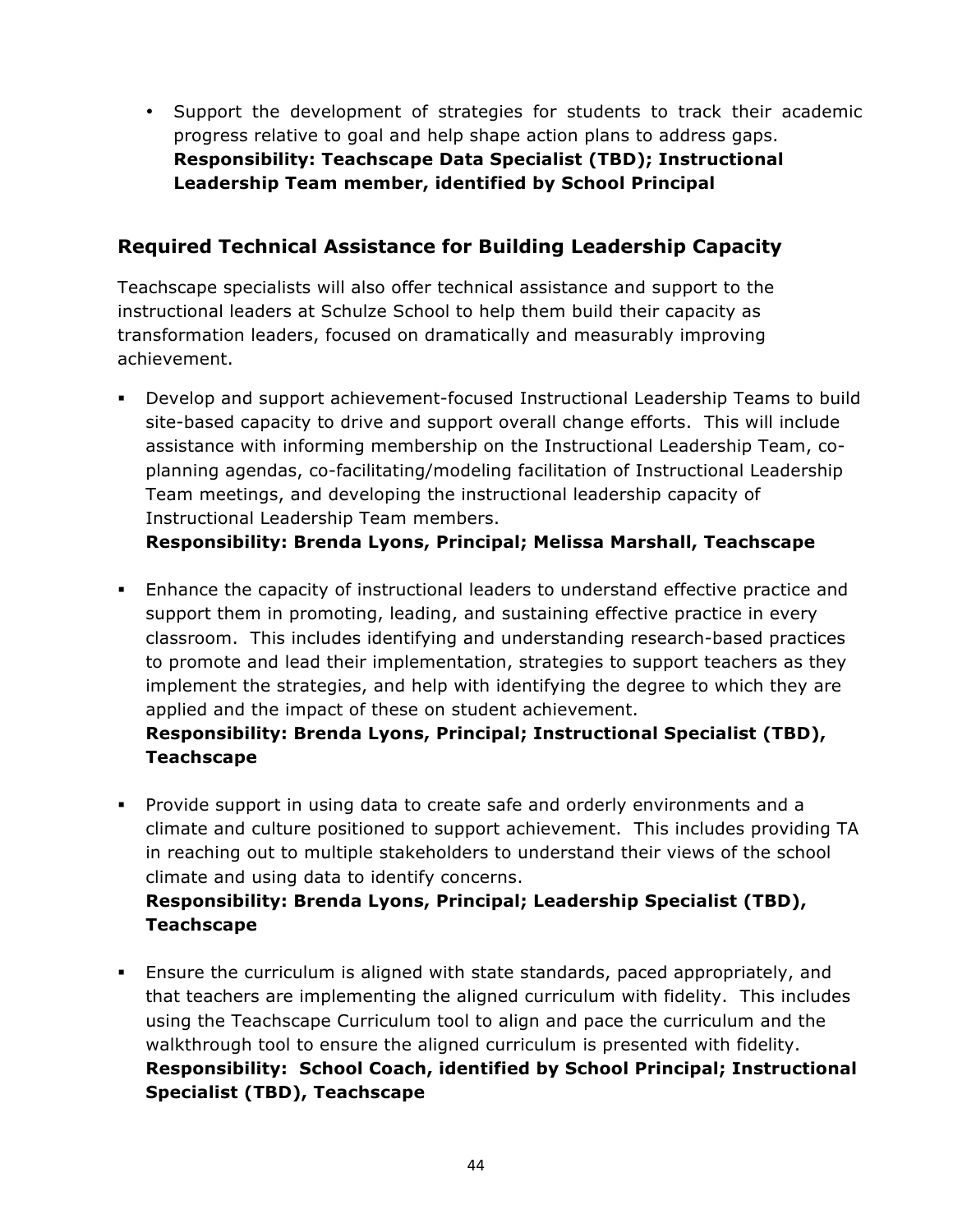- ! Support the development of programs and strategies to engage parents in understanding academic expectations and goals and in supporting the academic achievement of their children **Responsibility: Brenda Lyons, Principal; Parent/Community Engagement Specialist (TBD), Teachscape**
- ! Providing support and information on successful interventions for common problems of practice by convening all partnership principals monthly to share their efforts, deepen their understanding of research-based and proven practice, and help overcome the isolation of school leaders. **Responsibility: Teachscape staff (TBD)**

## **Required Technical Assistance for Promoting and Supporting Effective Instruction**

Because there is no doubt that effective teaching improves student achievement, Teachscape instructional specialists will support the development of effective teaching through a range of technical assistance activities and tools proven effective in helping each teacher become a highly capable professional.

- Provide direct assistance to teachers in understanding, applying, assessing, and revising research-based strategies in their ongoing teaching practice. This will include providing professional learning focused on effective instructional practices, modeling these for the teachers, helping the teacher integrate these with their planned practice, co-teaching, and working as a 'critical friend' to help the teachers understand how to improve their practice. **Responsibility: Brenda Lyons, Principal; Melissa Marshall, Teachscape**
- Work with teachers to develop and implement a continuous instructional improvement process using data to inform and guide instructional practices based on student learning needs in a tiered instruction approach. **Responsibility: Brenda Lyons, Principal; Instructional Specialist (TBD), Teachscape**
- Develop and implement effective strategies to improve attendance faculty and student – because achievement suffers when there is a high rate of absences. Teachscape will support this effort by using data to understand attendance patterns and trends, and to ensure the school staff understands proven strategies and programs to address the identified patterns and trends. **Responsibility: Brenda Lyons, Principal; Instructional Specialist (TBD), Teachscape**
- Provide technical assistance to promote a collaborative, reflective culture to support effective teaching and improve student learning. Teachscape will provide support by working with teachers to self-assess their practice relative to frameworks identified by the District, facilitate practice-focused reflective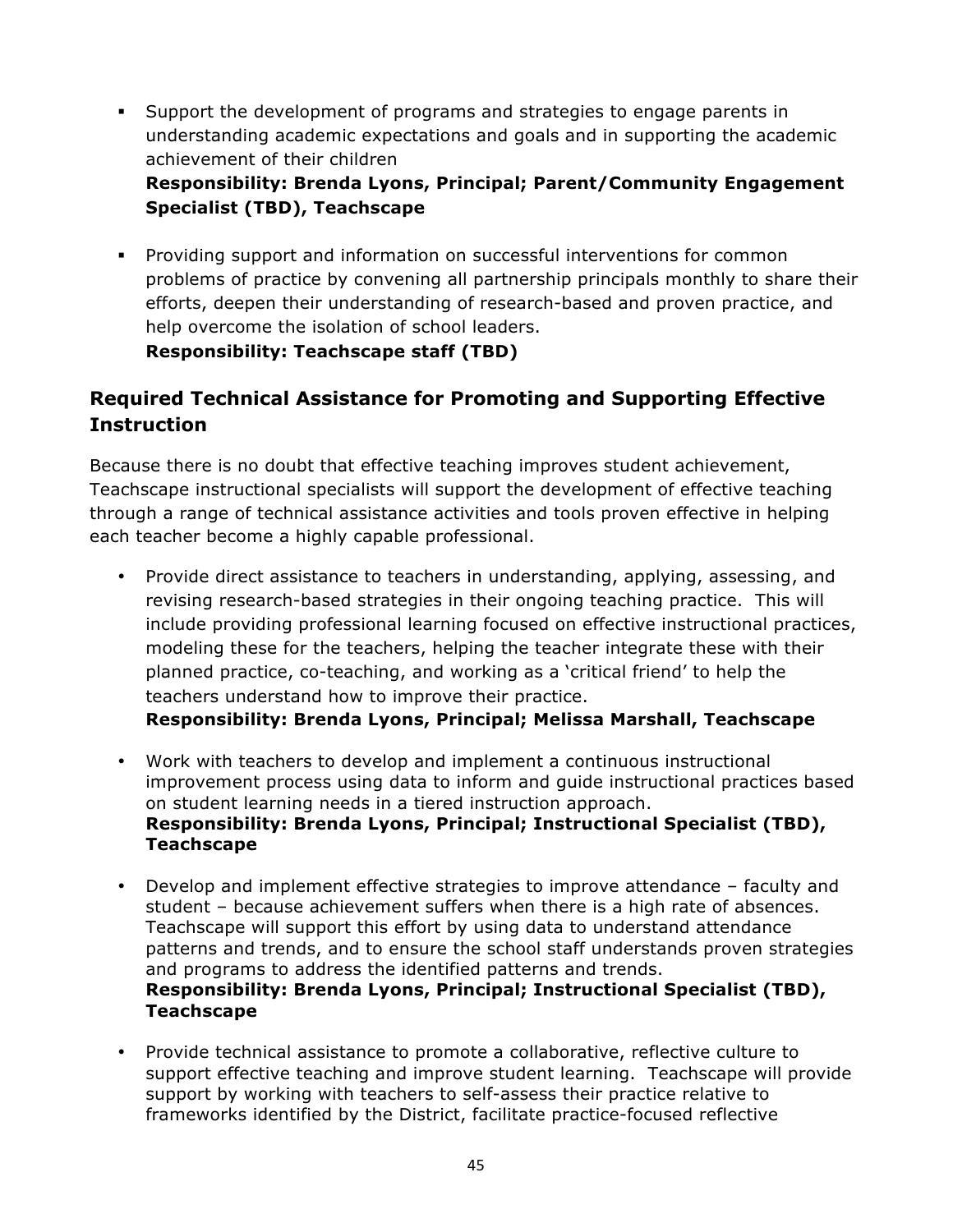discussions, support inter-visitations and help support the development of a common core of practice at Schulze School.

### **Responsibility: Brenda Lyons, Principal; Instructional Specialist (TBD), Teachscape**

Evaluation plays a central role in the pervasive data culture necessary to support and sustain the level of change needed to make every student at Schulze School successful. Brenda Lyons, the school principal, Instructional Leadership Team members, and Teachscape partners will be responsible for the ongoing collection and analysis of data to inform the transformation work.

Sparks, G. (1983). Synthesis of research on staff development for effective teaching. *Educational Leadership*, 41(3), 6-72.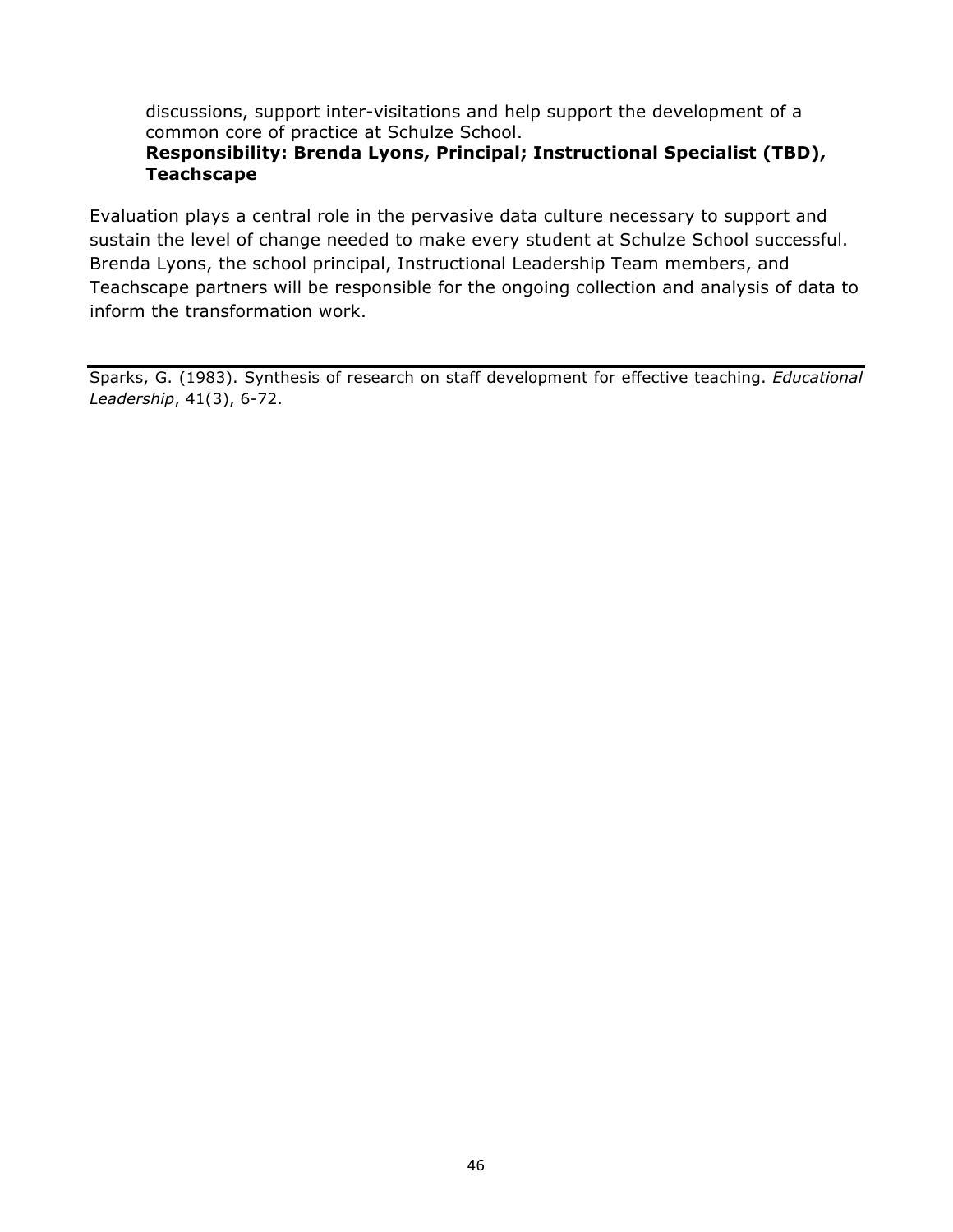#### **Section IV: Fiscal Information**

Individual grant awards will range from not less than \$50,000 to not more than \$2,000,000 per school, with grants averaging around \$500,000.

The MDE has asked for a waiver of section 421(b) of GEPA to extend the period of availability of the SIG funds, that waiver automatically applies to every LEA in the State seeking SIG funds. Accordingly, if an SEA is granted this waiver, an LEA must create a budget for the full period of availability of the funds, including the period granted by the waiver.

An SEA that requests a waiver of section 421(b) of GEPA to extend the period of availability of SIG funds may seek to make the funds available for up to two years beyond the regular period of availability. For example, without a waiver, FY 2009 SIG funds will be available until September 30, 2011. Through a waiver, those funds could be made available for up to two additional years – until September 30, 13.

#### **USES OF FUNDS**

School Improvement Grant – Section 1003(g) funds must be used to supplement the level of funds that, in the absence of the Title I monies, would be made available from non-federal sources for the education of children participating in Title I programs. Therefore, **funds cannot supplant non-federal funds or be used to replace existing services.** 

Improvement funds must be tracked separately from the Title I Basic Grant and the Section 1003(a) School Improvement Grant. Local fiscal agents are to place improvement funds in a Title I account assigned for school improvement. (This funding number must not be the same number as is used for the Title I Basic Grant award or Section 1003(a) School Improvement Grant.)

Intensive monitoring of grant implementation and evaluation will be required.

Since these are school improvement funds, districts may not combine funds into one account, and the amount awarded to each school must be spent on implementing one of the four turnaround models at the school.

The CFDA (Code of Federal Domestic Assistance) Number for this grant is #84.377A; 84.388A.

For a listing of allowable uses of funds, go to the guidance document listed on the USED website. http://www2.ed.gov/programs/sif/applicant.html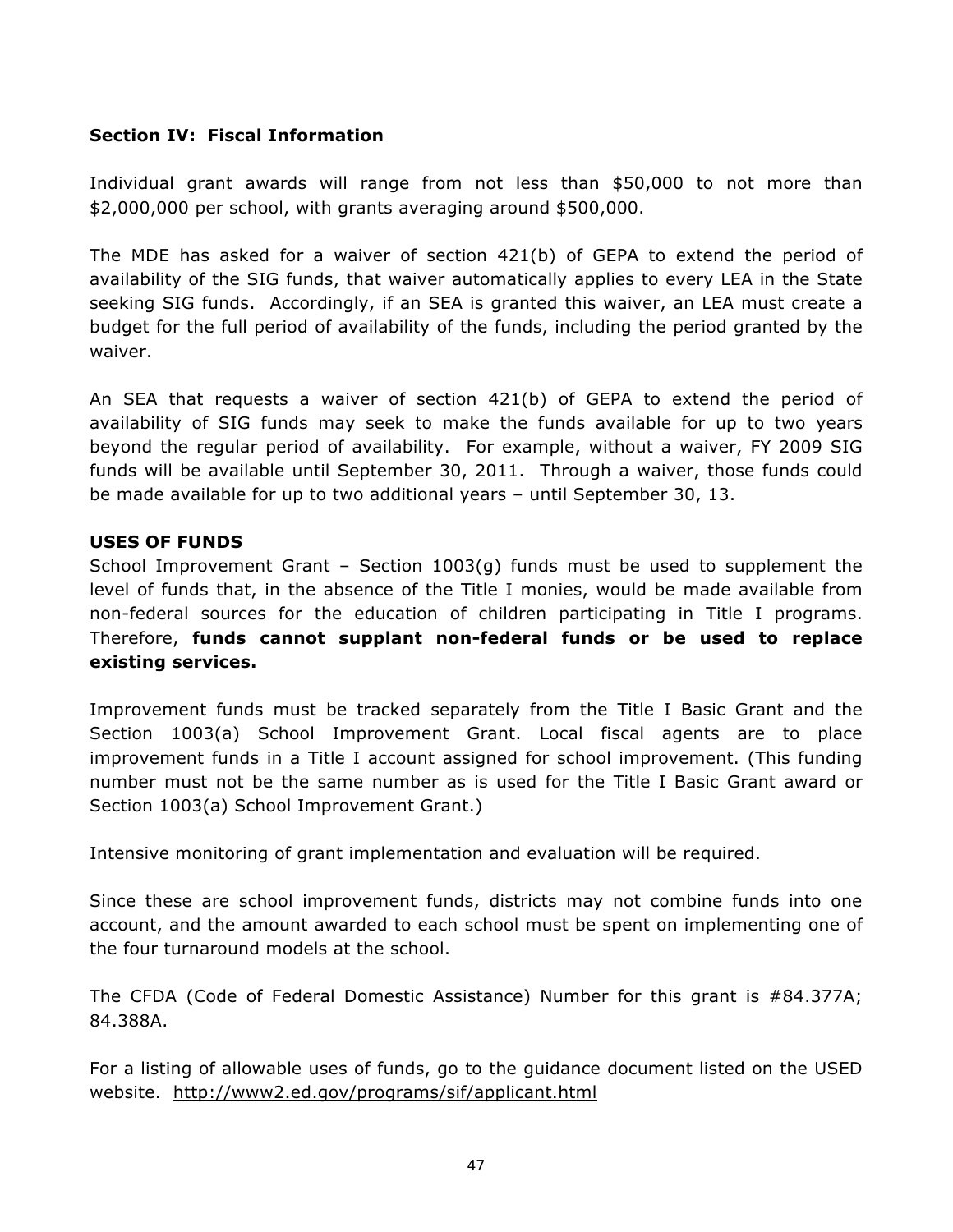**LEA Application Part III**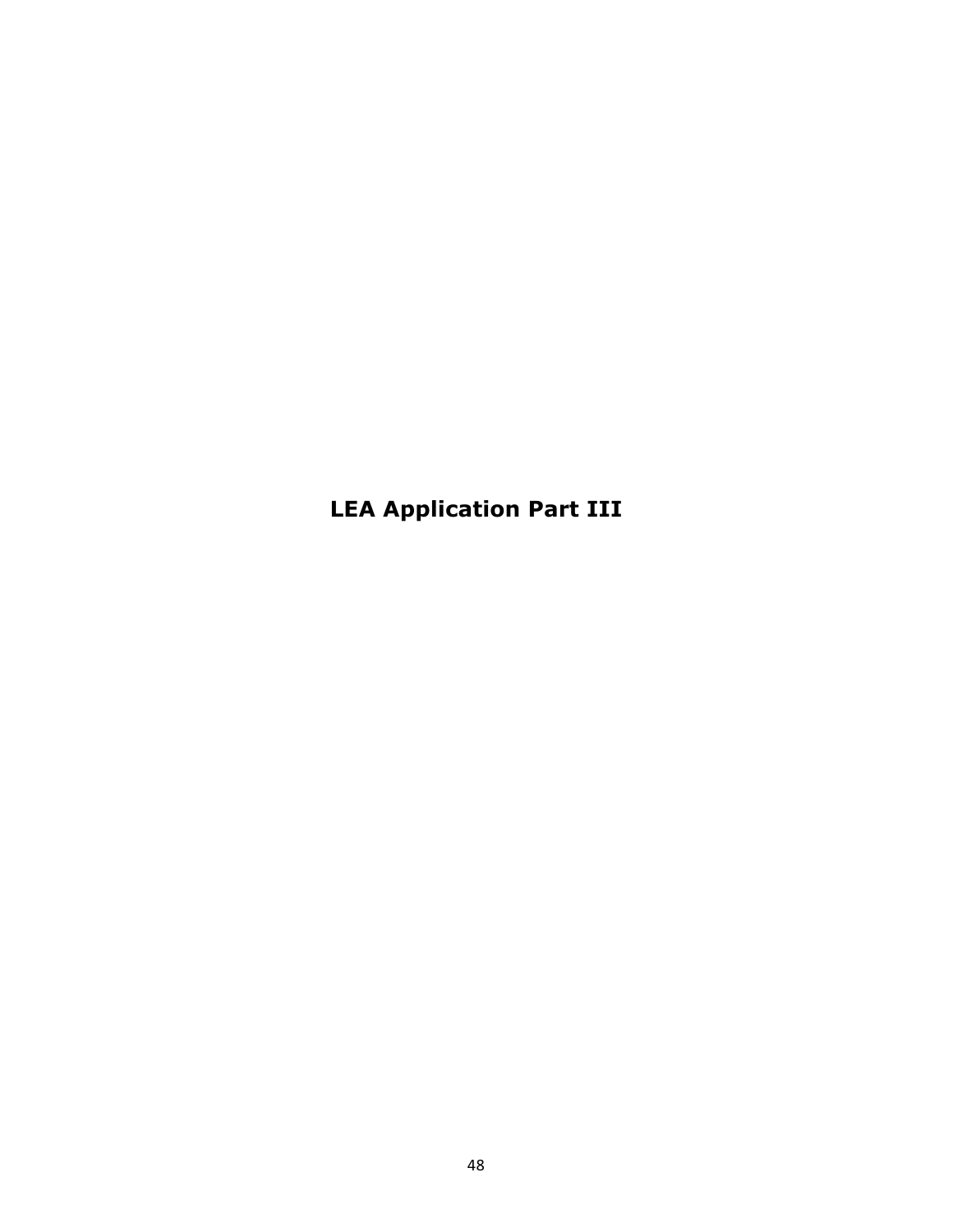### **ATTACHMENT VI**

### **Policies and Practices Change Analysis to Implement the SIG Final Requirements**

Depending on the intervention model selected by the LEA, some policy and practice changes may need to be implemented. Please indicate below which are already in place, which are under consideration, and which are not needed.

| <b>Polices/ Practices</b>                                                                                             | <b>In Place</b> | <b>Under</b><br><b>Consideration</b> | <b>Not</b><br><b>Needed</b> |
|-----------------------------------------------------------------------------------------------------------------------|-----------------|--------------------------------------|-----------------------------|
| Leadership councils<br>$\bullet$<br>Composition                                                                       |                 | X                                    |                             |
| Principal<br>$\bullet$<br>Authority/responsibility                                                                    | X               |                                      |                             |
| Duties - teacher                                                                                                      | X               |                                      |                             |
| Duties - principal                                                                                                    | X               |                                      |                             |
| Tenure                                                                                                                | X               |                                      |                             |
| Flexibility regarding<br>$\bullet$<br>professional<br>development activities                                          | X               |                                      |                             |
| Flexibility regarding our<br>$\bullet$<br>school schedule (day<br>and year)                                           | X               |                                      |                             |
| Waivers from district<br>$\bullet$<br>policies to try new<br>approaches                                               | X               |                                      |                             |
| Flexibility regarding<br>$\bullet$<br>staffing decisions                                                              | X               |                                      |                             |
| Flexibility on school<br>$\bullet$<br>funding                                                                         |                 | X                                    |                             |
| Job-Embedded<br><b>Professional Development</b>                                                                       |                 |                                      |                             |
| Topic requirements (e.g.,<br>every teacher must have 2<br>paid days on child<br>development every 5 years)<br>Content | X               |                                      |                             |
| <b>Polices/ Practices</b>                                                                                             | <b>In Place</b> | <b>Under</b><br><b>Consideration</b> | <b>Not</b><br><b>Needed</b> |